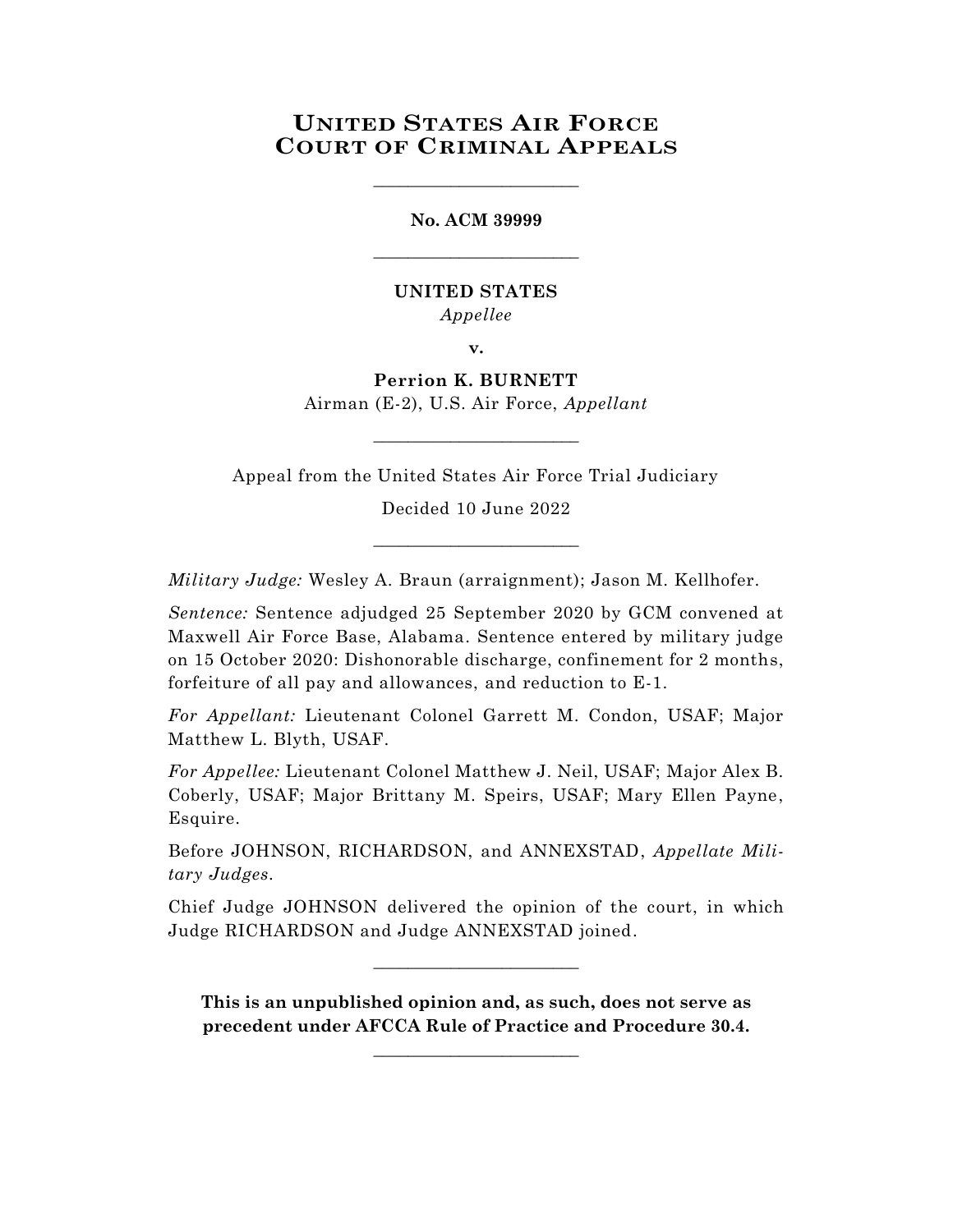#### JOHNSON, Chief Judge:

l

A general court-martial composed of officer members convicted Appellant of one specification of sexual assault in violation of Article 120, Uniform Code of Military Justice (UCMJ), 10 U.S.C. § 920. 1,2 The court members sentenced Appellant to a dishonorable discharge, confinement for two months, forfeiture of all pay and allowances, and reduction to the grade of E-1. The convening authority approved the adjudged sentence, and the military judge entered the judgment of the court-martial.

Appellant raises 14 issues for our consideration on appeal: (1) whether the evidence is legally and factually sufficient to support his conviction; (2) whether the military judge erred by failing to give a proper instruction on the affirmative defense of involuntary intoxication; (3) whether trial defense counsel were ineffective by failing to research or request a proper instruction on involuntary intoxication; (4) whether the military judge erred by failing to give a proper limiting instruction upon the admission of human lie detector evidence; (5) whether trial defense counsel were ineffective by failing to appreciate the prejudicial effect of human lie detector evidence and failing to request a limiting instruction; (6) whether the military judge erred by failing to give a timely and proper limiting instruction regarding evidence of Appellant's prior waiver of an administrative discharge board; (7) whether trial defense counsel were ineffective by failing to appreciate the prejudicial effect of evidence of Appellant's discharge board waiver and failing to request a limiting instruction; (8) whether the military judge abused his discretion by admitting testimonial hearsay; (9) whether a witness immunity letter issued by the convening authority amounted to unlawful command influence; (10) whether trial counsel engaged in prosecutorial misconduct during argument on findings; (11)

<sup>1</sup> References to Article 120, UCMJ, are to the *Manual for Courts-Martial, United States* (2016 ed.). Unless otherwise indicated, all other references to the UCMJ, Rules for Courts-Martial (R.C.M.), and Military Rules of Evidence are to the *Manual for Courts-Martial, United States* (2019 ed.).

<sup>2</sup> When Appellant was arraigned on 11 December 2019, he deferred his choice of forum and plea. The proceedings resumed with motion hearings on 17 September 2020, and the panel of officer members was assembled on 21 September 2020. However, Appellant's plea and selection of forum were not readdressed during the court-martial, and the record of the proceedings does not reflect that Appellant entered a plea or forum selection. The court-martial proceeded without objection as if Appellant had pleaded not guilty to the charge and specification and elected to be tried by a panel of officer members. On appeal, Appellant has not raised this omission as an error, and we find this irregularity did not materially prejudice his substantial rights. *See generally* 10 U.S.C. § 859(a); R.C.M. 903; R.C.M. 910(b).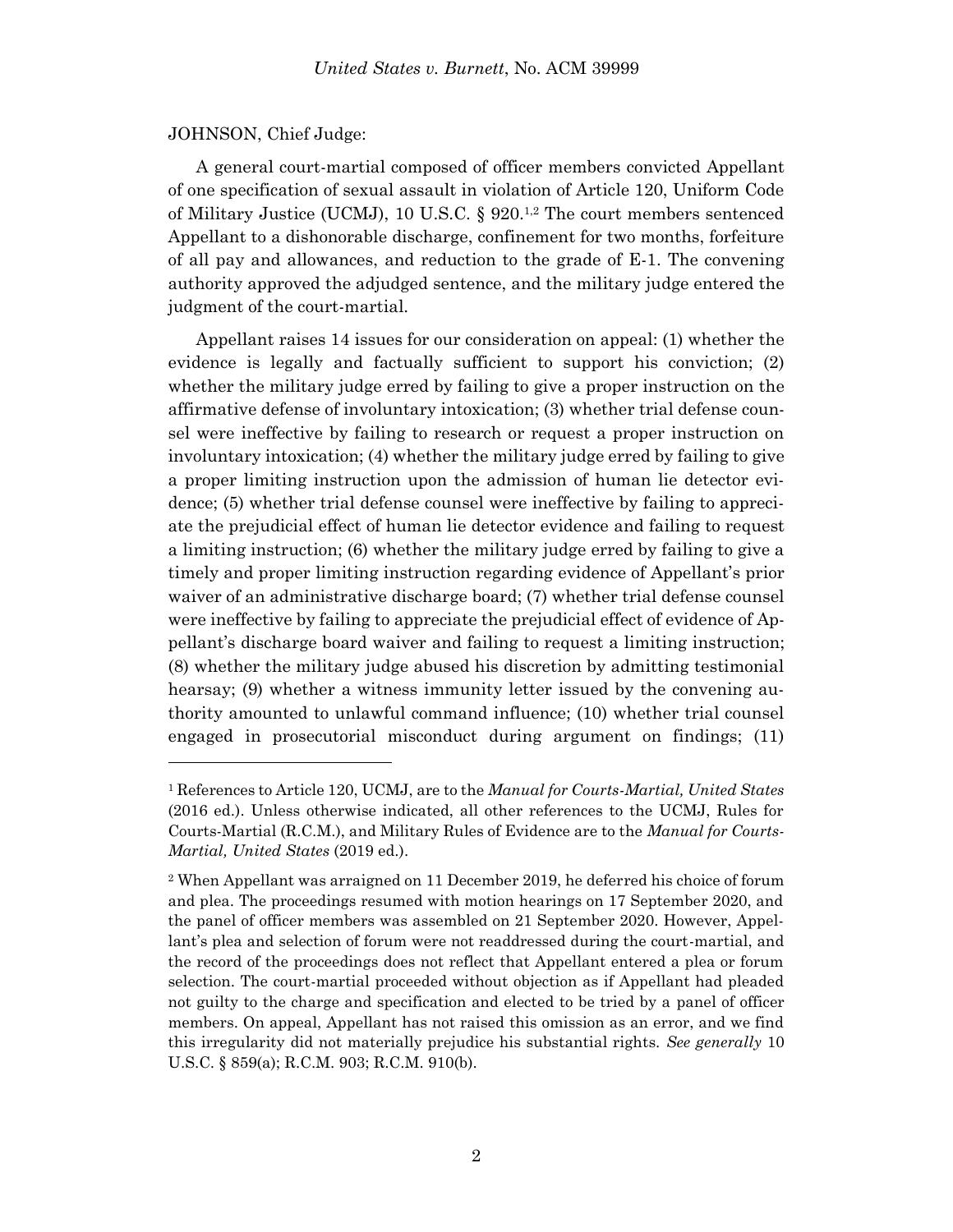whether trial defense counsel were ineffective by failing to object to trial counsel's argument; (12) whether Appellant was wrongfully denied credit against his sentence for nonjudicial punishment he previously received for the same offense for which he was convicted; (13) whether Appellant is entitled to relief for cumulative error; and (14) whether the military judge abused his discretion by limiting the time allotted for closing argument.<sup>3</sup> For purposes of analysis, our opinion consolidates issues  $(3)$ ,  $(5)$ ,  $(7)$ , and  $(11)$  below. We have carefully considered issue (14) and find it does not require discussion or warrant relief. *See United States v. Matias*, 25 M.J. 356, 361 (C.M.A. 1987). We find no error materially prejudicial to Appellant's substantial rights, and we affirm the findings and sentence.

#### **I. BACKGROUND**

Appellant and JC, a female active duty Air Force member, became friends in 2016 when they were both stationed at Maxwell Air Force Base (AFB) Gunter Annex in Montgomery, Alabama. Appellant and JC spent time together on a weekly basis and became close friends. In May 2017, Appellant and JC went on a trip to Pensacola, Florida, together with JC's brother and mother, during which all four shared a hotel room and Appellant and JC shared a bed. Appellant and JC, whom Appellant later described as "incredibly gay," did not have a sexual or romantic relationship.

On 28 October 2017, Appellant and JC both attended a Halloween party hosted by a mutual friend, DB, at an off-base apartment. Because JC expected to drink alcohol at the party, she put an air mattress in her car and made plans to sleep in the apartment of Staff Sergeant (SSgt) BS, another friend who lived close to DB in the same apartment complex. JC did drink alcohol at the party, specifically, "jungle juice" which was made from several types of alcohol mixed together with fruit. JC could not later remember how much she drank, but she became intoxicated to the point that she felt ill and vomited. JC later testified her last memory of the party after vomiting was sitting on the floor drinking water and talking to TT, another Airman.

JC's next memory was of waking up lying on her side on her air mattress in SSgt BS's living room. Appellant was lying on the mattress behind her pressed against her back, and his fingers were inside her vagina. JC later testified she could tell it was Appellant behind her because he was more stocky

l

<sup>3</sup> Appellant submitted issues (10) and (11) under seal pursuant to Rule 17.2(b) of this court's Rules of Practice and Procedure. Appellant personally asserts issue (14) pursuant to *United States v. Grostefon*, 12 M.J. 431, 435 (C.M.A. 1982). Appellant's reply to the Government's answer brief withdrew a fifteenth assignment of error Appellant had initially asserted.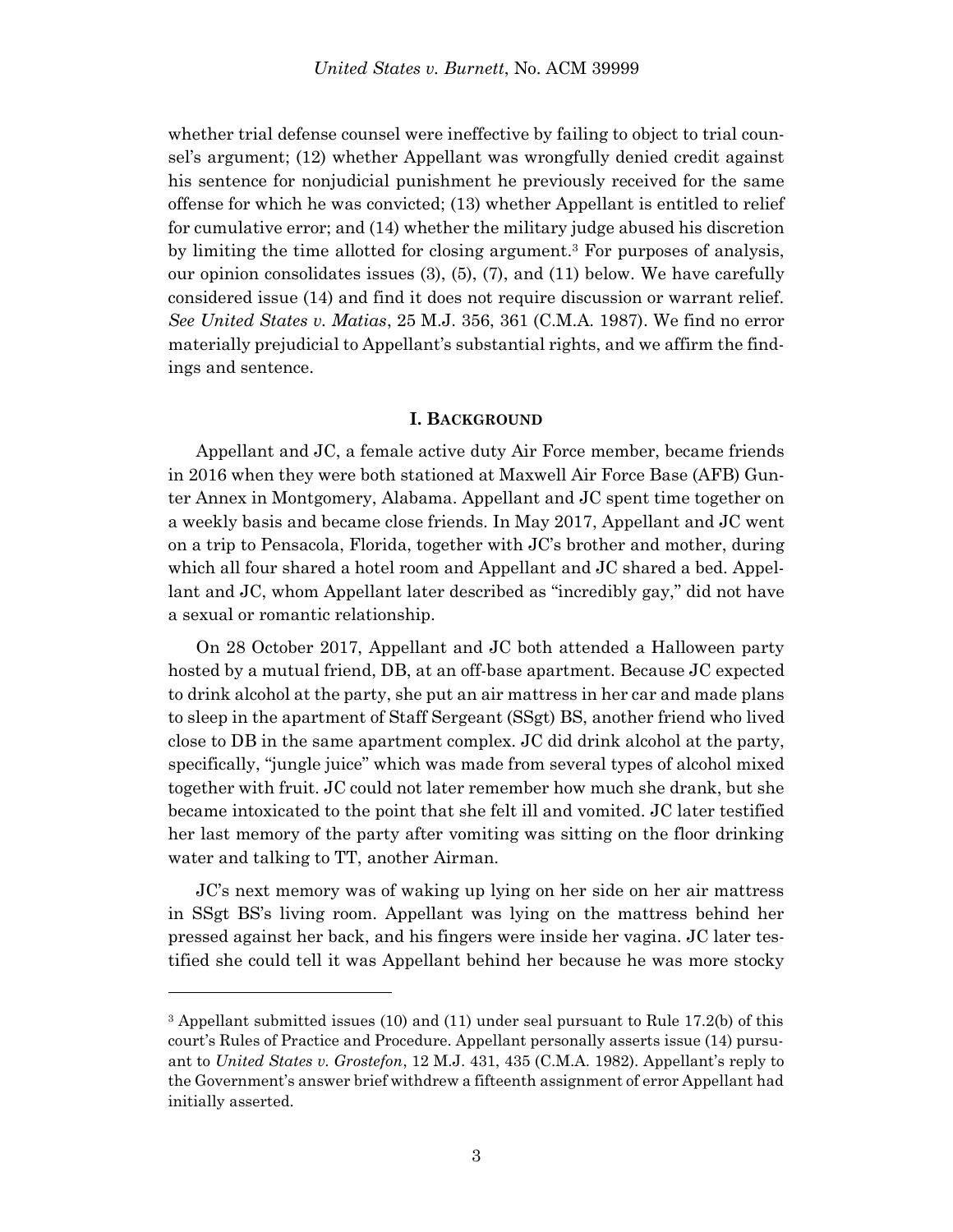and muscular than either of the two individuals who lived in the apartment, SSgt BS and his roommate NH; in addition, she recognized Appellant's heavy breathing. Appellant was reaching underneath JC's skirt and underwear, moving his fingers in and out of her vagina in a manner she later described as "aggressive" but not "painful."

JC testified she was initially "shocked" and could not speak. She then shoved Appellant's chest with her elbow, "jumped up[,] and ran to the bathroom." In the bathroom JC sent a text message to her ex-girlfriend JL, who at that point lived in St. Louis, Missouri, which simply read, "J help." JL did not respond right away. JC then went to SSgt BS's room and lay on the bed next to him. She went to SSgt BS's room because she "knew [she] was not in a position to drive" and "felt like [she] would be safe" from Appellant there. SSgt BS awoke and asked JC if she wanted a pillow, which she declined; he asked if she was "okay" and she nodded her head. SSgt BS then fell asleep. At some point thereafter, while JC was still awake, Appellant entered SSgt BS's bedroom. JC later testified it appeared to her that Appellant intended to lie down on the floor. JC told Appellant to leave, and he did so without saying anything.

JC fell asleep again. When she awoke, SSgt BS was sleeping. JC left the apartment. As she was leaving, JC saw Appellant lying on the air mattress in the living room. JC then drove back to her dorm room; on the way, she was stopped by the police for speeding. JC did not report the incident with Appellant to the officer because she "just wanted to get home" and "just didn't want to talk to [the officer]."

After JC arrived at her dorm room, she received a text response from JL who asked her "What's going on?" JC responded by text, "I slept on an air mattress with [Appellant] and he wouldn't stop groping me and touching me. I just choked." JC also received a group text message from SSgt BS's roommate, NH, indicating JC had left an item behind at the apartment. In response, JC sent a message to NH and the other recipients of the group text, including SSgt BS and another Airman friend, SB, apologizing for rushing out and stating that Appellant was a "predator." JC then showered and slept for most of the remainder of the day.

Two days later, JC spoke with SSgt BS about what had happened. JC then went to the Maxwell AFB Sexual Assault Prevention and Response office, where she made a restricted sexual assault report. That evening JC underwent a sexual assault forensic examination at a civilian medical facility. During the examination, JC provided an account of the sexual assault that was generally consistent with the events described above and with her later testimony at trial. The examination did not disclose any physical injuries or other evidence of sexual assault.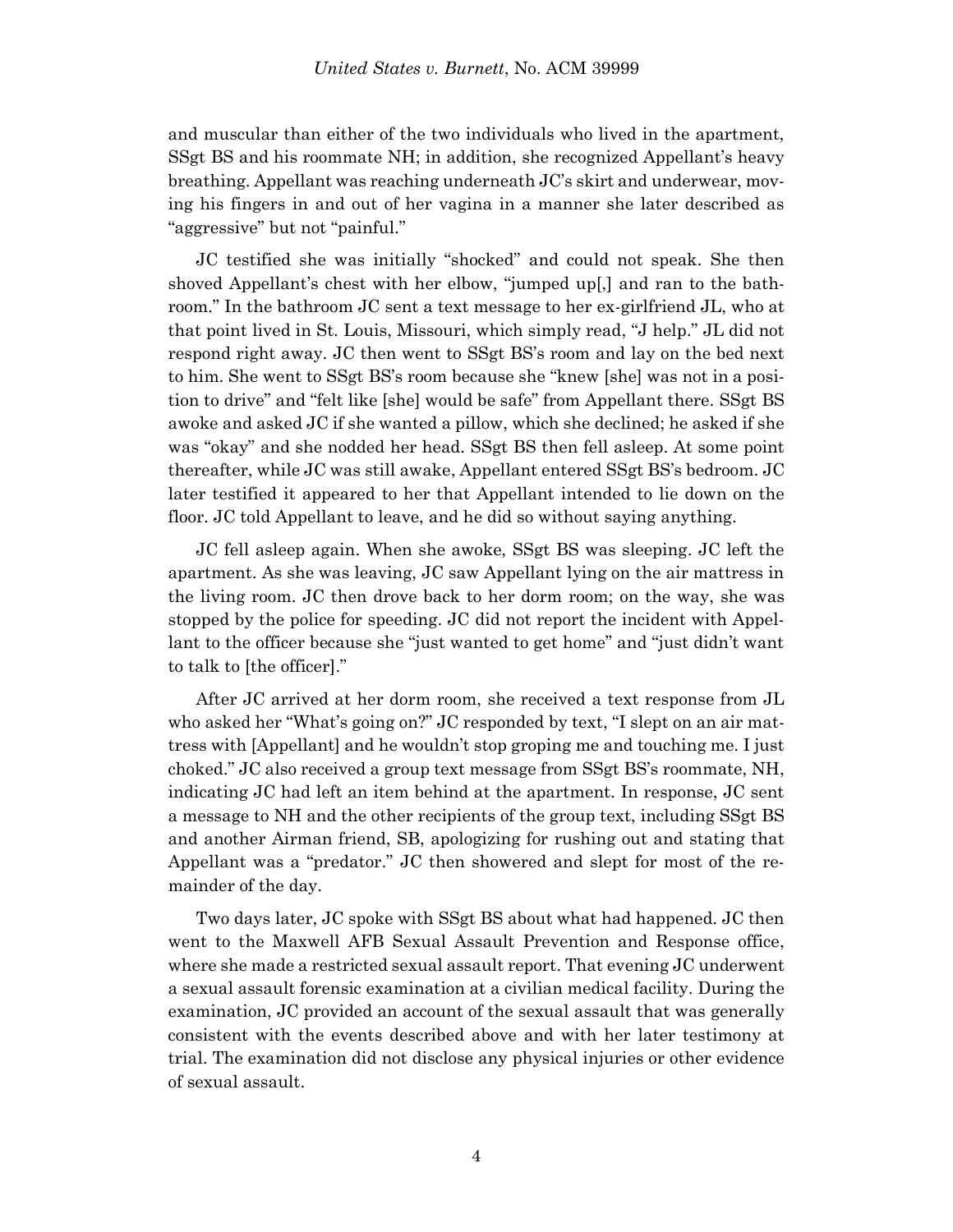JC blocked Appellant on her social media platforms and did not speak to him again after the incident in SSgt BS's apartment. Days after the examination, JC went to a bar in Montgomery with a group of friends including SB. Appellant arrived while JC was there, which caused her to become upset and tell SB she wanted to leave. JC drove back to her dorm room, and SB rode with her in the passenger seat. During the drive, JC was crying and felt "overwhelmed with emotions." She told SB that she "had woken up with [Appellant's] finger inside [her]." However, neither SB nor anyone else reported the Halloween party incident to law enforcement for several months.

In the summer of 2018, SB did report the incident involving Appellant and JC to Air Force Office of Special Investigations (AFOSI) investigators who were interviewing him regarding unrelated cases. The AFOSI opened an investigation and on 27 September 2018 interviewed Appellant, who waived his rights and agreed to speak with the investigators. During the interview, Appellant stated that he attended the Halloween party in October 2017 and drank alcohol. Appellant told the investigators he remembered waking up on the air mattress in SSgt BS's apartment next to JC, fully clothed and facing away from her. According to Appellant, JC then got off of the mattress and went into SSgt BS's room. Appellant stated he could not remember how he got from the party to the air mattress in SSgt BS's apartment, and he had no memory of having any physical contact with JC on the air mattress. He acknowledged that JC had stopped communicating with him after that night. When the investigators told Appellant they had received information that he had put his fingers in JC's vagina, Appellant maintained he had "no recollection of that at all," but he "had feared that was what happened" and he "was always too like weird or embarrassed to ask [JC]." Appellant also speculated that someone might have caused him to unknowingly ingest some type of drug during the party, because he knew several Airmen at the party who had gotten into trouble for drug abuse; however, he declined to provide the name of anyone he suspected might have drugged him without his knowledge.

#### **II. DISCUSSION**

#### **A. Legal and Factual Sufficiency**

### **1. Law**

We review issues of legal and factual sufficiency de novo. *United States v. Washington*, 57 M.J. 394, 399 (C.A.A.F. 2002) (citation omitted). "Our assessment of legal and factual sufficiency is limited to the evidence produced at trial." *United States v. Rodela*, 82 M.J. 521, 525 (A.F. Ct. Crim. App. 2021) (citing *United States v. Dykes*, 38 M.J. 270, 272 (C.M.A. 1993)), *rev. denied*, \_\_\_ M.J. \_\_\_, 2022 CAAF LEXIS 278 (C.A.A.F. 12 Apr. 2022).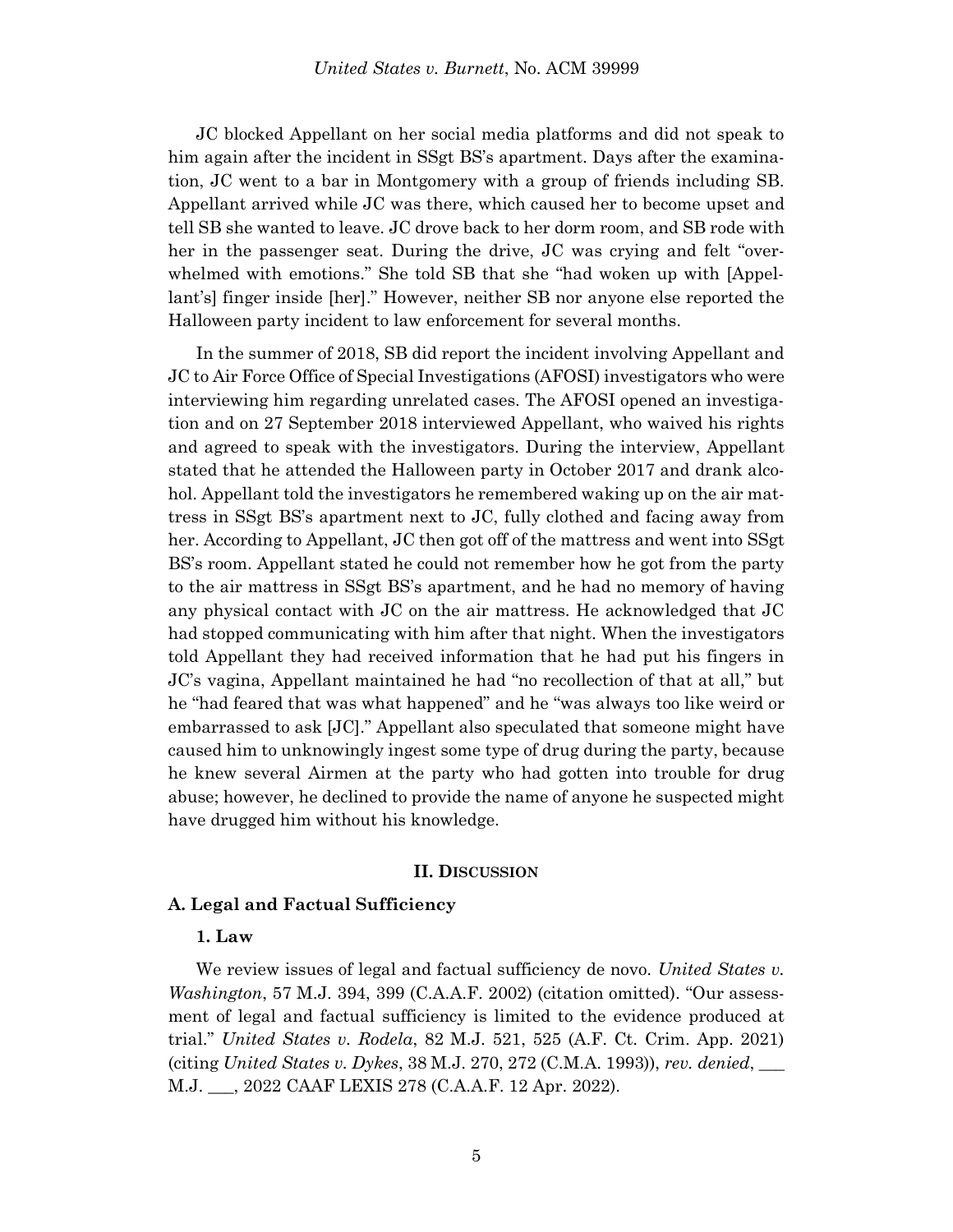"The test for legal sufficiency is whether, after viewing the evidence in the light most favorable to the prosecution, any rational trier of fact could have found the essential elements of the crime beyond a reasonable doubt." *United States v. Robinson*, 77 M.J. 294, 297–98 (C.A.A.F. 2018) (internal quotation marks and citation omitted). "[T]he term 'reasonable doubt' does not mean that the evidence must be free from any conflict . . . ." *United States v. King*, 78 M.J. 218, 221 (C.A.A.F. 2019) (citation omitted). "[I]n resolving questions of legal sufficiency, we are bound to draw every reasonable inference from the evidence of record in favor of the prosecution." *United States v. Barner*, 56 M.J. 131, 134 (C.A.A.F. 2001) (citations omitted). Thus, "[t]he standard for legal sufficiency involves a very low threshold to sustain a conviction." *King*, 78 M.J. at 221 (alteration in original) (citation omitted).

"The test for factual sufficiency is 'whether, after weighing the evidence in the record of trial and making allowances for not having personally observed the witnesses, [we are] convinced of the [appellant]'s guilt beyond a reasonable doubt.'" *Rodela*, 82 M.J. at 525 (second alteration in original) (quoting *United States v. Turner*, 25 M.J. 324, 325 (C.M.A. 1987)). "In conducting this unique appellate role, we take 'a fresh, impartial look at the evidence,' applying 'neither a presumption of innocence nor a presumption of guilt' to 'make [our] own independent determination as to whether the evidence constitutes proof of each required element beyond a reasonable doubt.'" *United States v. Wheeler*, 76 M.J. 564, 568 (A.F. Ct. Crim. App. 2017) (alteration in original) (quoting *Washington*, 57 M.J. at 399), *aff'd*, 77 M.J. 289 (C.A.A.F. 2018).

Appellant's conviction for sexual assault in violation of Article 120, UCMJ, required the Government to prove: (1) that at or near Montgomery, Alabama, on or about 29 October 2017, Appellant committed a sexual act upon JC by penetrating her vulva with his fingers; (2) that Appellant did so by causing bodily harm, to wit: penetrating JC's vulva with his fingers without her consent; and (3) Appellant did so with the intent to arouse or gratify his sexual desire. *See Manual for Courts-Martial, United States* (2016 ed.), pt. IV, ¶ 45.b.(4)(b). "'[B]odily harm' means any offensive touching of another, however slight, including any nonconsensual sexual act ...." Article  $120(g)(3)$ , UCMJ, 10 U.S.C. §  $920(g)(3)$ . "A sleeping, unconscious, or incompetent person cannot consent." Article  $120(g)(8)(B)$ , UCMJ, 10 U.S.C. §  $920(g)(8)(B)$ .

Although not listed in Rule for Courts-Martial (R.C.M.) 916, "[i]nvoluntary intoxication is an affirmative defense under the UCMJ." *United States v. Mac-Donald*, 73 M.J. 426, 434 (C.A.A.F. 2014). Affirmative defenses (also known as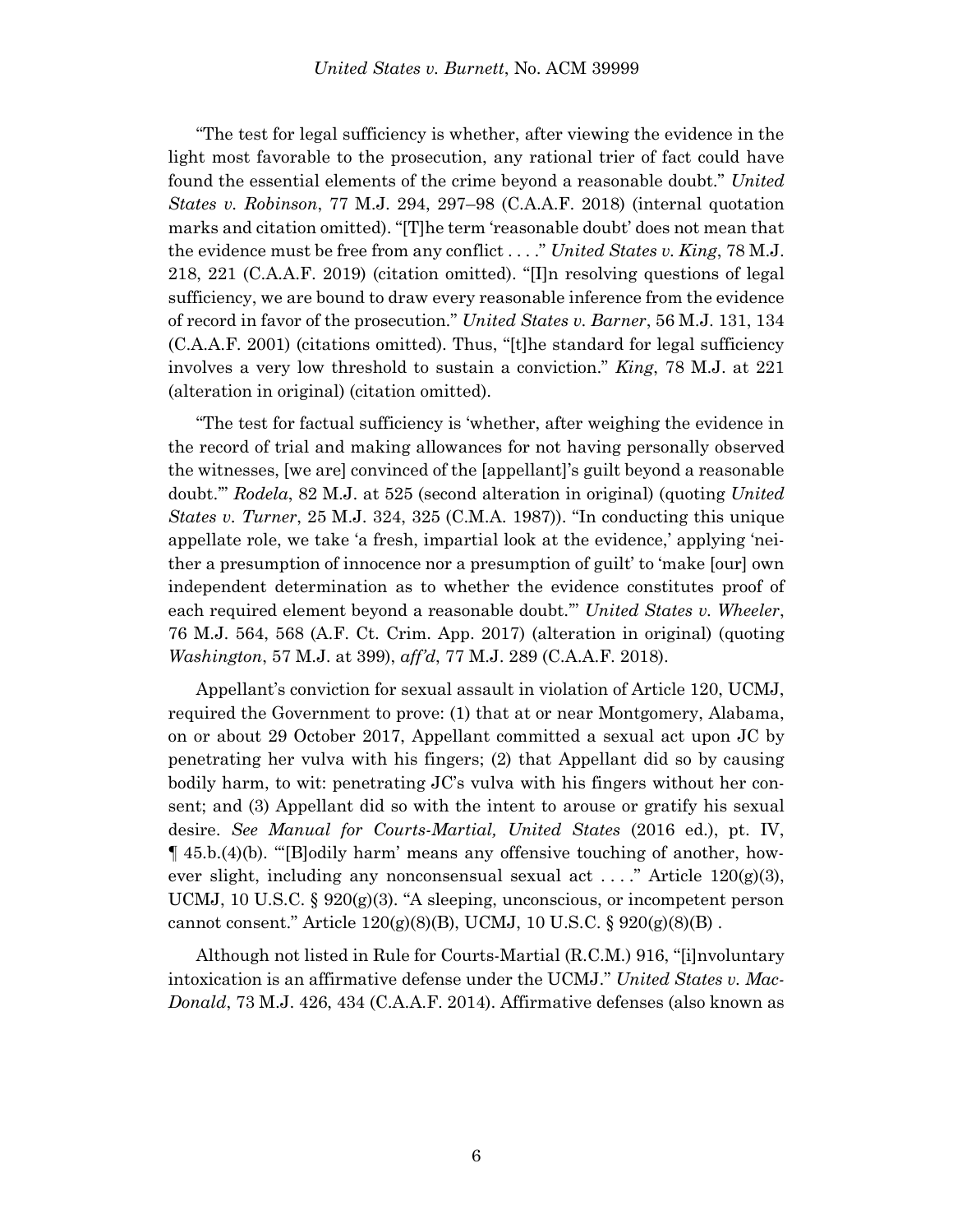special defenses)<sup>4</sup> under R.C.M. 916 "include  $\vert$  any special defense which, although not denying that the accused committed the objective acts constituting the offense charged, denies, wholly or partially, criminal responsibility for those acts." R.C.M. 916(a). The test for involuntary intoxication has two parts: "First, that there was an involuntary ingestion of an intoxicant[; a]nd second, due to this ingestion, [the] defendant was unable to appreciate the nature and quality or wrongfulness of his acts." *MacDonald*, 73 M.J. at 437. "[I]ntoxication is involuntary when an accused is unaware of the effect of a drug or substance on him." *Id*. at 437–38 (citing *United States v. Hensler*, 44 M.J. 184, 188 (C.A.A.F. 1996)).

### **2. Analysis**

l

The Government introduced sufficient evidence to prove Appellant's guilt beyond a reasonable doubt. JC testified that she was asleep on the air mattress in SSgt BS's apartment when she awoke to find Appellant was reaching under her skirt and underwear and penetrating her vagina with his fingers. A sleeping or unconscious person cannot consent, and by all accounts Appellant and JC had no prior sexual or romantic relationship. A rational factfinder could conclude JC's subsequent actions—leaving the mattress, texting JL to ask for help, going to sleep in SSgt BS's bedroom, abruptly leaving SSgt BS's apartment, cutting off all contact with Appellant who was previously a close friend, and telling multiple people Appellant had assaulted her—tend to enhance the credibility of her testimony. The court members were able to observe JC's testimony and apparently found her credible.

A rational factfinder could also conclude Appellant's statements to the AFOSI tended to support JC's testimony in significant ways. Appellant confirmed that he was on the air mattress next to JC, and that she arose and left the room without speaking to him. Appellant acknowledged that JC and others had abruptly cut off contact with him after the incident. Although Appellant claimed not to *remember* what had happened before JC got up from the mattress, he did not *deny* that he had penetrated her vagina with his fingers. In fact, when the investigators confronted Appellant with JC's account of the incident, he responded that he "feared that was what happened."

Appellant offers several arguments as to why the evidence is insufficient, but we find them unpersuasive. Given the nature of the offense and the pas-

<sup>4</sup> *See United States v. Rich*, 79 M.J. 572, 584 n.7 (A.F. Ct. Crim. App. 2019) (en banc) ("To a significant extent, the terms 'defense,' 'special defense,' and 'affirmative defense' appear to be used interchangeably in various legal authorities to reference the specific defenses enumerated in R.C.M. 916." (citing *United States v. Feliciano*, 76 M.J. 237, 239 n.1 (C.A.A.F. 2017)), *aff'd*, 79 M.J. 472 (C.A.A.F. 2020).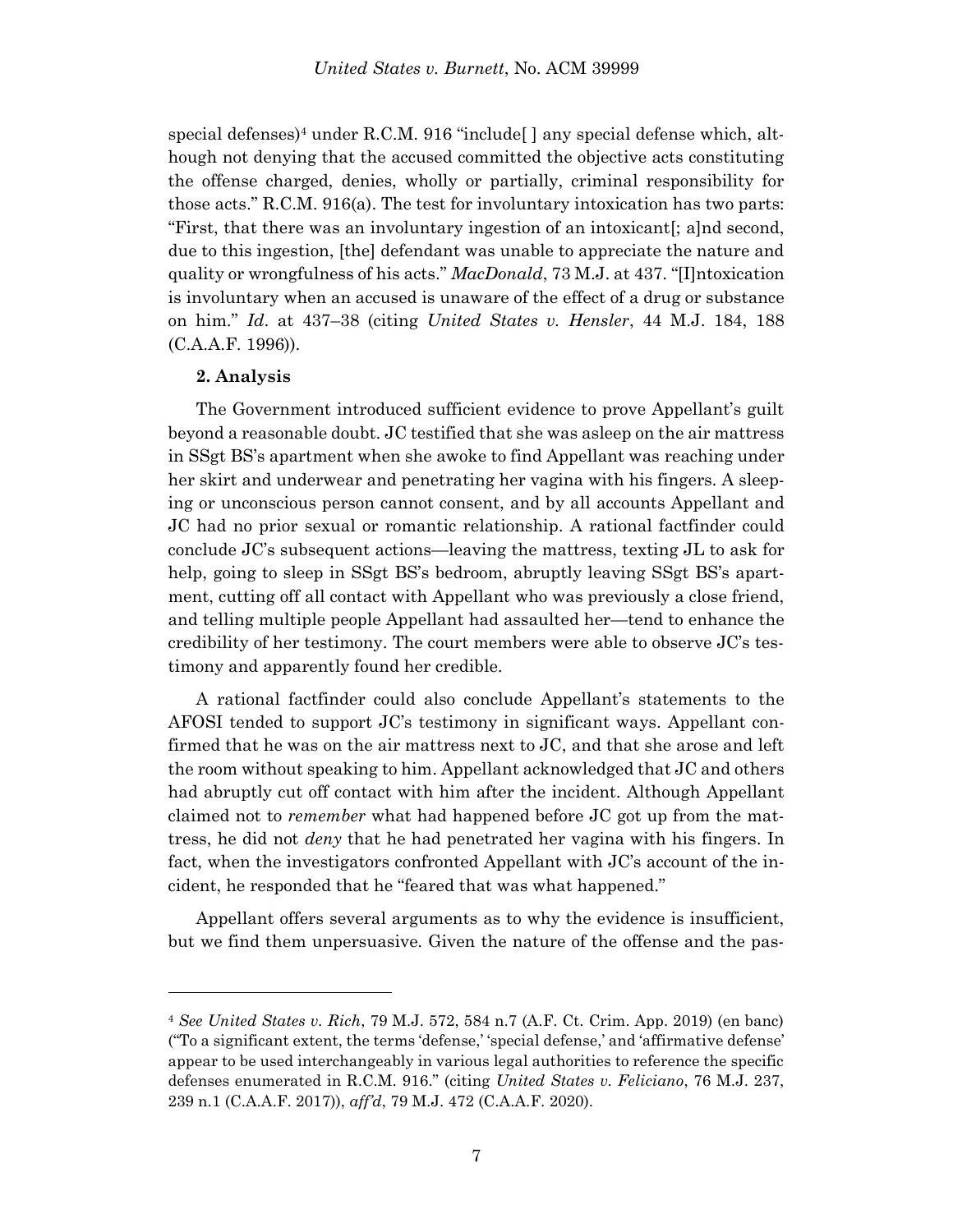sage of more than two days before JC underwent the sexual assault examination, the absence of physical evidence of sexual assault is unsurprising and casts no substantial doubt on JC's testimony. Moreover, her testimony was that she was asleep, and not merely blacked out, when she awoke to find Appellant actively penetrating her vagina. We find no substantial evidence to indicate JC may have consented but simply could not remember doing so. In addition, contrary to Appellant's assertions, we find the evidence supporting the possibility that Appellant was involuntarily intoxicated by some unknown drug administered by an unidentified person, such that he was unable to appreciate the nature, quality, or wrongfulness of his acts, to be exceedingly weak.

Accordingly, drawing every reasonable inference from the evidence of record in favor of the Government, we conclude the evidence was legally sufficient to support Appellant's convictions. Additionally, having weighed the evidence in the record of trial and having made allowances for not having personally observed the witnesses, we are convinced of Appellant's guilt beyond a reasonable doubt.

# **B. Involuntary Intoxication Instruction**

### **1. Additional Background**

l

During his AFOSI interview, which the Government introduced at trial, Appellant suggested that his level of intoxication at the October 2017 Halloween party exceeded what he would have expected based on the amount of "jungle juice" he drank. Appellant based this assessment on: his inability to remember a significant portion of the night; information others provided him about his disorderly behavior at the party and afterwards in SSgt BS's apartment—behavior that he stated he could not remember; and a video someone had taken of him at the party, and later showed him, in which his head was "nodding." Appellant told the investigators he had heard that several Airmen who worked in another unit in the same building as he did had gotten into trouble for drug abuse, and some members of that unit were at the party. Appellant speculated that someone at the party may have caused him to ingest drugs without his knowledge. However, when asked, Appellant did not identify anyone he suspected might have done so, nor did he identify anyone he believed abused drugs in general.

At trial, SB—who had also been at the Halloween party—testified he did not see anyone use drugs at the party, although he "had heard that there may have been" drug use going on.<sup>5</sup>

<sup>&</sup>lt;sup>5</sup> SB also testified that he had been administratively separated from the Air Force "due to an allegation of drug use."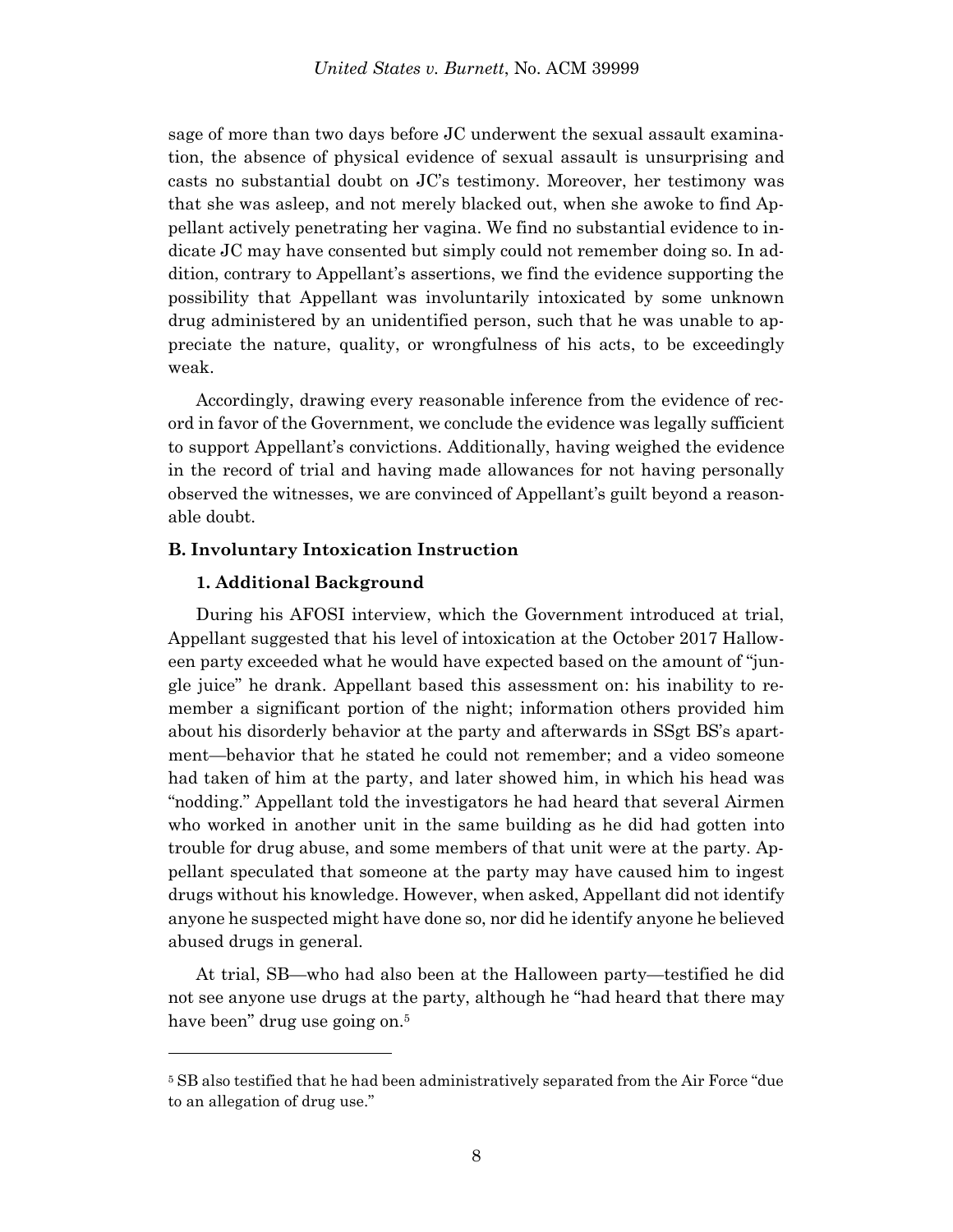After the Defense rested, the military judge discussed the proposed findings instructions with counsel. The military judge indicated he intended to give an instruction on Appellant's voluntary intoxication. Trial counsel then suggested that Appellant's AFOSI interview raised "an issue of maybe involuntary intoxication," and requested "that language be included" with the voluntary intoxication instruction. After some discussion, trial counsel clarified that the Government was not requesting an instruction on the defense of involuntary intoxication itself. After further discussion, the military judge and counsel agreed Department of the Army Pamphlet 27-9, *Military Judges' Benchbook*, ¶ 3-45-15 (10 Sep. 2014), did not contain a model instruction for the affirmative defense of involuntary intoxication. The following colloquy between the military judge and parties then ensued:

MJ [Military Judge]: Yeah, sorry. To be clear, so ----

DC [Defense Counsel]: I'm sorry.

MJ: ---- I'm not saying I'm asking whether you want [an instruction on involuntary intoxication]. I'm saying if you got one, I would like to hear what it is.

DC: Understood. I'm tracking now. No, we are good with the voluntary intoxication instruction, sir.

MJ: Okay. Well, let me ask, if the members were to determine that, based on the evidence provided, that they believed the individual -- that the accused had been involuntarily intoxicated, the instructions would not provide them any direction. So, I do think it a valid point. Or if they do, where do you think the members would be able to turn?

CTC [Circuit Trial Counsel]: Your Honor, prior to today, I tried to find a case or something in the [Manual for Courts-Martial] that was on point of involuntary intoxication and was not able to find anything, at least, like I said, in military practice.

MJ: Well, the only element it would actually go towards is the same as voluntary intoxication. The only thing it -- I mean, if you presumed, even if you went with the theory or you presumed that an accused had been drugged, for example, and then committed another crime, it would still only go toward the specific intent. All other factors would remain. Would you -- I mean, would you agree with that?

CTC: Yes.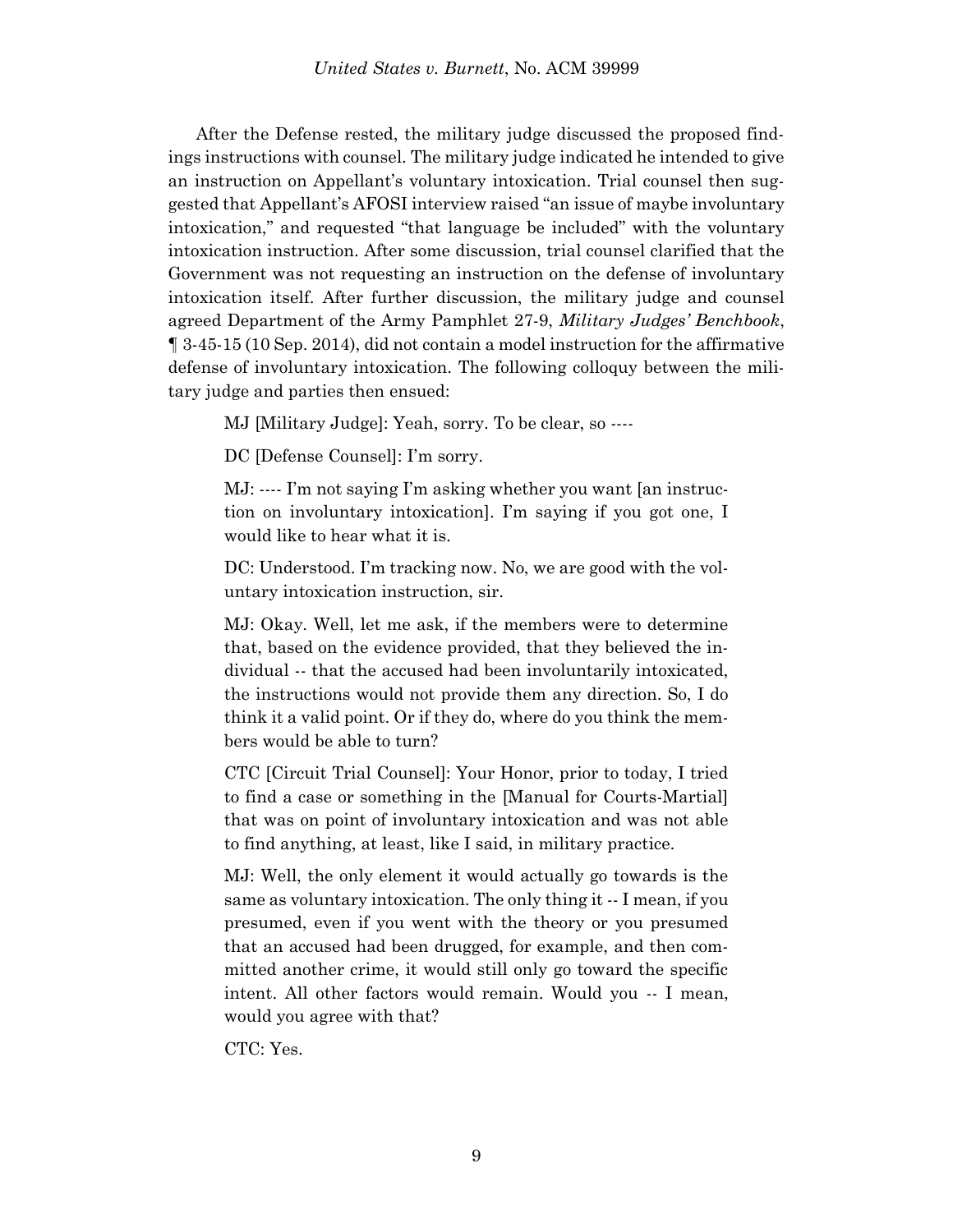DC: Your Honor, may I propose if you just take out the word "voluntary" and just leave "intoxication," perhaps that would not be as misleading.

MJ: Well, I -- alternatively is simply to say the evidence has raised the issue of voluntary or potentially involuntary intoxication.

DC: That works too.

MJ: I mean, it has been raised by the evidence presented by the [G]overnment.

CTC: Yes, sir.

MJ: Now, I understand the [G]overnment's position is that that's not plausible essentially or something along those lines, but nonetheless ----

CTC: Yes, sir.

MJ: ---- it is a matter for the members to determine. And at the very minimum, again, I could see the members coming back and asking, "Well, what if . . . ," and the instructions would not address that at the moment. So, is there any objection from the [G]overnment or the [D]efense to including, within the voluntary intoxication instruction, "involuntary" as well insofar as that goes towards the element of specific intent to arouse or gratify sexual desire?

CTC: No, sir.

DC: No objection from [D]efense.

After a recess, the military judge stated he had provided counsel written copies of the proposed findings instructions. When he asked whether the parties had "any substantive objections or additions" to the instructions, trial defense counsel responded "No, Your Honor."

The military judge subsequently provided the court members the following instruction with respect to intoxication:

Voluntary and/or involuntary intoxication; the evidence in this case has raised the issue of voluntary or involuntary intoxication in relation to the charged offense. I advised you earlier that one of the elements of the offense of Article 120, [UCMJ,] Sexual Assault, is that the accused penetrated [JC]'s vulva with his finger, but another element was that he must have done so with the specific intent to arouse or gratify his sexual desire.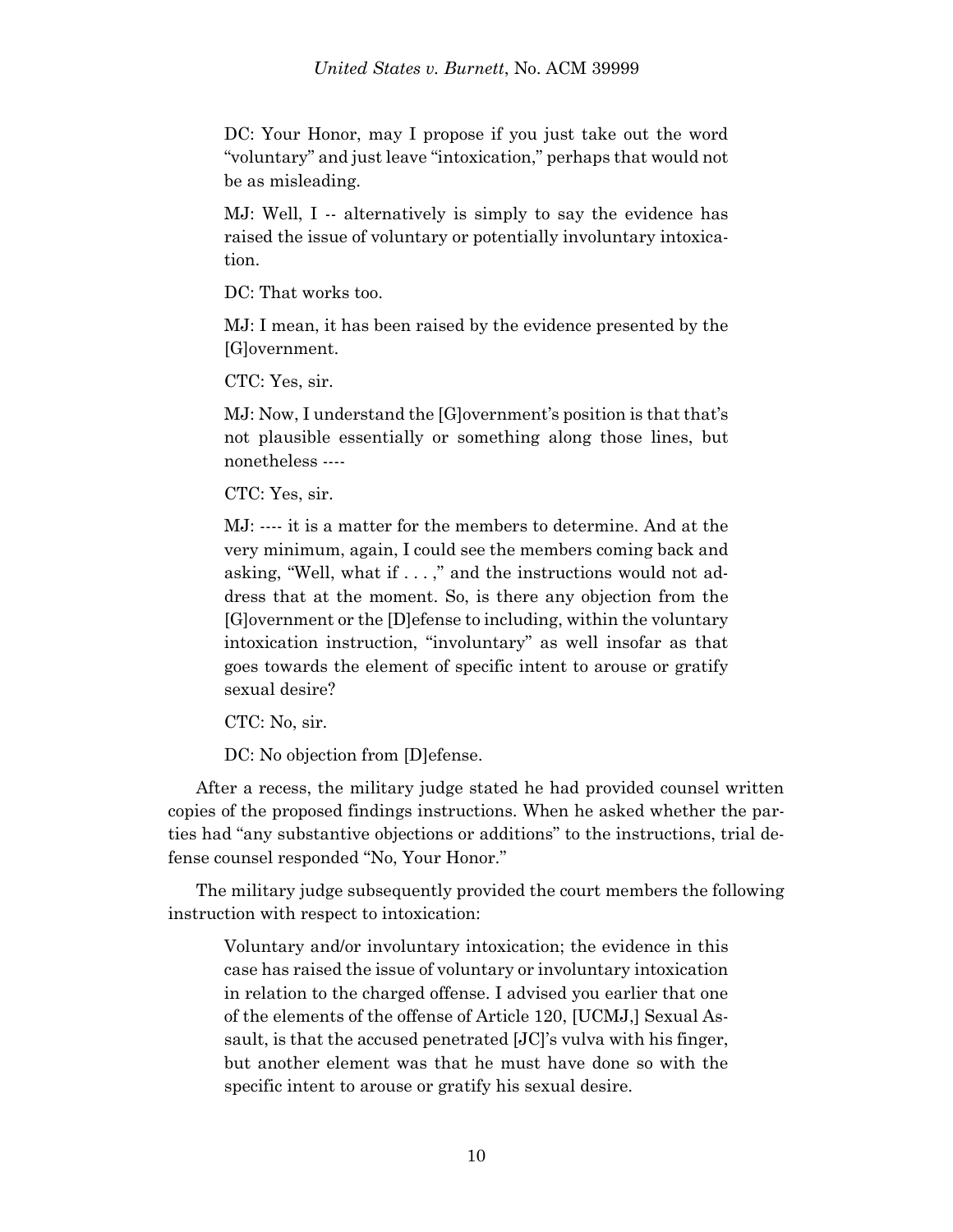In deciding whether the accused had such a specific intent at the time, you should consider the evidence of intoxication. The law recognizes that a person's ordinary thought process may be materially affected when he is under the influence of intoxicants. Thus, evidence that the accused was intoxicated may, either alone, or together with other evidence in the case cause you to have a reasonable doubt that the accused had the specific intent to arouse his sexual desire or gratify his sexual desire.

On the other hand, the fact that a person may have been intoxicated at the time of the offense does not necessarily indicate that he was unable to have the specific intent to arouse his sexual desire because a person may be drunk yet still be aware at that time of his actions and their probable results. In deciding whether the accused had the specific intent to arouse his sexual desires and/or to gratify them at the time of the offense, you should consider the effect of intoxication, if any, as well as any other evidence in the case you find relevant to this element.

At the conclusion of the military judge's instructions, he asked counsel whether either party objected or requested additional instructions. Trial defense counsel again responded, "No, Your Honor."

# **2. Law**

Whether the military judge correctly instructed the court members is a question of law we review de novo. *United States v. Payne*, 73 M.J. 19, 22 (C.A.A.F. 2014) (citation omitted).

The military judge's instructions on findings "shall include . . . [a] description of any special defense under R.C.M. 916 in issue." R.C.M. 920(e)(3). "Defenses" under R.C.M. 916 "include[ ] any special defense which, although not denying that the accused committed the objective acts constituting the offense charged, denies, wholly or partially, criminal responsibility for those acts." R.C.M. 916(a). "A defense is reasonably raised when 'some evidence, without regard to its source or credibility, has been admitted upon which members might rely if they chose.'" *MacDonald*, 73 M.J. at 434 (quoting *United States v. Stanley*, 71 M.J. 60, 61 (C.A.A.F. 2012)). "Although not expressly listed as an affirmative defense under R.C.M. 916," the United States Court of Appeals for the Armed Forces (CAAF) has recognized that "[i]nvoluntary intoxication is an affirmative defense under the UCMJ," and the military judge has a *sua sponte* duty to instruct on the defense when it is raised by the evidence. *Id*. The defense exists when there was an involuntary ingestion of an intoxicant and, due to this ingestion, an accused "was unable to appreciate the nature and quality or wrongfulness of his acts." *Id*. at 437.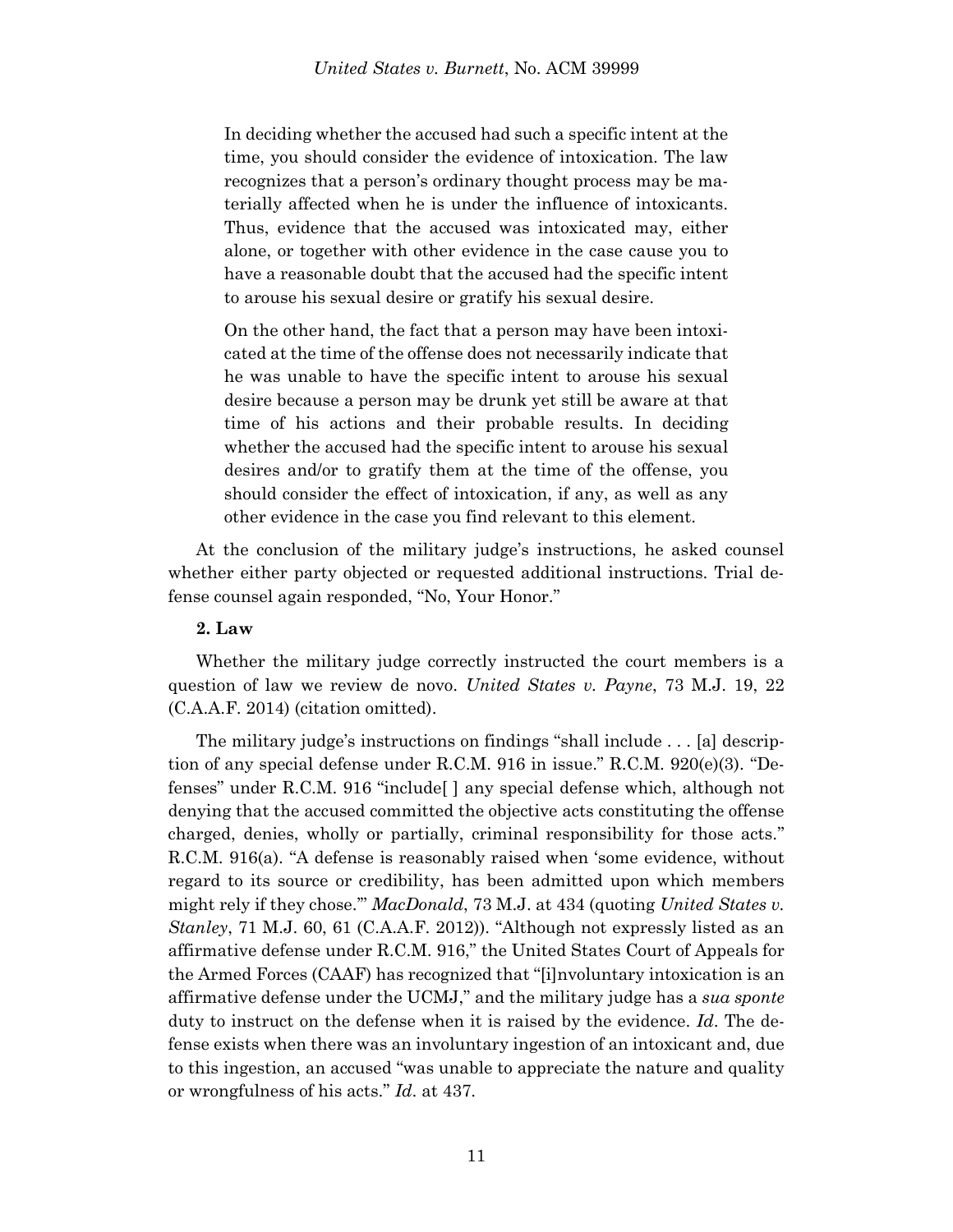In general, whether an instruction on a special defense is warranted in a particular case is a question of law we review de novo. *See United States v. Davis*, 76 M.J. 224, 229 (C.A.A.F. 2017) (citations omitted). Failure to object to the omission of an instruction forfeits the objection in the absence of plain error. *United States v. Davis*, 79 M.J. 329, 331 (C.A.A.F. 2020) (citations omitted). However, where an appellant "affirmatively decline[s] to object to the military judge's instructions and offer[s] no additional instructions," he may thereby affirmatively waive any right to raise the issue on appeal. *Id.* (citations omitted). Even "required findings instructions can be waived." *United States v. Rich*, 79 M.J. 472, 475 (C.A.A.F. 2020) (citations omitted). "Whether an appellant has waived an issue is a legal question we review de novo." *United States v. Schmidt*, 82 M.J. 68, 72 (C.A.A.F. 2022) (citation omitted) (Sparks, J. announcing the judgment of the court).

#### **3. Analysis**

Appellant contends the military judge failed to provide an accurate instruction on the affirmative defense of involuntary intoxication despite finding such a defense had been raised by the evidence. He contends the military judge plainly misconstrued the nature of involuntary intoxication as an *affirmative* defense which, unlike voluntary intoxication, could potentially exonerate Appellant even if the Government proved "the objective acts constituting the offense charged." R.C.M. 916(a). Appellant notes the military judge failed to instruct on the components of the involuntary intoxication defense as the CAAF explained them in *MacDonald*, specifically (1) involuntary ingestion of an intoxicant and (2) consequent inability of the accused to "appreciate the nature and quality or wrongfulness of his acts." 73 M.J. at 437. Appellant further contends the military judge plainly misstated the law by instructing the court members that evidence of voluntary or involuntary intoxication operated similarly—that is, by potentially creating reasonable doubt that Appellant had the specific intent to arouse or gratify his sexual desire, as charged.

Although we agree the military judge did not provide an accurate instruction on the affirmative defense of involuntary intoxication, it is plain from the record that the Defense waived any objection to this omission. Initially, trial defense counsel stated she had no proposed instruction on involuntary intoxication and was satisfied with the voluntary intoxication instruction. When the military judge expressed concern that the evidence had raised a potential question of involuntary intoxication, such that an instruction on voluntary intoxication alone would leave the members without guidance on involuntary intoxication, trial defense counsel first suggested removing the modifier "voluntary," and then agreed that including the term "involuntary" in the voluntary intoxication instruction was also satisfactory. At the end of the intoxication discussion, trial defense counsel told the military judge she had no objection to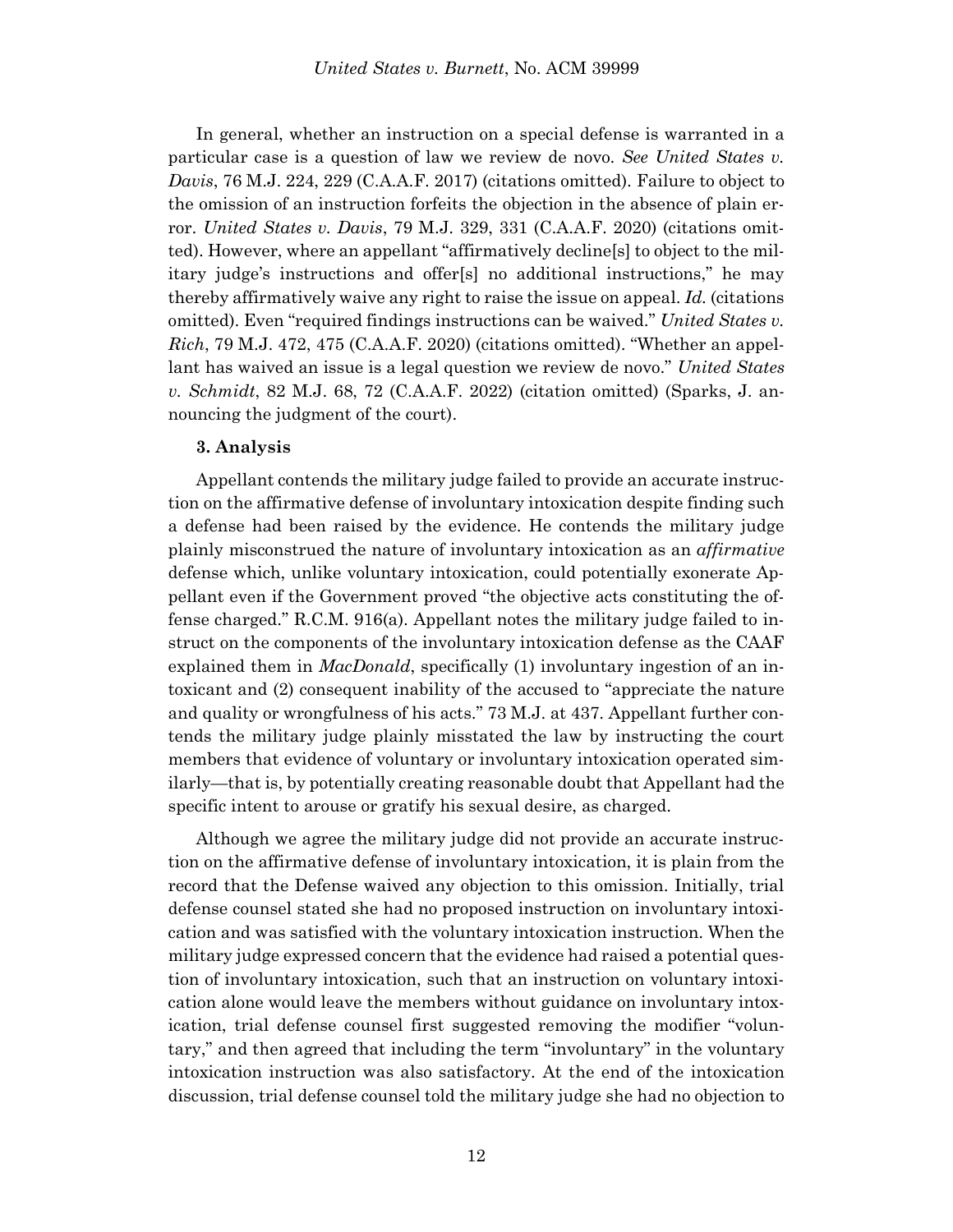the proposed instruction. She reaffirmed the Defense had no objection or request for additional instructions both after the Defense received a written draft of the findings instructions and after the military judge read the instructions to the court members. Although the military judge evidently believed the evidence raised a question of involuntary intoxication, even required instructions may be waived, and that is what happened here. *See Rich*, 79 M.J. at 475; *see also United States v. Gutierrez*, 64 M.J. 374, 376 (C.A.A.F. 2007) ("[E]ven if an affirmative defense is reasonably raised by the evidence, it can be affirmatively waived by the defense.").

Appellant argues in his brief this court should not find waiver because the military judge and the parties "were not understanding and certainly not analyzing the involuntary intoxication defense on its own, and as such there was no intentional relinquishment of a right by trial defense counsel." *See United States v. Ahern*, 76 M.J. 194, 197 (C.A.A.F. 2017) ("[W]aiver is the intentional relinquishment or abandonment of a known right." (quoting *United States v. Gladue*, 67 M.J. 311, 313 (C.A.A.F. 2009)). We agree with Appellant that in the discussions quoted above the military judge and counsel appeared focused on modifying the voluntary intoxication instruction—such that it would not mislead the court members to erroneously believe that only voluntary, rather than involuntary, intoxication could raise reasonable doubt regarding Appellant's specific intent. However, this discussion took place in the context of trial defense counsel already having indicated the Defense did not seek an instruction on involuntary intoxication. Trial defense counsel subsequently reaffirmed multiple times that the Defense did not want different or additional instructions on involuntary intoxication. Whether that was a reasonable decision on trial defense counsel's part, and whether trial defense counsel actually misunderstood the law, are separate questions that implicate Appellant's right to effective assistance of counsel, analyzed *infra* as a distinct assignment of error. However, from the military judge's perspective, the Defense plainly waived the matter in terms that were more than sufficient to constitute waiver under our superior court's precedent. *See Rich*, 79 M.J. at 476 ("[W]hen counsel 'affirmatively decline[s] to object' and 'offer[s] no additional instructions,' counsel 'expressly and unequivocally acquiesce[s] to the military judge's instructions,' and his actions thus constitute waiver." (second, third, and fourth alterations in original) (internal quotation marks omitted) (quoting *Davis*, 79 M.J. at 332) (additional citation omitted)).

"[A] valid waiver leaves no error to correct on appeal." *Ahern*, 76 M.J. at 197 (citation omitted). We recognize our authority under Article 66, UCMJ, 10 U.S.C. § 866, to pierce an appellant's waiver in order to address a legal error. *See United States v. Hardy*, 77 M.J. 438, 443 (C.A.A.F. 2018) (citing *United States v. Quiroz*, 55 M.J. 334, 338 (C.A.A.F. 2001)). However, we find no cause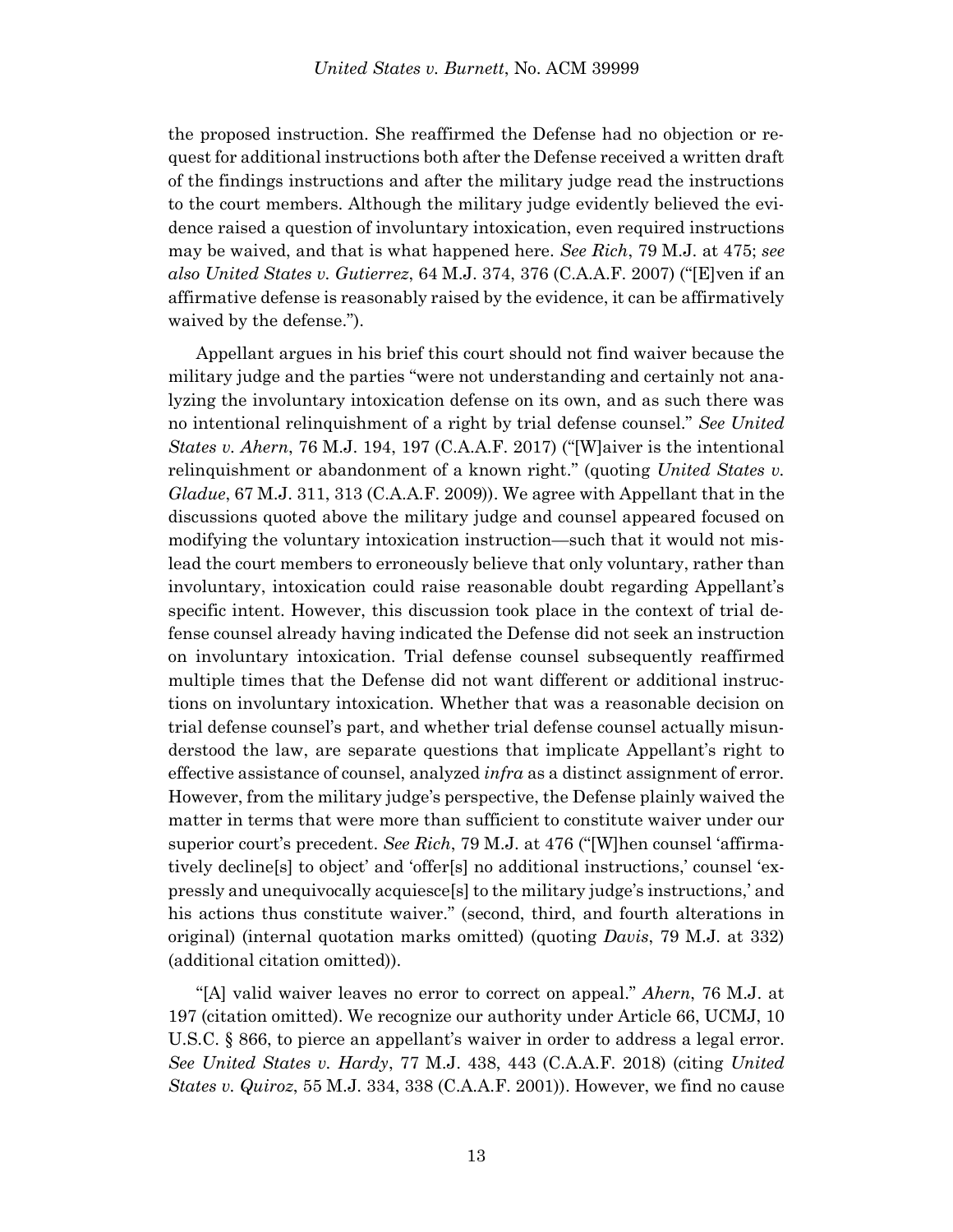to pierce Appellant's waiver in this situation. First, the military judge's modification to the voluntary intoxication instruction did not result in a materially inaccurate statement of the law. As he and counsel recognized, either voluntary *or* involuntary intoxication could potentially raise a reasonable doubt as to Appellant's specific intent to arouse or gratify his sexual desires. Thus, the instruction actually given with regard to how evidence of intoxication could affect proof of specific intent was not incorrect, so far as it went.

Second, although the military judge and trial counsel evidently believed Appellant's AFOSI interview raised some question of involuntary intoxication, the evidence supporting the *affirmative defense* of involuntary intoxication was almost nonexistent. In order to support the affirmative defense, the evidence was required to show Appellant unknowingly ingested an intoxicant, and as a result of that intoxicant, at the time he penetrated JC's vagina with his fingers he was unable to appreciate either the nature and quality of his acts or the wrongfulness of his acts. There was essentially no substantial evidence anyone was using drugs (other than alcohol) at the Halloween party, much less surreptitiously giving drugs to others, or to Appellant in particular, without their knowledge. Both Appellant (in his interview) and SB (in his testimony) stated they did not see anyone using drugs there. Appellant's behavior, including his purported blackout for a portion of the night, can be accounted for by his consumption of the mixed alcohol in the "jungle juice," a concoction which evidently strongly affected JC as well. Moreover, the evidence that Appellant was able to reach underneath JC's skirt and underwear to "aggressively" move his fingers in and out of her vagina indicates a degree of coordination and intent that does not suggest he was unable to appreciate the nature of his actions. We perceive no prospect that an instruction on involuntary intoxication would have changed the outcome of the court-martial.

To be clear, if the military judge believed the evidence reasonably raised the affirmative defense of involuntary intoxication, then he had an obligation to provide an appropriate instruction on that defense. However, "[a] defendant is entitled to a fair trial but not a perfect one." *Lutwak v. United States*, 344 U.S. 604, 619 (1953). Even if we assume involuntary intoxication was reasonably raised, in light of the Defense's waiver and the state of the evidence, the omission of an instruction on the affirmative defense of involuntary intoxication did not unfairly prejudice Appellant, and no relief is warranted.

# **C. Human Lie Detector Evidence**

## **1. Additional Background**

During his AFOSI interview Appellant denied remembering how he got from the Halloween party to SSgt BS's apartment. He further stated he could not remember anything that happened at SSgt BS's apartment before he woke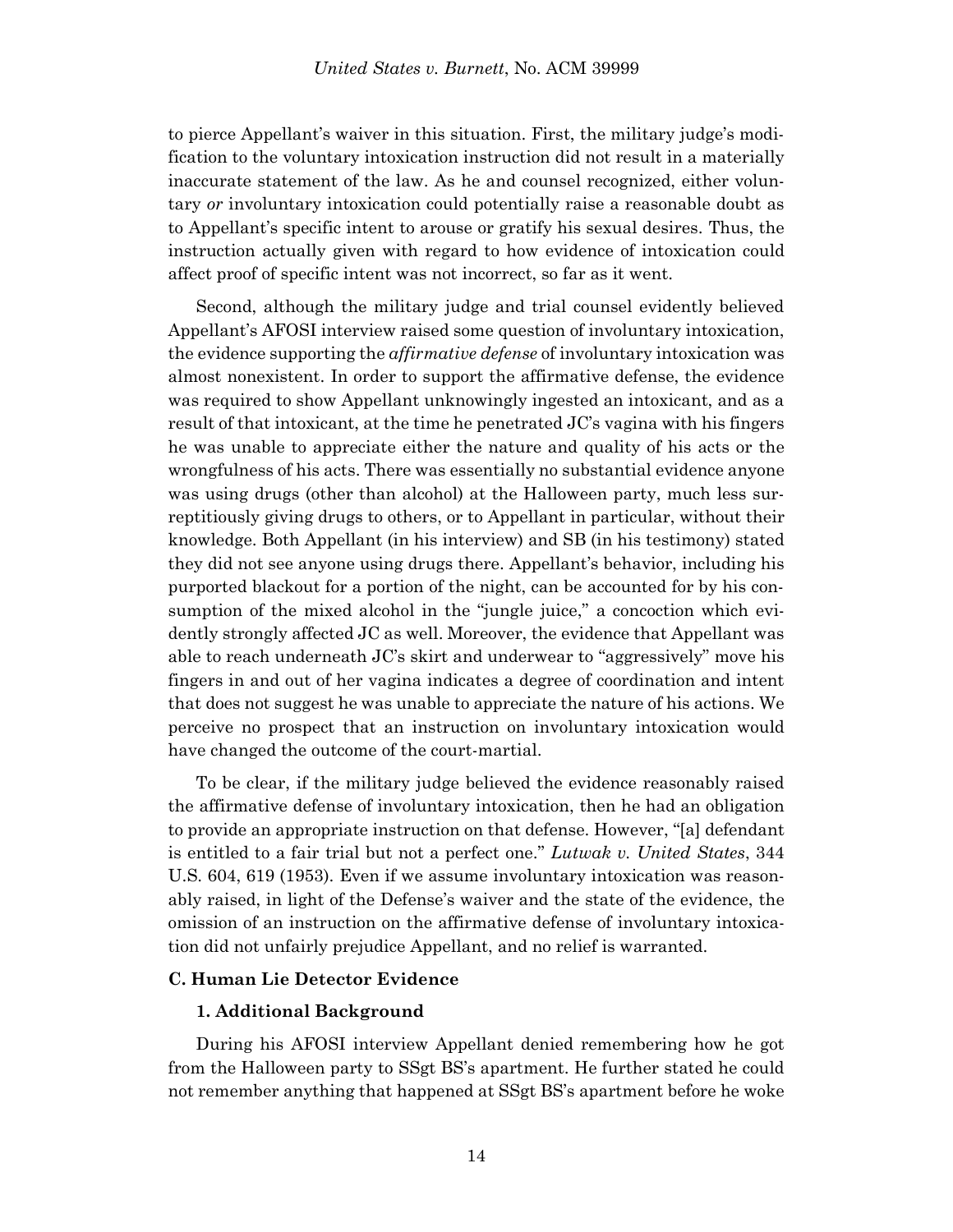up next to JC, facing the opposite direction, when JC got off the mattress and left the room. At a certain point in the interview, the AFOSI investigators became more confrontational with Appellant. Among other statements, they told Appellant they believed he might have penetrated  $JC$ 's vagina with his fingers; they suggested Appellant's alcohol consumption emboldened him to touch JC while she slept; they said they sensed Appellant felt remorseful; and they questioned why he would not attempt to talk to JC about the incident unless he knew what happened and he was at fault. In response, Appellant maintained that he did not remember any sexual activity with JC and expressed doubt that drinking alcohol would cause him to touch JC without her consent. Appellant endorsed the idea that he acted differently that night than he would usually act when drunk, and he expressed a belief someone may have given him a drug without his knowledge. He told the investigators he did not try to talk to JC because he "didn't know what to do."

At trial, the Government sought to pre-admit Appellant's videorecorded AFOSI interview as Prosecution Exhibit 1. Trial defense counsel did not object. Trial counsel played short portions of Prosecution Exhibit 1 during the Government's opening statement; during the testimony of Investigator SC, who had interviewed Appellant; and during the Government's closing argument. Trial defense counsel did not object to these uses of the exhibit.

During the direct examination of Investigator SC, trial counsel did not elicit testimony as to whether the investigator believed Appellant's statements. During cross-examination, trial defense counsel questioned Investigator SC about Appellant's interview, and the following colloquy occurred:

Q. [Defense Counsel] And even though he told you what he believed to remember, you still engaged in some back and forth with him. Is that right?

A. [Investigator SC] Yes.

Q. And you told him you thought he knew what he did. Is that right?

A. Yes, ma'am.

Q. And when you were saying that you were alluding to [JC]'s allegation. Is that correct?

A. Yes, ma'am.

Q. And also, you said to him, "I think this is something that happened."

A. Yes.

Q. In that was referring to the alleged assault.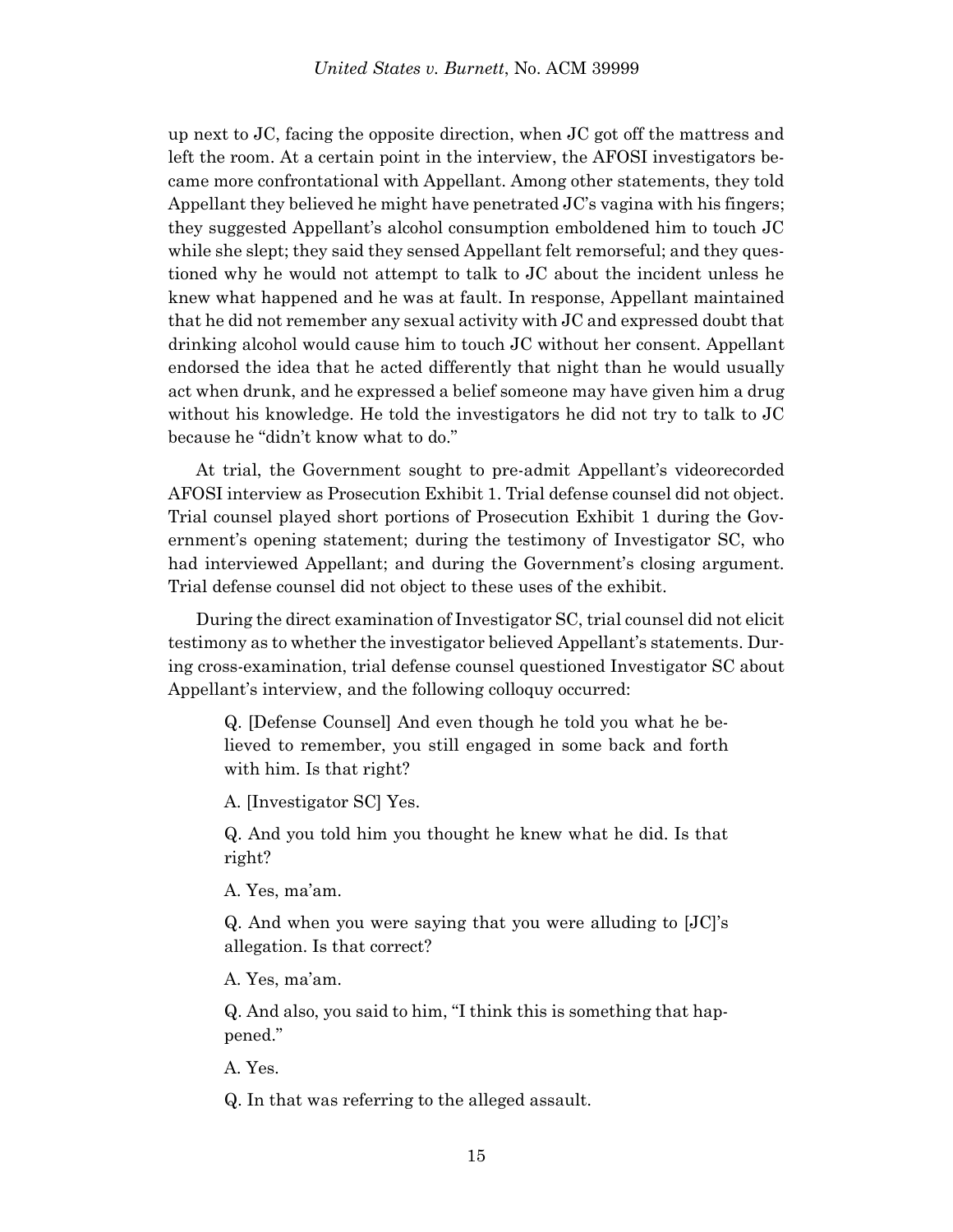### A. Yes, ma'am.

. . . .

Q. At that point in time when you said to him, "I think this is something that happened," alluding to the allegation made by [JC], at that point you determined he was guilty.

A. That's -- I don't think that's what I meant by the question. I was referring to what I had heard from other people, which I think I referred to throughout the interview of this is what I think based on what people have told us already.

The military judge did not provide, and trial defense counsel did not request, a specific limiting instruction with regard to Prosecution Exhibit 1. However, with the concurrence of both parties the military judge provided the following as part of his instructions to the court members on findings:

A witness's opinion on credibility or guilt, or an inference of that witness's belief: only you, the member of the court, determine the credibility of the witnesses and what the facts of this case are. No witness can testify that the alleged victim's account of what occurred is true or credible, that the witness believes the alleged victim, or that the sexual offense occurred. To the extent you believe that [JL] and/or [SB], or Investigator [SC] testified or implied that he or she believed the alleged victim, that he or she believed that a crime occurred, or that he or she believed that the alleged victim is credible, you may not consider these as evidence that a crime occurred or that the alleged victim is, in fact, credible.<sup>[6,7]</sup>

# **2. Law**

l

We review a military judge's decision to admit or exclude evidence for an abuse of discretion. *United States v. Bowen*, 76 M.J. 83, 87 (C.A.A.F. 2017) (citation omitted). "When the defense fails to object to the admission of specific evidence," we review for plain error. *United States v. Maynard*, 66 M.J. 242, 244 (C.A.A.F. 2008) (citations omitted). "The plain error standard is met when

<sup>6</sup> Trial counsel suggested that Investigator SC be included in this instruction, and the Defense agreed.

<sup>7</sup> For this quoted language, there are minor differences between the certified transcript and the audio recording. The court is quoting from the audio recording, which is part of the record of trial. *See* R.C.M. 1112(b)(1); *see also* R.C.M. 1112(f)(1)(8) (noting that any transcription of proceedings is attached to the record of trial before the record is forwarded for appellate review).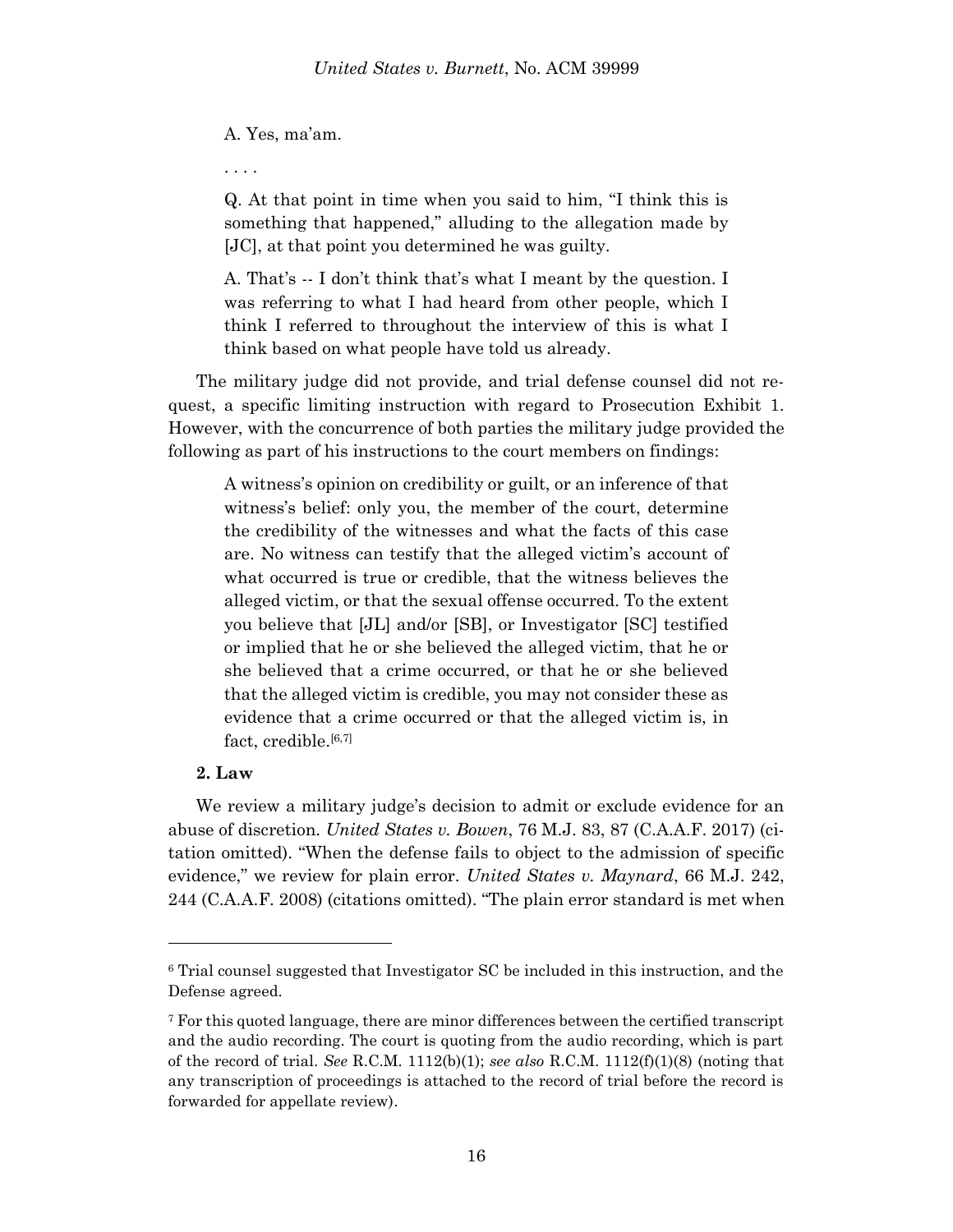'(1) an error was committed; (2) the error was plain, or clear, or obvious; and (3) the error resulted in material prejudice to substantial rights.'" *Id*. (quoting *United States v. Hardison*, 64 M.J. 279, 281 (C.A.A.F. 2007)). The appellant bears the burden to demonstrate all three prongs of the plain error test have been met. *Id.* (citation omitted).

"Human lie detector evidence is elicited when a witness provides 'an opinion as to whether [a] person was truthful in making a specific statement regarding a fact at issue in the case.'" *United States v. Martin*, 75 M.J. 321, 324 (C.A.A.F. 2016) (alteration in original) (quoting *United States v. Knapp*, 73 M.J. 33, 36 (C.A.A.F. 2014)). If a witness does not expressly state whether he believes a person is truthful, "we examine the testimony to determine if it is the 'functional equivalent of' human lie detector testimony.'" *Id*. (quoting *United States v. Brooks*, 64 M.J. 325, 329 (C.A.A.F. 2007)).

Testimony is the functional equivalent of human lie detector testimony when it invades the unique province of the court members to determine the credibility of witnesses, and the substance of the testimony leads the members to infer that the witness believes the victim is truthful or deceitful with respect to an issue at trial.

*Id*. at 324 (citing *United States v. Mullins*, 69 M.J. 113, 116 (C.A.A.F. 2010) (additional citation omitted)). Human lie detector evidence and its functional equivalent are inadmissible at a court-martial. *See id*. at 325 (citing *Knapp*, 73 M.J. at 36). "If a witness offers human lie detector testimony, the military judge must issue prompt cautionary instructions to ensure that the members do not make improper use of such testimony." *United States v. Kasper*, 58 M.J. 314, 315 (C.A.A.F. 2003) (citations omitted). However, "we will not find reversible error from the introduction of human lie detector evidence at trial when the accused invites its admission." *Martin*, 75 M.J. at 325 (citations omitted). "The question of whether trial defense counsel invited an error at trial is a question of law, which we review de novo." *Id*. (citation omitted).

An appellant "cannot create error and then take advantage of a situation of his own making. Invited error does not provide a basis for relief." *United States v. Raya*, 45 M.J. 251, 254 (C.A.A.F. 1996) (citation omitted); *see also United States v. Eggen*, 51 M.J. 159, 162 (C.A.A.F. 1999) (citing *Raya*). Invited error is a question of law which we review de novo. *Martin*, 75 M.J. at 325.

"For a nonconstitutional error . . . the Government has the burden of demonstrating that 'the error did not have a substantial influence on the findings.'" *United States v. Berry*, 61 M.J. 91, 97 (C.A.A.F. 2005) (quoting *United States v. McCollum*, 58 M.J. 323, 342 (C.A.A.F. 2003)) (additional citation omitted). "In evaluating whether erroneous admission of Government evidence is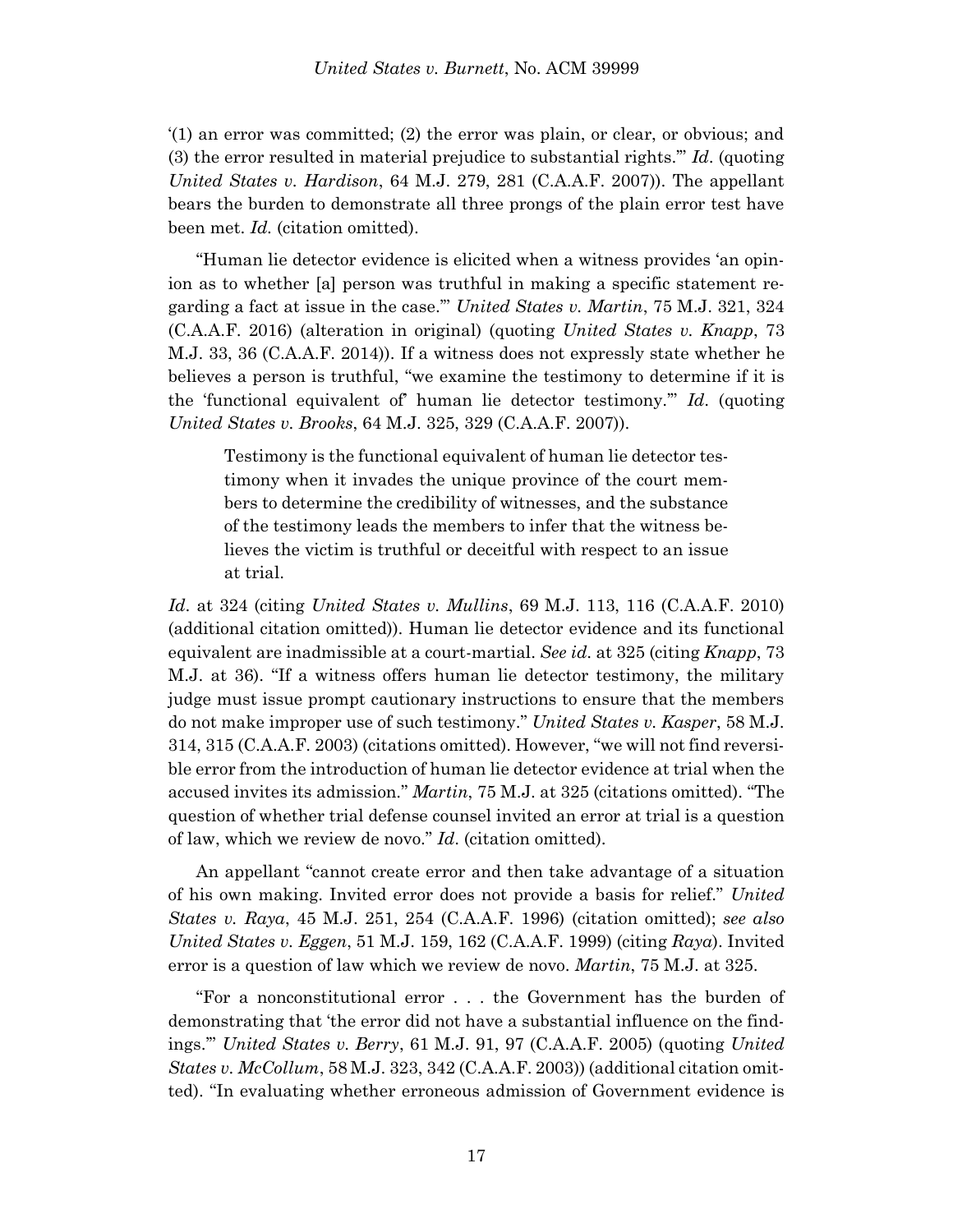harmless, this court uses a four-part test, weighing: (1) the strength of the Government's case, (2) the strength of the defense case, (3) the materiality of the evidence in question, and (4) the quality of the evidence in question." *Id*. at 98 (citation omitted).

# **3. Analysis**

Appellant contends the military judge failed to give timely and proper limiting instructions after admitting human lie detector evidence, specifically Appellant's AFOSI interview admitted as Prosecution Exhibit 1. Appellant emphasizes several statements by the investigators during the interview indicating that they believed the allegation Appellant had penetrated JC's vagina was likely true, and that they doubted Appellant's claim that he did not remember touching JC on the air mattress. Appellant notes that the military judge did not provide limiting instructions when portions of Prosecution Exhibit 1 were published to the court members at various points in the court-martial. Appellant then contends the general instruction on witness opinions as to credibility or guilt regarding JL and SC, as well as Investigator SC, was "far too little and far too late."

Because the Defense did not object to Prosecution Exhibit 1, we review the question of whether the military judge abused his discretion by admitting it, and by failing to provide specific limiting instructions, under the plain error standard. We find Appellant has failed to demonstrate he is entitled to relief.

First, it is not "plain, clear, or obvious" that the investigators' statements during the interview were the functional equivalent of human lie detector testimony. In context, their challenges to Appellant's statements can reasonably be understood as an investigative tactic to pressure Appellant and explore what he might admit to, rather than a sincere expression of belief. Indeed, on cross-examination, Investigator SC resisted the suggestion that she had, at that point, decided the allegation was true.

Second, assuming *arguendo* that Prosecution Exhibit 1 did contain human lie detector evidence, an appellant is not entitled to relief for invited errors. Trial defense counsel not only failed to object to Prosecution Exhibit 1, but elicited on cross-examination that Investigator SC told Appellant that she believed the allegation was true, and attempted (unsuccessfully) to get Investigator SC to state she did in fact believe the allegation at that point. Trial defense counsel's decisions to not object to Prosecution Exhibit 1 and to crossexamine Investigator SC on whether she believed the allegation were evidently part of the Defense's strategy to portray the AFOSI investigation as biased and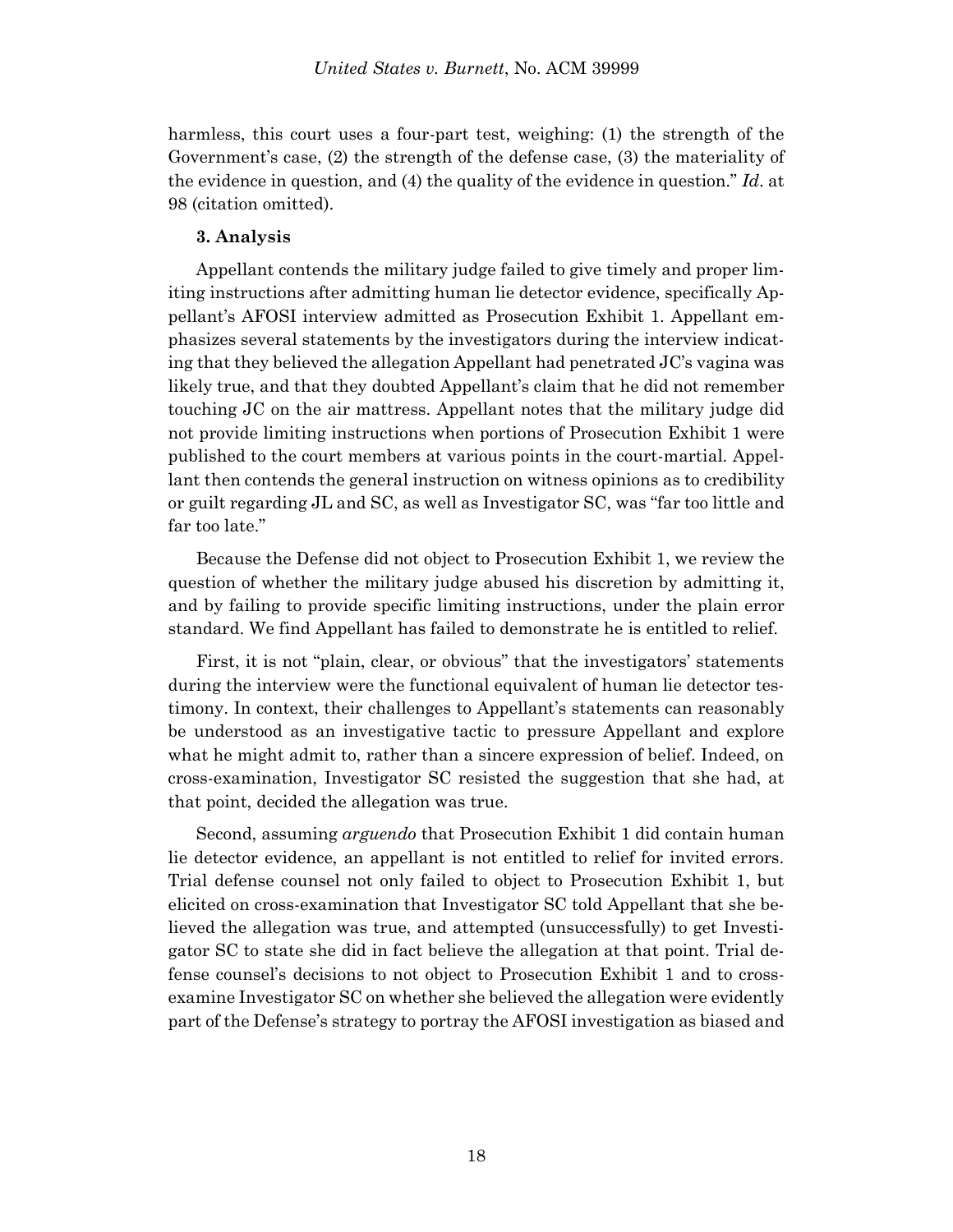unreliable. The Defense cannot reasonably elicit such evidence as part of a deliberate trial strategy, and then on appeal complain about its effects on the court-martial. 8

Third, further assuming for purposes of analysis that the military judge should have *sua sponte* provided a limiting instruction when Prosecution Exhibit 1 was admitted or published, Appellant fails to demonstrate such an error had a substantial influence on the findings. As an initial matter, in his findings instructions the military judge specifically instructed the court members not to consider any opinion expressed by Investigator SC as evidence that JC was credible or that a crime occurred. *See United States v. Taylor*, 53 M.J. 195, 198 (C.A.A.F. 2000) (holding court members are presumed to follow instructions absent evidence to the contrary).<sup>9</sup> Furthermore, applying the four factors the CAAF articulated in *Berry*, for the reasons stated above in relation to legal and factual sufficiency we find the Government's case was strong, based on JC's credible testimony reinforced by her observed behavior, prior consistent statements, and Appellant's admission that he "feared" he might have inappropriately touched her. Similarly, the Defense's case was relatively weak. Appellant's admissions put him next to JC on the air mattress; he also claimed he could not remember what happened, but did not deny he penetrated JC's vagina with his fingers.

Materiality also weighs against finding prejudice. Materiality "is a multifactored test looking at the importance of the issue for which the evidence was offered in relation to the other issues in [the] case; the extent to which the issue is in dispute; and the nature of the other evidence in the case pertaining to th[at] issue." *United States v. Ellerbrock*, 70 M.J. 314, 318 (C.A.A.F. 2011) (second alteration in original) (internal quotation marks and citation omitted). Here, the materiality of the investigators' statements *as human lie detector evidence* was low, both because the Defense itself specifically introduced similar evidence, and because Investigator SC disavowed that her comments expressed an actual belief that Appellant was guilty. Finally, we find the quality of the evidence neither favors nor disfavors a finding of prejudice. The evidence—i.e., the recording of the investigators' statements—was clear. However, the actual significance of the investigators' statements in the context of the interview was as an investigative tactic to challenge Appellant's statements, which was not particularly successful. In fact, it may have tended to

l

<sup>8</sup> Whether such a strategy amounted to ineffective assistance of counsel is a separate question, addressed *infra*.

<sup>9</sup> In *United States v. Kasper*, 58 M.J. 314 (C.A.A.F. 2003), where the CAAF found reversible error and upon which Appellant relies, the opinion does not indicate the military judge gave an equivalent instruction.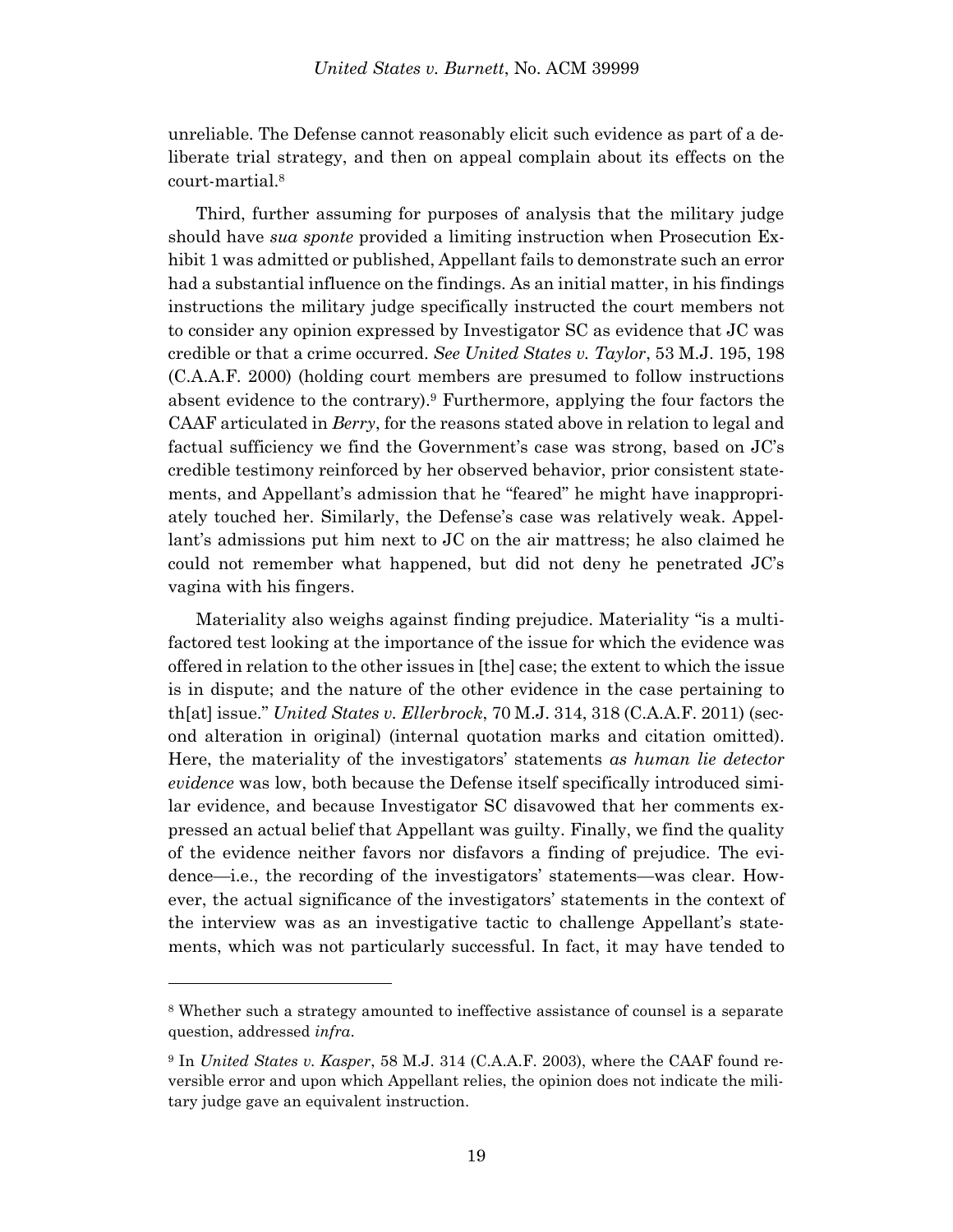assist the Defense in that Appellant stuck to his claim that he did not remember committing the alleged offense, even after the investigators became more confrontational.

Accordingly, Appellant has failed to demonstrate he is entitled to relief for improper admission of human lie detector evidence.

# **D. Administrative Discharge Board Waiver**

## **1. Additional Background**

During trial counsel's direct examination of JC, the military judge held an Article 39(a), UCMJ, 10 U.S.C. § 839(a), hearing to address a defense objection. After the military judge ruled on the objection, trial defense counsel took the opportunity to inform the military judge the Defense wanted to cross-examine JC about "her initial desire to dispose of this case with an Article 15[, UCMJ, 10 U.S.C. § 815, nonjudicial punishment] and a[n administrative] discharge versus now we are here at a court-martial." The military judge agreed the Defense would be able to cross-examine JC regarding her lack of desire to report the offense or participate in an investigation. However, he opined that "[g]etting into her desire that it be a discharge or [a letter of reprimand] or a court-martial" would be a "collateral" matter. The military judge added the Defense was "free to cross-examine [JC] on any versions she has given of events, absolutely. But how does it go to her credibility that she was, you know, she wanted a greater outcome as a potential victim of a crime? I don't see how that goes towards her credibility . . . ." Trial defense counsel responded, "I understand, sir."

During cross-examination, trial defense counsel elicited from JC that she initially did not want to report the sexual assault to law enforcement or her chain of command, and when the AFOSI began its investigation in July 2018 it was because SB reported it. JC further agreed that prior to August 2019 she "did not desire to have to testify in court;" however, that desire changed in August 2019, and she then agreed to be interviewed by the AFOSI. Trial defense counsel asked JC why she changed her mind, and the following colloquy ensued:

A. [JC] We were -- in August of 2019, we were supposed to be going to a discharge board, but [Appellant] decided that he wanted to waive the board completely, and I felt that he was a coward for trying to do that and I was mad.

Q. [Defense Counsel] Okay. So, initially it was supposed to be a discharge board, and then ----

A. Yes, ma'am.

Q. ---- and then it changed to court-martial ----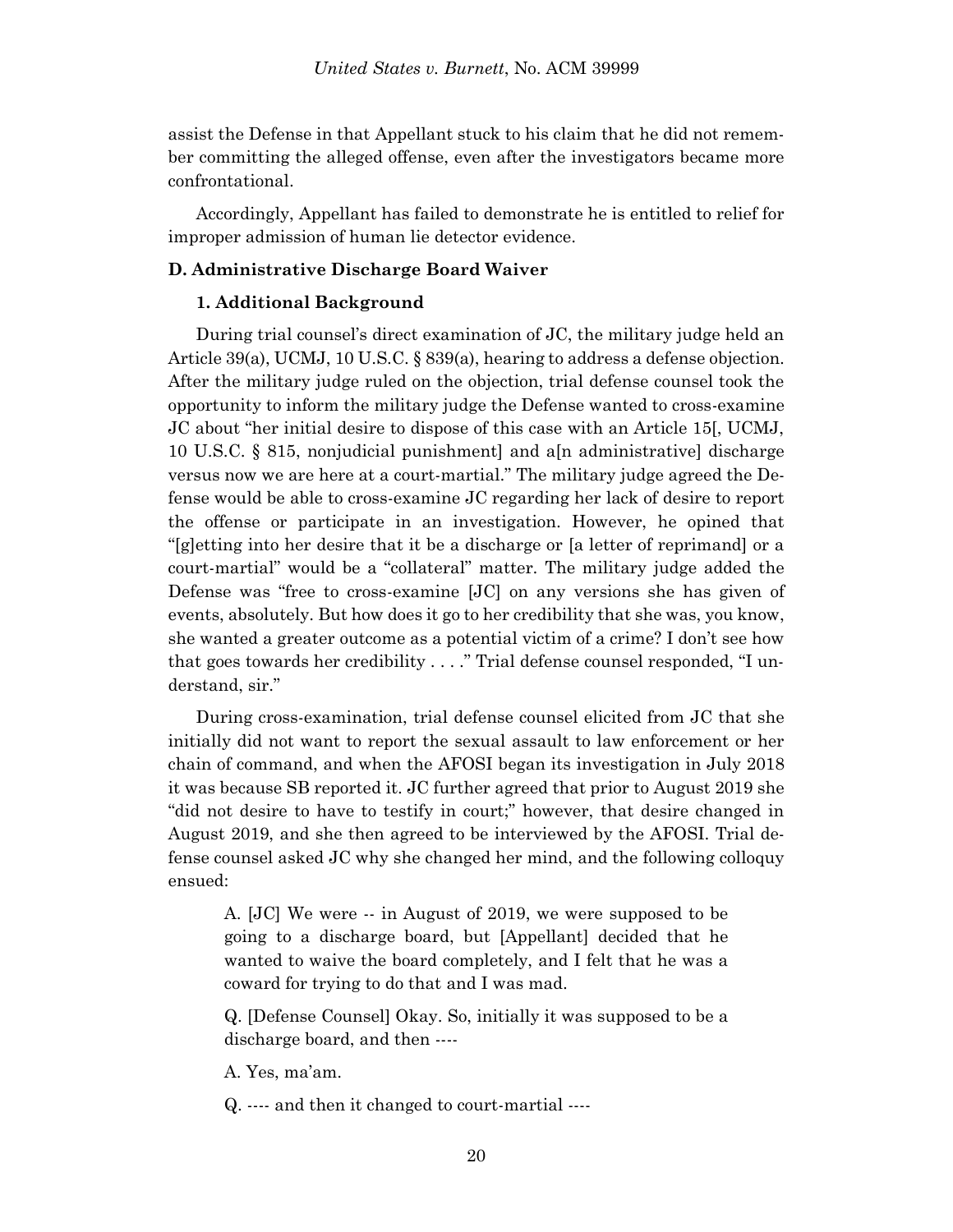A. Correct.

Q. ---- after that date.

A. Yes, ma'am.

On redirect examination, trial counsel followed up on why JC changed her mind:

Q. [Trial Counsel] You also mentioned that at some point you changed your mind and you decided you were going to go ahead and participate in this process. You mentioned that you were mad.

A. [JC] Yes.

Q. And that you believed the accused was a coward.

A. Yes.

Q. Why did you feel that way?

A. Because he had the option to do a discharge board and face -- I guess face the music and listen to me talk, and he waived the board completely, like he didn't even try. And I had went through this whole process, at least like the interview process with you, well, the [G]overnment. And I don't know, it was kind of therapeutic, and I was like well, maybe this -- maybe I can do this. I kind of questioned my ability to be up here.

Q. Was it important to you that he heard what you had to say?

A. Yes.

Trial defense counsel revisited the discharge board waiver during recrossexamination:

Q. [Defense Counsel] You testified that you believed the accused was -- I'm sorry, [Appellant] was a coward. Is that right?

A. [JC] Yes.

Q. And why did you say that?

A. Because I felt that he waived the board because he didn't want to be in front of a room full of people telling him what he did.

. . . .

Q. [JC], do you know why [Appellant] was facing a discharge board and not a court-martial?

A. Because I still had a restricted report up until that point and hadn't gave [sic] any testimony to [AF]OSI.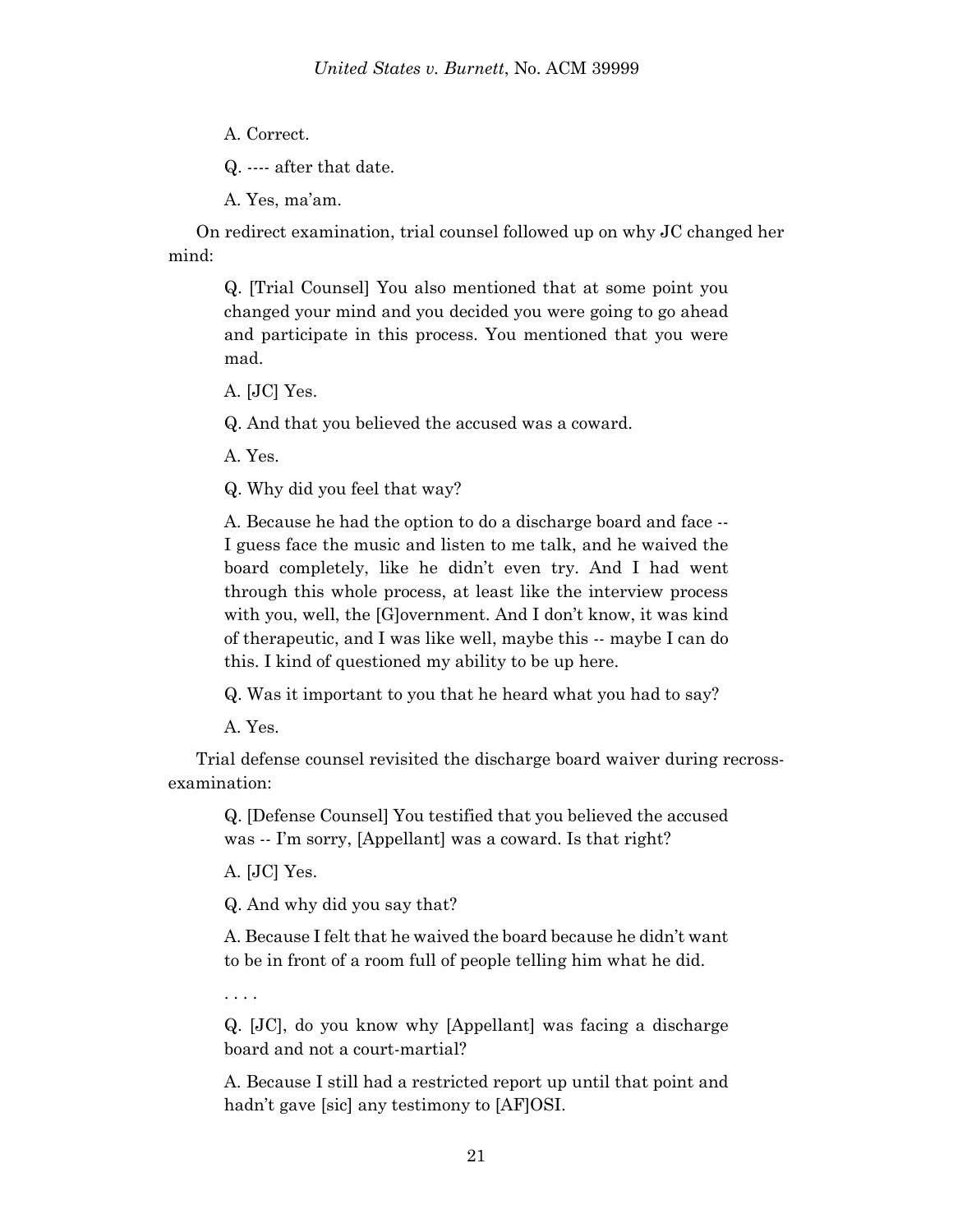Q. So, you still had a restricted report up until that point. After he waived the board, did you then unrestrict the report?

A. Yes, ma'am. That week.

Q. And so, you unrestricted the report that very week ----

A. Yes, ma'am.

Q. ---- that he was supposed to go to a discharge board?

A. Yes, ma'am.

Q. He submitted a waiver which means he would waive the board in exchange for the worst service characterization.

A. Correct.

Q. Which was an under other than honorable service characterization.

A. Yes, ma'am.

Q. And that was not acceptable to you.

A. Yes, ma'am.

The military judge did not provide a specific limiting instruction with regard to the references to an administrative discharge board and waiver submission, either at the time of JC's testimony or in his instructions on findings; nor did the Defense request such an instruction.

In closing argument, trial defense counsel referred to JC's testimony about the administrative discharge board waiver:

[AF]OSI became aware of this allegation by a third party, [SB], as he was being investigated in part of something entirely different. At the time when [AF]OSI did the follow-up with [JC], she had no desire to move forward. She indicated this to [AF]OSI. She hadn't gone to [AF]OSI prior to. She didn't want to have to testify in court. And she only agreed to move forward with this court-martial after [Appellant] exercised his legal right to waive his board. . . .

. . . .

. . . There was effort by [JC] to distance from [the alleged sexual assault] and not report for the first 2 years. And then she reached a point where she had the exit by way of the board, but she testified that she wanted to be heard. But when [Appellant] elected to waive his board, she got mad. She got mad. You saw it on the stand. She called him a coward. . . .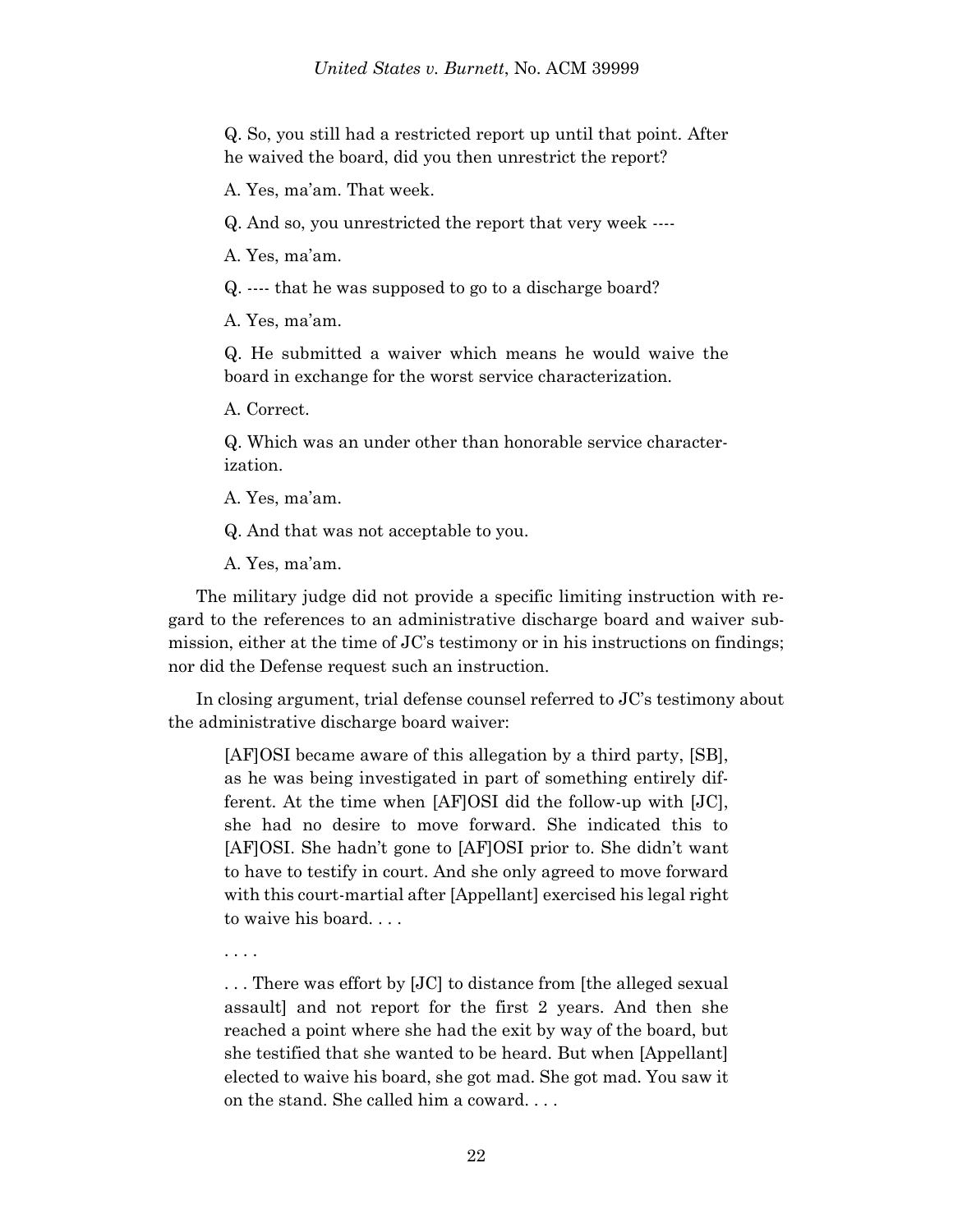# **2. Law**

We review a military judge's decision to admit or exclude evidence for an abuse of discretion. *Bowen*, 76 M.J. at 87. When the defense fails to object to the admission of evidence, we review for plain error. *Maynard*, 66 M.J. at 244. Similarly, failure to object to the omission of an instruction forfeits the objection in the absence of plain error. *See Davis*, 79 M.J. at 331. However, an appellant who "affirmatively declined to object to the military judge's instructions and offered no additional instructions" may waive any right to raise the issue on appeal. *Id*. (citations omitted). Whether an appellant has waived an issue is a legal question we review de novo. *Id*.

Military Rule of Evidence 410 provides, in pertinent part:

Evidence of the following is not admissible against the accused who made the plea or participated in the plea discussions: ... any statement made during plea discussions with the convening authority, staff judge advocate, trial counsel or other counsel for the [G]overnment if the discussions did not result in a guilty plea or they resulted in a later-withdrawn guilty plea.

. . .

A "statement made during plea discussions" includes a statement made by the accused solely for the purpose of requesting disposition under an authorized procedure for administrative action in lieu of trial by court-martial . . . .

"'[A]n excessively formalistic or technical approach to [Mil. R. Evid. 410] may undermine' the policy of the rule, which is 'to encourage the flow of information during the plea-bargaining process.'" *United States v. Vasquez*, 54 M.J. 303, 305 (C.A.A.F. 2001) (quoting *United States v. Barunas*, 23 M.J. 71, 75–76 (C.M.A. 1986)).

"Invited error does not provide a basis for relief." *Raya*, 45 M.J. at 254. Invited error is a question of law which we review de novo. *Martin*, 75 M.J. at 325.

# **3. Analysis**

On appeal, Appellant asserts the military judge committed plain error when he failed to give a timely limiting instruction regarding the evidence of Appellant's decision to waive his administrative discharge board hearing. We find Appellant is entitled to no relief on this basis.

As an initial matter, Appellant's references to Mil. R. Evid. 410 are inapt. Although we recognize our superior court has discouraged an excessively for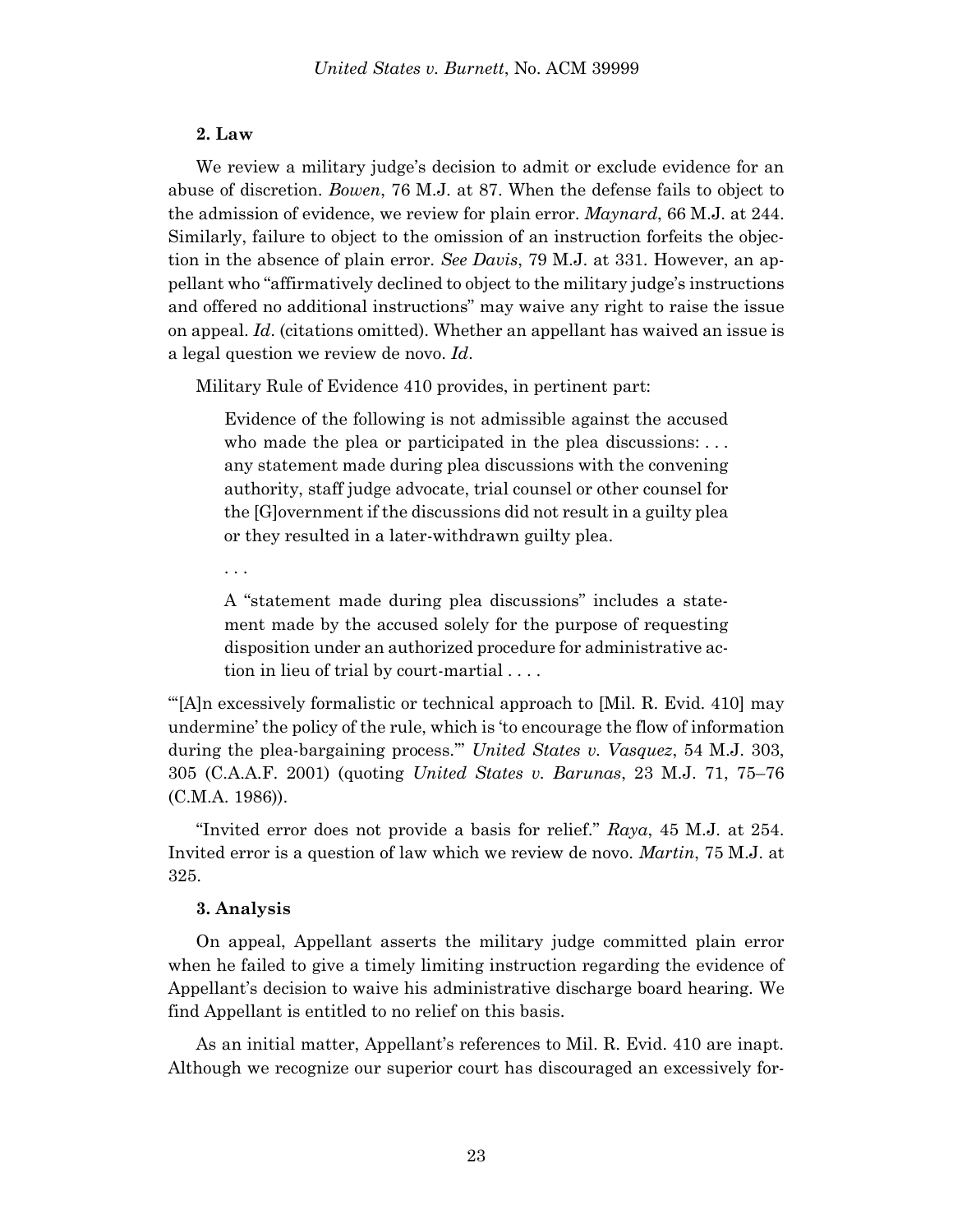malistic or technical approach to such questions, in this case there is no indication that Appellant's decision to waive his administrative discharge board was part of a negotiation for administrative action in lieu of trial by courtmartial. The evidence indicates Appellant received nonjudicial punishment followed by an administrative discharge action because JC initially declined to cooperate with the AFOSI investigation, inhibiting a court-martial prosecution. We note the charge and specification in this case were not preferred until 3 September 2019, *after* JC changed her mind and agreed to an AFOSI interview when she learned Appellant had waived the board. Thus, Appellant's board waiver was not in the context of anticipated court-martial proceedings and did not fall under Mil. R. Evid. 410.

Of course, this conclusion is not to say that references to Appellant's administrative discharge process or waiver were not objectionable or should have been admitted—merely that Mil. R. Evid. 410 was not the applicable rule to exclude them. Had an objection been made, the military judge might have reasonably concluded that such evidence was not relevant to the court-martial proceedings, or that any probative value was substantially outweighed by the risks of unfair prejudice or other considerations. *See* Mil. R. Evid. 401; Mil. R. Evid. 403. The military judge's comments to trial defense counsel during the Article 39(a), UCMJ, hearing preceding JC's cross-examination suggest he was inclined to such a view.

More to the point, trial defense counsel's actions implicate the invited error doctrine. The Defense elicited JC's testimony that she changed her mind about cooperating with the AFOSI because Appellant waived his discharge board. Rather than object or seek a limiting instruction or other relief, trial defense counsel had JC reiterate that Appellant was initially facing a discharge board rather than a court-martial. This opened the door to trial counsel following up with JC regarding the discharge board and waiver during redirect examination; again, trial defense counsel did not object or seek an instruction. Instead, the Defense returned to the same point on recross-examination and had JC confirm once again that she decided to cooperate with AFOSI after Appellant waived an administrative discharge board. Trial defense counsel then specifically invoked this evidence during closing argument in order to emphasize Appellant was initially facing only an administrative discharge board and to portray JC as unreasonably biased against Appellant. As with Appellant's claim of error regarding human lie detector evidence, the Defense cannot reasonably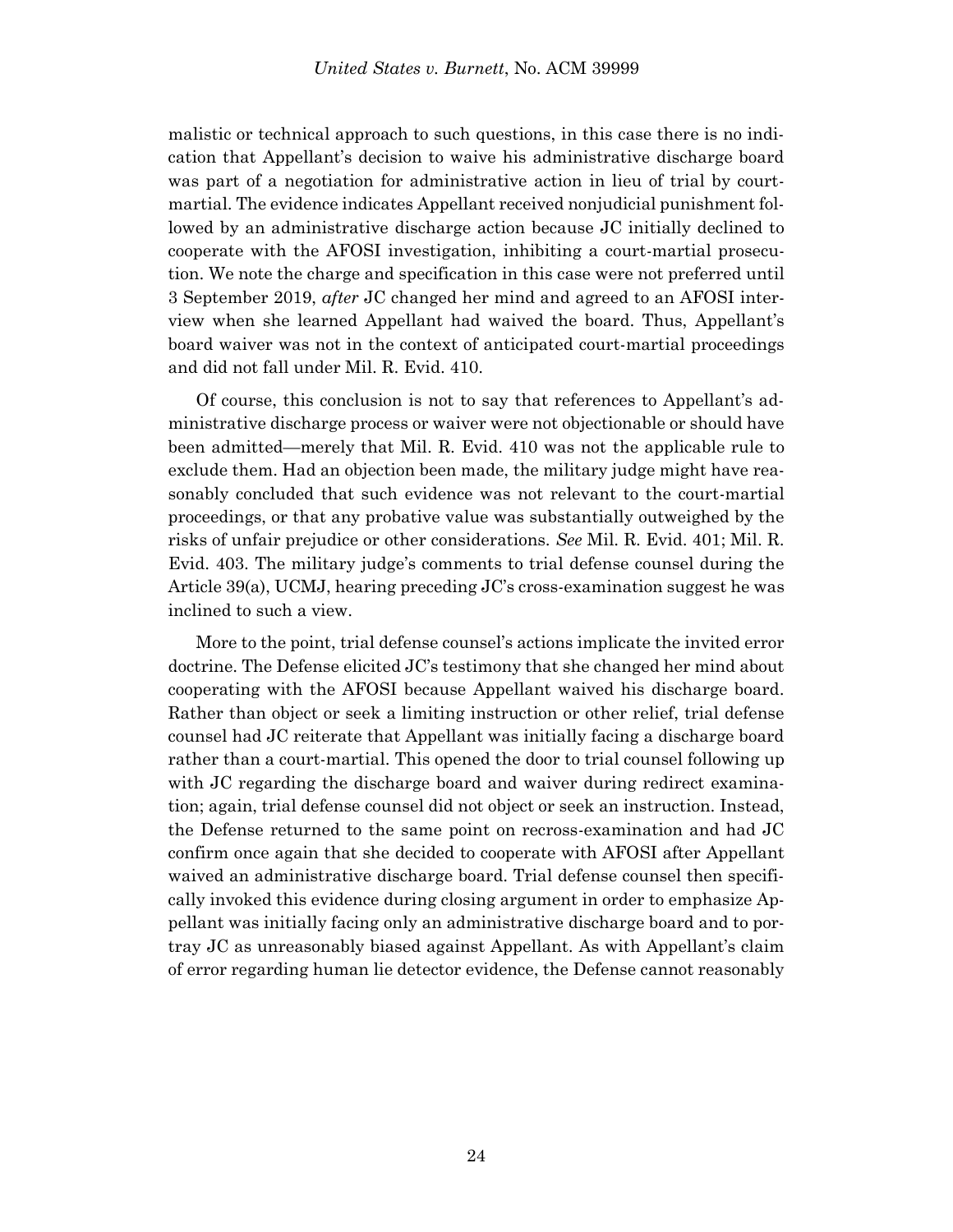deliberately elicit evidence at trial and then complain about its admission on appeal.<sup>10</sup>

Finally, to the extent Appellant's specific complaint is that the military judge did not provide limiting instructions regarding the references to the discharge board waiver, we note trial defense counsel told the military judge the Defense did not object to the findings instructions or request additional instructions. We find the Defense thereby waived an objection to the omission of an instruction regarding Appellant's discharge board waiver. *See Davis*, 79 M.J. at 331. Recognizing our authority under Article 66, UCMJ, 10 U.S.C. § 866, to pierce Appellant's waiver in order to address a legal error, we decline to do so under the circumstances of this case. *See Hardy*, 77 M.J. at 443.

# **E. Testimonial Hearsay**

l

# **1. Additional Background**

On 20 September 2020, during Appellant's court-martial, the convening authority signed a memorandum entitled "Grant of Testimonial Immunity for witness not subject to the UCMJ" directed to SB, who was no longer in the Air Force at that point. The first paragraph of the memorandum read:

SCOPE OF IMMUNITY: An investigation revealed you have knowledge of an offense allegedly committed by [Appellant]. The offense in question involves the alleged sexual assault of [JC] on or about 27 October 2017. You observed [Appellant] and [JC's] interactions with each other on the night of the alleged sexual assault. You also received text messages from [JC] the following morning related to [Appellant]. Several days after 27 October 2017, [JC] confided with you while in your vehicle that [Appellant] had sexually assaulted her.

The second paragraph explained that the convening authority, acting pursuant to authority conferred by Rule for Courts-Martial 704 and 18 U.S.C. § 6004, ordered SB to answer questions by investigators and counsel and to testify in any UCMJ proceeding regarding the matters identified in the first paragraph. The final paragraph of the memorandum explained that SB's answers and testimony could not be used against him in later federal, state, or military criminal proceedings, with certain exceptions including, *inter alia*, prosecution for perjury or making false statements.

<sup>10</sup> Once again, whether it was reasonable for trial defense counsel to pursue such a course is one element of Appellant's claim that he received ineffective assistance of counsel, addressed *infra*.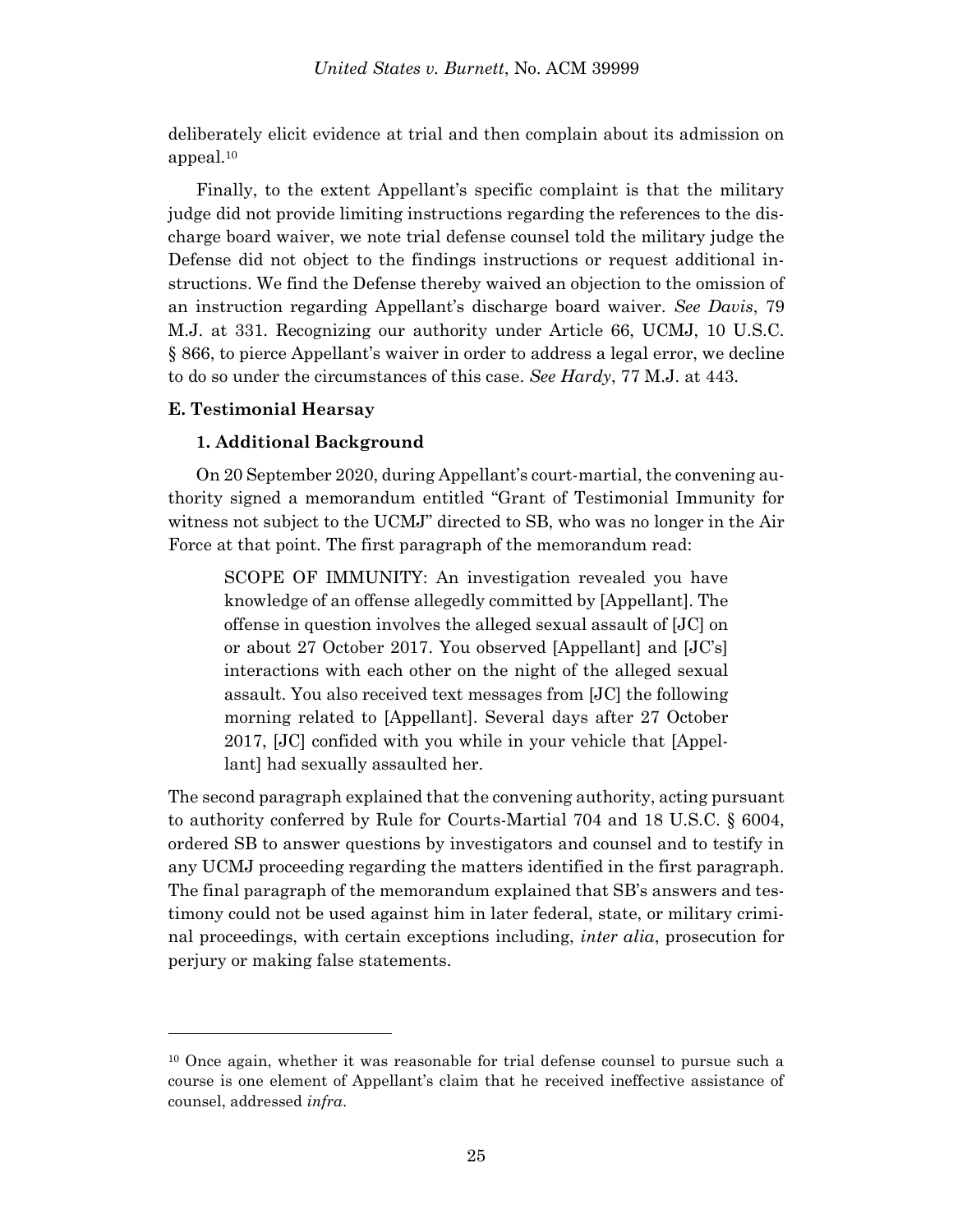At trial, the Government provided notice of its intent to introduce the immunity memorandum as Prosecution Exhibit 6. Trial defense counsel objected to the last two sentences of the first paragraph as inadmissible hearsay. After some discussion, trial counsel responded that the first paragraph was being offered for the truth of the matters asserted "[o]nly to the extent that it is a direction to [SB] to testify truthfully." The military judge overruled the objection and explained:

[I]nsofar as paragraph 1 and those two sentences are being offered for the truth of the matter, rather they are being asserted as to why this individual is being given immunity. So, I do not find that those statements are hearsay based off of that purpose and reasoning for the entry here. As far as a [Military Rule of Evidence] 403 analysis goes, absent the testimony of [SB] I would find this prejudicial. But given the fact that [SB] is going to be testifying explicitly to these items and will be subject to cross-examination, I find the prejudicial value extremely mitigated. Additionally, there has been testimony from [JC] as to these facts, further mitigating the prejudicial value of them otherwise coming in only through [the convening authority]. So, therefore I will allow Prosecution Exhibit 6 as it stands, and the objection is therefore overruled on those bases.

Trial counsel subsequently introduced Prosecution Exhibit 6 through the testimony of SB. In his instruction to the court members on findings, the military judge explained the significance of a grant of testimonial immunity. However, he did not provide a specific limiting instruction regarding why the information in the first paragraph of Prosecution Exhibit 6 had been admitted or how the court members were to consider that information.

### **2. Law**

We review a military judge's decision to admit or exclude evidence for an abuse of discretion. *Bowen*, 76 M.J. at 87. "An abuse of discretion occurs when a military judge either erroneously applies the law or clearly errs in making his or her findings of fact." *United States v. Donaldson*, 58 M.J. 477, 482 (C.A.A.F. 2003) (citing *United States v. Humpherys*, 57 M.J. 83, 90 (C.A.A.F. 2002)). "[T]he abuse of discretion standard of review recognizes that a judge has a range of choices and will not be reversed so long as the decision remains within that range." *United States v. Gore*, 60 M.J. 178, 187 (C.A.A.F. 2004) (citation omitted). "The abuse of discretion standard is a strict one, calling for more than a mere difference of opinion. The challenged action must be 'arbitrary, fanciful, clearly unreasonable,' or 'clearly erroneous.'" *United States v. McElhaney*, 54 M.J. 120, 130 (C.A.A.F. 2000) (quoting *United States v. Miller*,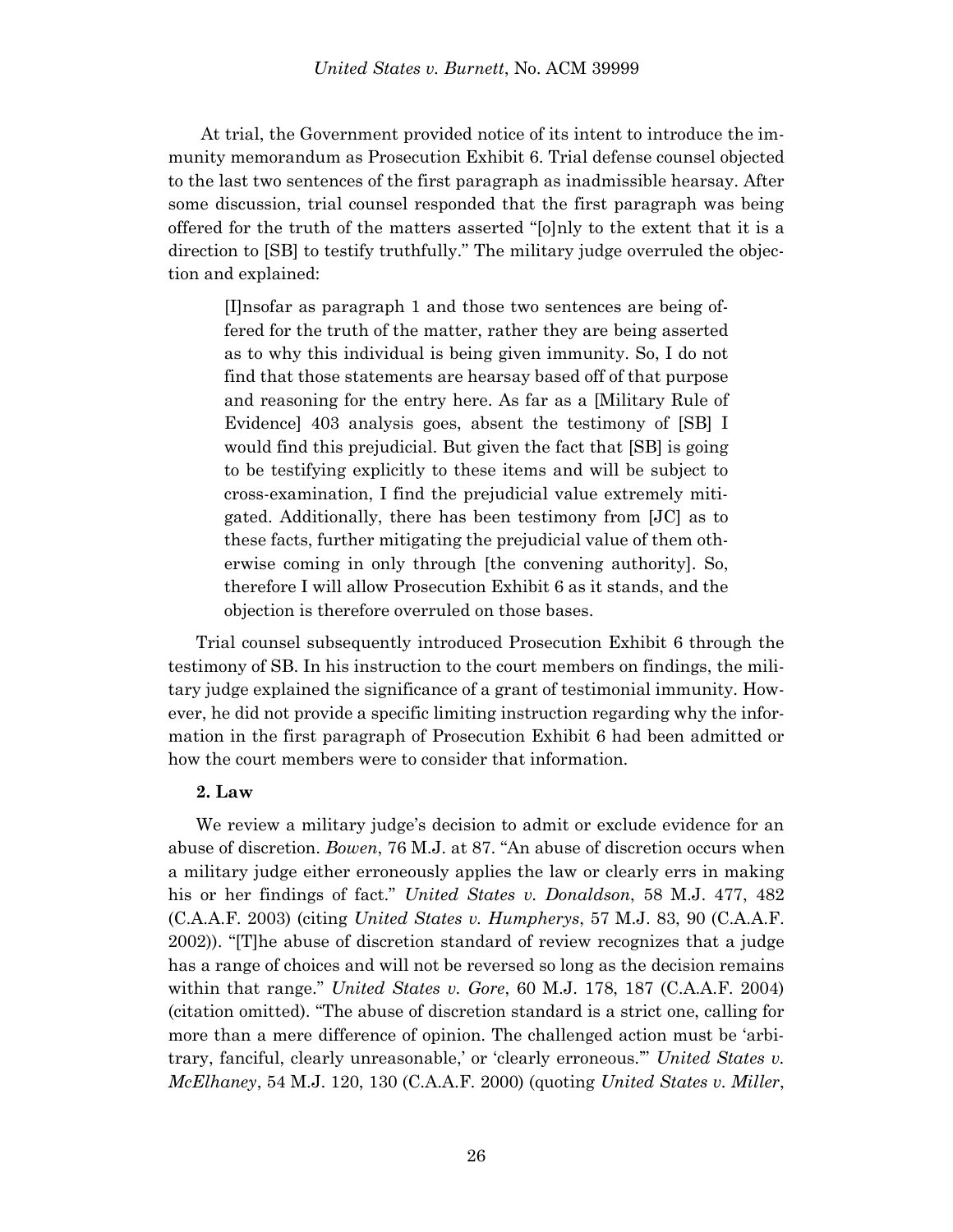46 M.J. 63, 65 (C.A.A.F. 1997); *United States v. Travers*, 25 M.J. 61, 62 (C.M.A. 1987)).

"In all criminal prosecutions, the accused shall enjoy the right . . . to be confronted with the witnesses against him." U.S. CONST. amend. VI. "Testimonial statements of witnesses absent from trial have been admitted only where the declarant is unavailable, and only where the defendant has had a prior opportunity to cross-examine." *Crawford v. Washington*, 541 U.S. 36, 59 (2004). "[A] statement is testimonial if 'made under circumstances which would lead an objective witness reasonably to believe that the statement would be available for use at a later trial.'" *United States v. Sweeney*, 70 M.J. 296, 301 (C.A.A.F. 2011) (quoting *United States v. Blazier*, 68 M.J. 439, 442 (C.A.A.F. 2010)). Whether a statement is testimonial for purposes of the Sixth Amendment is a question of law we review de novo. *United States v. Baas*, 80 M.J. 114, 120 (C.A.A.F. 2020) (citation omitted).

In general, "hearsay" is a statement "the declarant does not make while testifying at the current trial or hearing" that "a party offers in evidence to prove the truth of the matter asserted in the statement." Mil. R. Evid. 801(c). Hearsay is not admissible in a court-martial unless otherwise provided by federal statute or the Military Rules of Evidence. Mil. R. Evid. 802.

The military judge may exclude relevant evidence that is otherwise admissible if its probative value is substantially outweighed by a countervailing concern, including, *inter alia*, unfair prejudice, confusion of the issues, misleading the members, or cumulativeness. Mil. R. Evid. 403. "A military judge enjoys 'wide discretion' in applying Mil. R. Evid. 403." *United States v. Harris*, 46 M.J. 221, 225 (C.A.A.F. 1997) (quoting *United States v. Rust*, 41 M.J. 472, 478 (C.A.A.F. 1995)). "When a military judge conducts a proper balancing test under Mil. R. Evid. 403, the ruling will not be overturned unless there is a 'clear abuse of discretion.'" *United States v. Manns*, 54 M.J. 164, 166 (C.A.A.F. 2000) (quoting *United States v. Ruppel*, 49 M.J. 247, 250 (C.A.A.F. 1998)).

Non-constitutional errors in the admission of evidence are tested for whether the error had a substantial influence on the result of the trial. *Berry*, 61 M.J. at 97.

#### **3. Analysis**

Appellant contends the military judge erred by admitting Prosecution Exhibit 6 in its entirety because it contains "textbook testimonial hearsay statements," and because the court members "will naturally presume as true any statements of fact made by the Convening Authority." Recognizing that the abuse of discretion standard is a "strict" one that permits the trial judge to select from a range of reasonable choices, we find Appellant has failed to demonstrate an abuse of discretion.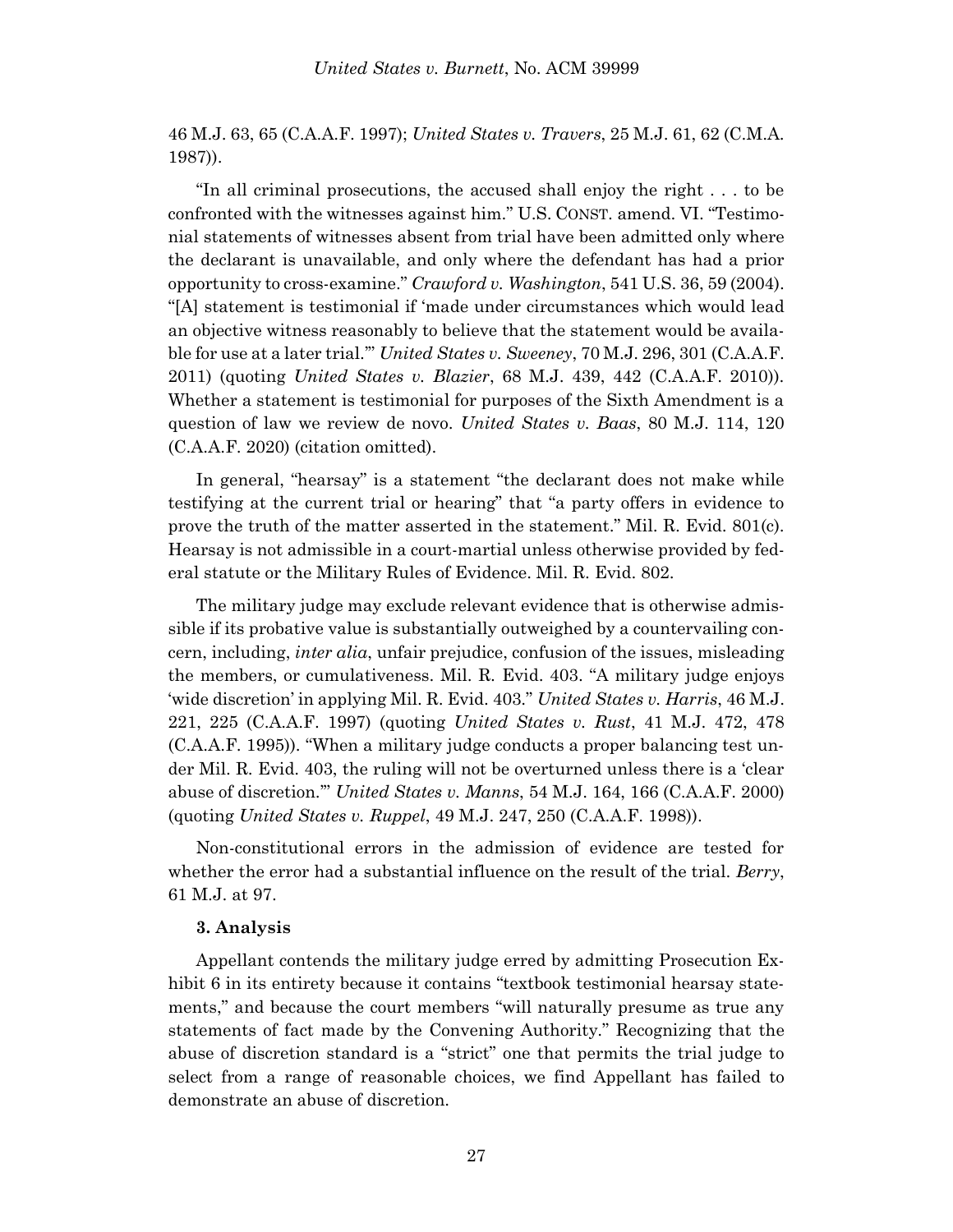Hearsay is defined, in part, by the purpose for which the evidence is offered. Statements that would otherwise constitute hearsay—including testimonial hearsay generally prohibited by the Sixth Amendment, if offered to prove the truth of the matter asserted—may nevertheless be admissible if offered for a non-hearsay purpose. The military judge explained, albeit somewhat inarticulately, that the statements at issue in the first paragraph of Prosecution Exhibit 6 were not being offered to prove the truth of the events described, but to explain or define the scope of the immunity which SB had been provided for his testimony. The fact that SB was testifying under an order to testify and grant of testimonial immunity was a relevant consideration for the court members in evaluating the credibility of his testimony. Thus, the convening authority's memorandum defining the scope of that immunity, including the first paragraph, had some modest non-hearsay relevance in Appellant's trial.

Furthermore, we find the military judge's determination that the probative value of the evidence was not substantially outweighed by the danger of unfair prejudice was not clearly unreasonable or clearly erroneous. We agree with the military judge that the testimony of JC and proffered expected testimony of SB put Prosecution Exhibit 6 into its proper context and greatly mitigated any unfair prejudice from factual statements therein. The paragraph in question refers to the "alleged" sexual assault. In context, the court members would understand the convening authority was defining the scope of SB's immunity based on information SB had previously provided, rather than making assertions of fact.

Assuming *arguendo* the military judge did abuse his discretion and the probative value of the evidence was substantially outweighed by the danger of unfair prejudice, applying the four-part test articulated in *Berry*, 61 M.J. at 97, we find any such error did not have a substantial influence on the findings. As described above, the Government's case was strong and the Defense's case was relatively weak. The materiality and quality of the evidence also weigh in favor of harmlessness. Prosecution Exhibit 6 was not offered or used as substantive evidence. The challenged portions of the document summarized information that SB had previously provided to investigators, and were generally consistent with the testimony JC and SB provided at trial. Moreover, SB's testimony regarding the "normal" interaction between JC and Appellant at the Halloween party, and about JC's subsequent text message and statements about the sexual assault, were not directly attacked at trial.

However, we pause to underscore several points. We are not oblivious to the potential prejudicial effects of putting before court members a memorandum signed by the convening authority which includes statements about the evidence at issue in a court-martial. A different military judge might reasonably have found the potential for unfair prejudice in the two sentences at issue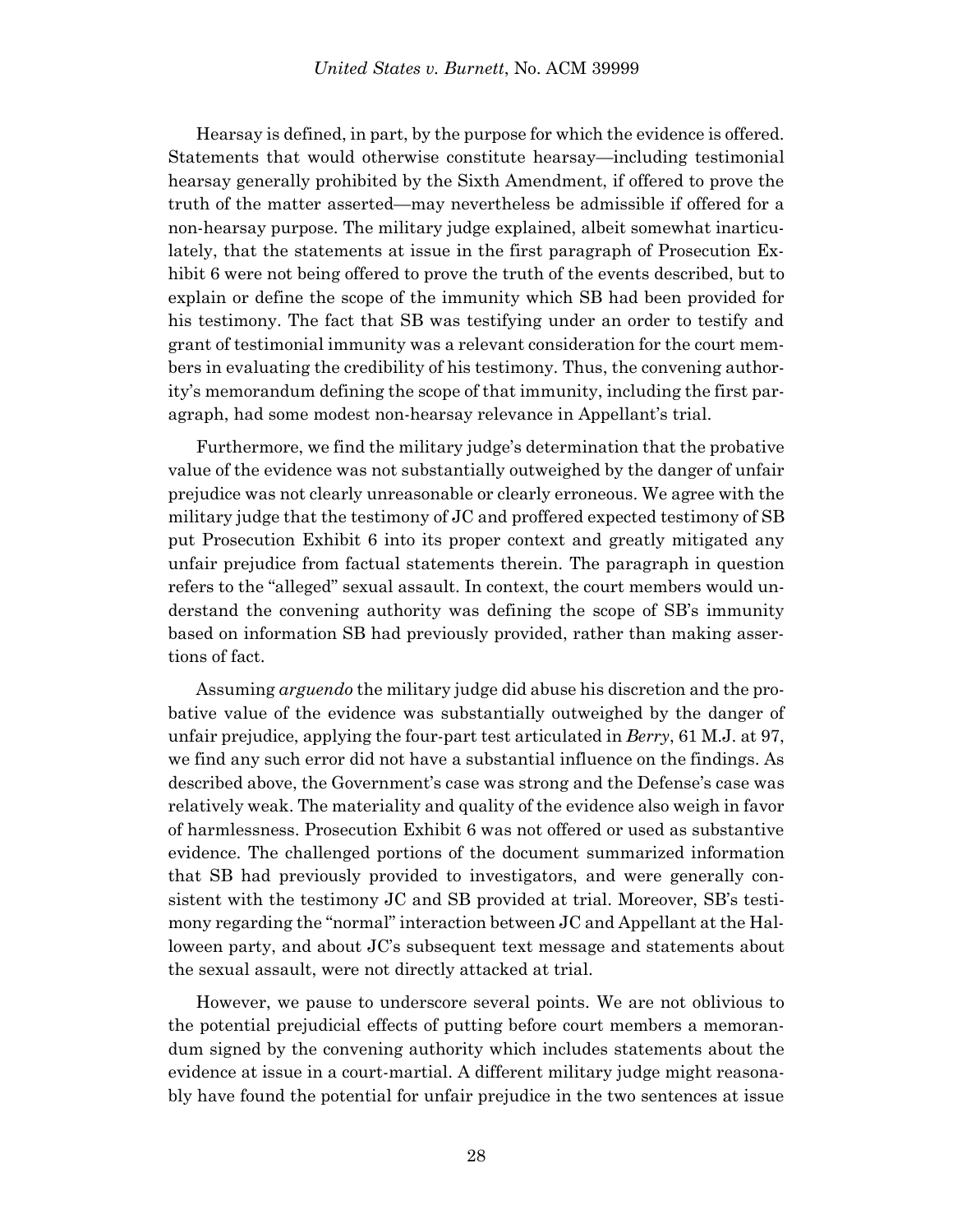did substantially outweigh the probative value of the exhibit for the court members. Relatedly, we again note the military judge did not provide a specific limiting instruction as to how the court members should use this evidence which was admitted for a limited purpose. Although not requested by the Defense, such an instruction would have been appropriate to ensure the court members understood why Prosecution Exhibit 6 had been admitted and how they were to consider it. *See* Mil. R. Evid. 105 ("If the military judge admits evidence that is admissible against a party or for a purpose—but not against another party or for another purpose—the military judge, *on timely request*, must restrict the evidence to its proper scope and instruct the members accordingly." (Emphasis added)); *cf*. *Davis*, 79 M.J. at 331 (finding waiver where the defense affirmatively declined to object to the military judge's instructions and offered no additional instructions). Nevertheless, for the reasons stated above, under the circumstances of this case we find the military judge did not abuse his discretion by admitting Prosecution Exhibit 6.

### **F. Unlawful Command Influence**

l

Appellant raises a separate assignment of error related to Prosecution Exhibit 6—that the convening authority's recitation of events in the first paragraph, quoted above, amounted to unlawful command influence (UCI) over Appellant's court-martial proceedings. Appellant concedes the "immunized witness must be oriented to the topic and the limits of what the immunity covers," but contends in this case the convening authority went much further and specifically described the testimony he expected SB to provide. Appellant contends Prosecution Exhibit 6 had, at a minimum, the appearance of ordering SB to provide specific testimony—not merely to tell the truth, but to use the words indicated by the convening authority.

Unlawful command influence is prohibited by Article 37, UCMJ, 10 U.S.C. § 837.<sup>11</sup> An appellate court "reviews allegations of unlawful command influence, including allegations of the appearance of unlawful command influence, de novo." *United States v. Proctor*, 81 M.J. 250, 255 (C.A.A.F. 2021) (citations omitted). Under the previous version of Article 37, UCMJ, "[t]wo types of unlawful command influence c[ould] arise in the military justice system: *actual* unlawful command influence and *the appearance of* unlawful command influence." *United States v. Boyce*, 76 M.J. 242, 247 (C.A.A.F. 2017). Actual UCI "is an improper manipulation of the criminal justice process which negatively affects the fair handling and/or disposition of a case." *Id*. (citations omitted). In

<sup>&</sup>lt;sup>11</sup> References to Article 37, UCMJ, are to the version in effect with respect to allegations of UCI committed on or after 20 December 2019, following the enactment of the National Defense Authorization Act for Fiscal Year 2020, Pub. L. No. 116–92, § 532 (2019).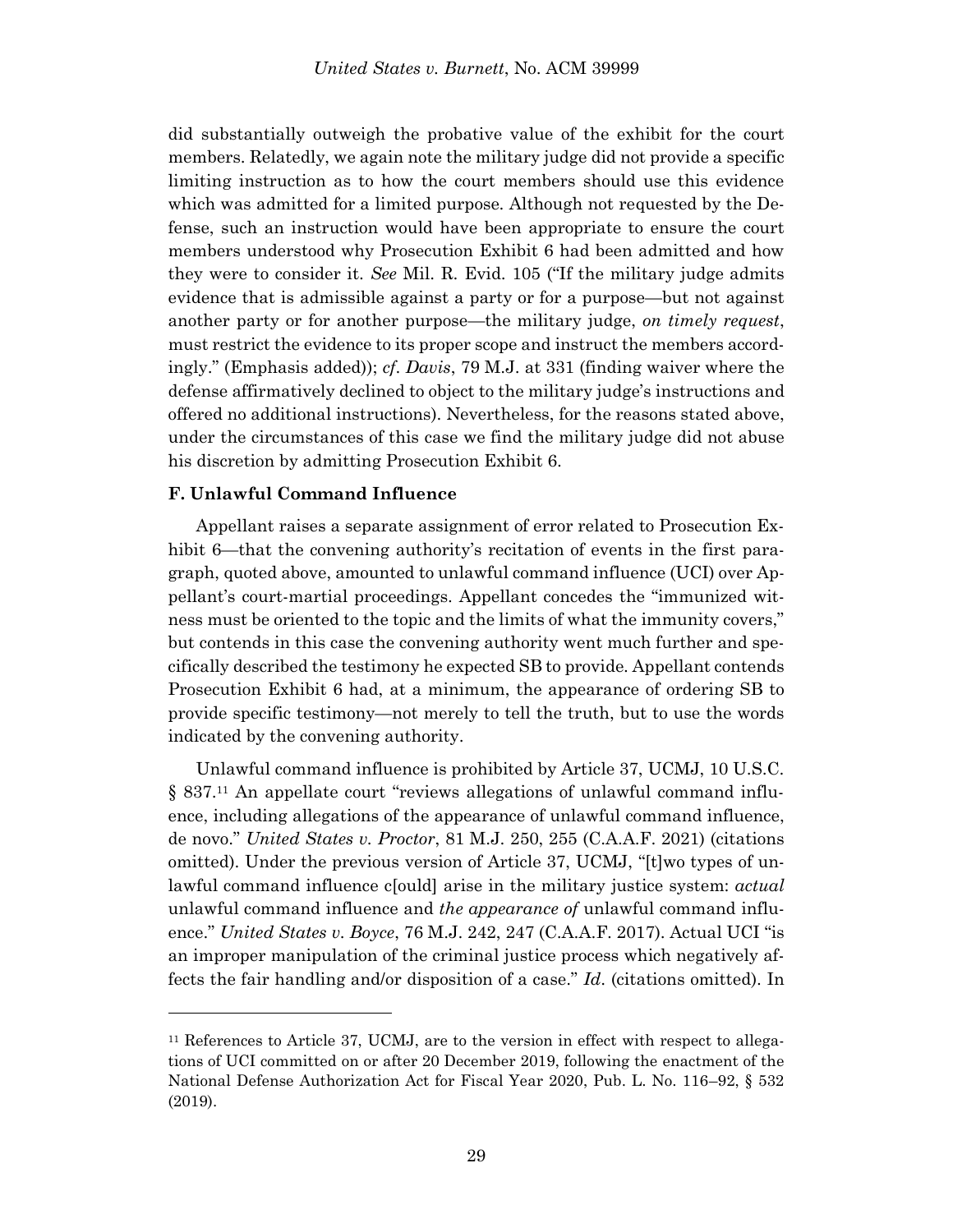order to demonstrate actual UCI, an appellant "must show: (1) facts, which if true, constitute unlawful command influence; (2) that the proceedings were unfair; and (3) that the unlawful command influence was the cause of the unfairness." *United States v. Salyer*, 72 M.J. 415, 423 (C.A.A.F. 2013) (citation omitted). "[T]he initial burden of showing potential unlawful command influence is low, but is more than mere allegation or speculation." *Id*. (citation omitted).

Once an issue of unlawful command influence is raised by some evidence, the burden shifts to the [G]overnment to rebut an allegation of unlawful command influence by persuading the Court beyond a reasonable doubt that (1) the predicate facts do not exist; (2) the facts do not constitute unlawful command influence; or (3) the unlawful command influence did not affect the findings or sentence.

*Id*. (citing *United States v. Biagase*, 50 M.J. 143, 151 (C.A.A.F. 1999)).

Unlike actual UCI, a meritorious claim of an appearance of UCI did not require prejudice to an accused; rather, the prejudice was the adverse impact to the "public's perception of the fairness of the military justice system as a whole." *Boyce*, 76 M.J. at 248–49. As with actual UCI, "when an appellant assert[ed] there was an appearance of unlawful command influence," the appellant was required to initially "show 'some evidence' that unlawful command influence occurred." *Id*. at 249 (footnote and citations omitted). "'[S]ome evidence' of an appearance of unlawful command influence" exists when conduct "ha[s] the potential to appear to 'coerce or . . . influence' the outcome" of a courtmartial. *United States v. Bergdahl*, 80 M.J. 230, 236 (C.A.A.F. 2020) (omission in original) (internal quotations marks omitted) (quoting *Boyce*, 76 M.J. at 249, 253). If the Government failed to rebut an appellant's factual showing, it could still prevail against a claim of apparent UCI if it proved "beyond a reasonable doubt that the unlawful command influence did not place 'an intolerable strain' upon the public's perception of the military justice system and that 'an objective, disinterested observer, fully informed of all the facts and circumstances, would [*not*] harbor a significant doubt about the fairness of the proceeding.'" *Boyce*, 76 M.J. at 249 (alteration in original) (quoting *Salyer*, 72 M.J. at 423).

Effective 20 December 2019, Congress modified Article 37, UCMJ, to provide: "No finding or sentence of a court-martial may be held incorrect on the ground of a violation of this section unless the violation materially prejudices the substantial rights of the accused." 10 U.S.C. § 837(c); *see* National Defense Authorization Act for Fiscal Year 2020, Pub. L. No. 116–92, § 532 (2019). The CAAF has not yet addressed how this statutory change has altered its prior doctrine on apparent UCI. *See United States v. Horne*, \_\_\_ M.J. \_\_\_, 2022 CAAF LEXIS 356, at \*1 n.1 (C.A.A.F. 13 May 2022); *United States v. Proctor*, 81 M.J.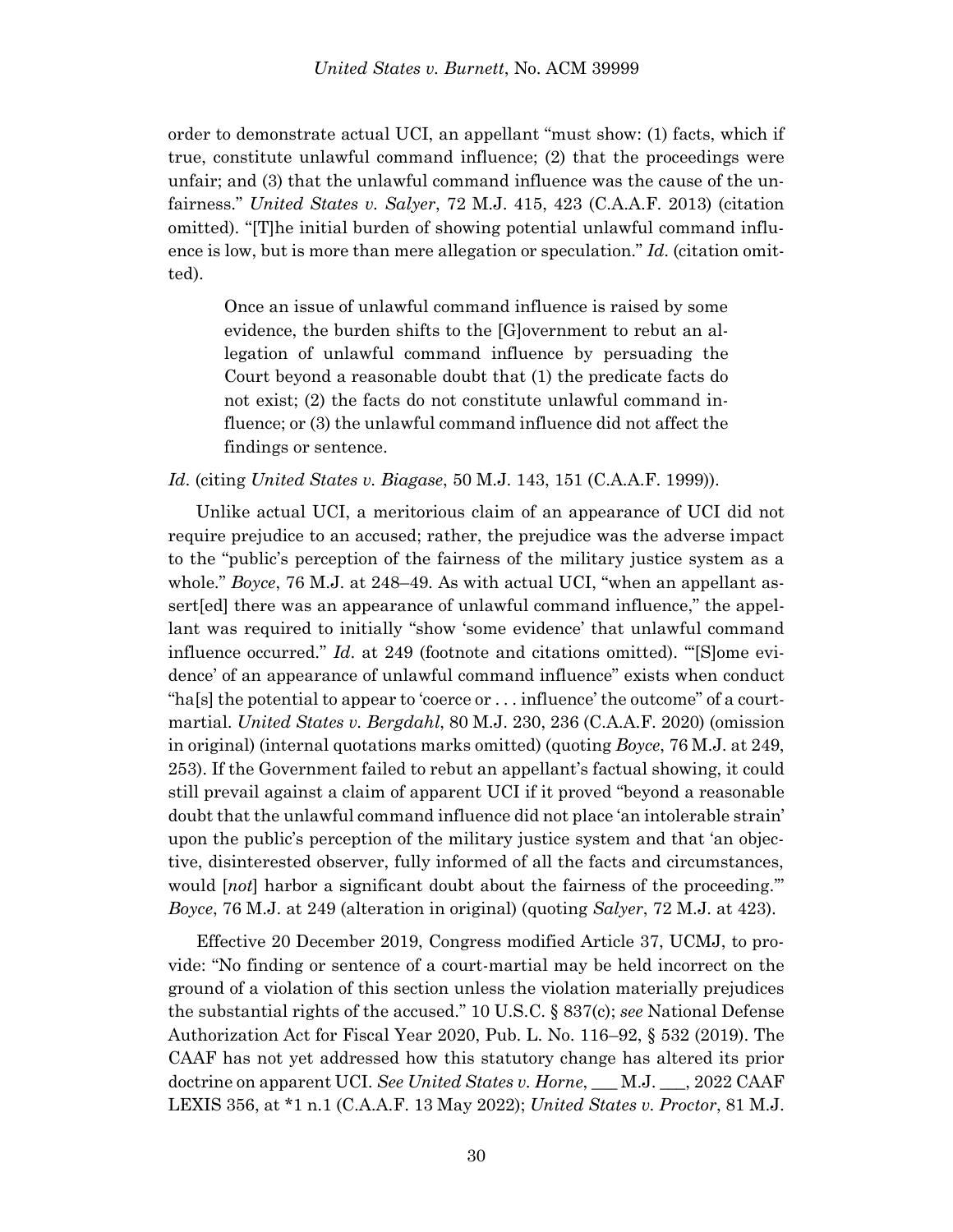250, 255 n.3 (C.A.A.F. 2021). However, two of our sister courts have concluded the statutory change has "vitiate[d]" the doctrine of apparent UCI by requiring a Court of Criminal Appeals find material prejudice to the appellant's substantial rights in order to set aside findings or sentence due to UCI. *United States v. Gattis*, 81 M.J. 748, 754–55 (N.M. Ct. Crim. App. 2021); *see also United States v. Alton*, ARMY 20190199, 2021 CCA LEXIS 269, at \*13 n.5 (A. Ct. Crim. App. 2 Jun. 2021) (unpub. op.) (noting "[t]he change would seem to vitiate the current apparent UCI 'intolerable strain/disinterested observer' jurisprudence" but "[w]hether there is anything left of the apparent UCI doctrine . . . is a question for another day").

We agree with our sister courts that under the applicable version of Article 37, UCMJ, Appellant is required to demonstrate material prejudice in order to obtain relief. However, under either the actual UCI or the apparent UCI standard, Appellant has failed to make the required initial showing of some evidence that UCI occurred. The paragraph in question is prefaced with the statement that "[a]n investigation revealed" SB had "knowledge" of an alleged offense. In context, the convening authority was simply conveying his understanding of information SB had previously provided to the investigators. The convening authority's specific direction to SB, as stated in the second paragraph, was to "answer questions posed to you by investigators and counsel pertaining to . . . and to testify at any proceeding held pursuant to the UCMJ . . . concerning the matters and military member's [sic] identified in Paragraph 1." The third paragraph warned SB that, *inter alia*, he could be punished for perjury or making false statements. Considering the totality of the circumstances, we are not persuaded that SB or any objective, disinterested, fully informed observer would perceive the convening authority was attempting to improperly manipulate the military justice process by coercing SB to provide anything other than truthful responses to questions posed by investigators or counsel regarding the identified matters. Finally, assuming *arguendo* Appellant made a sufficient initial showing of UCI, we conclude beyond a reasonable doubt that Prosecution Exhibit 6 neither affected the findings or sentence nor, to the extent apparent UCI doctrine still applies, put an intolerable strain on the public's perception of the fairness of the military justice system.

# **G. Prosecutorial Misconduct**

### **1. Additional Background**

Before the court members were assembled, the military judge held a closed hearing pursuant to Mil. R. Evid. 412 to address a defense motion to admit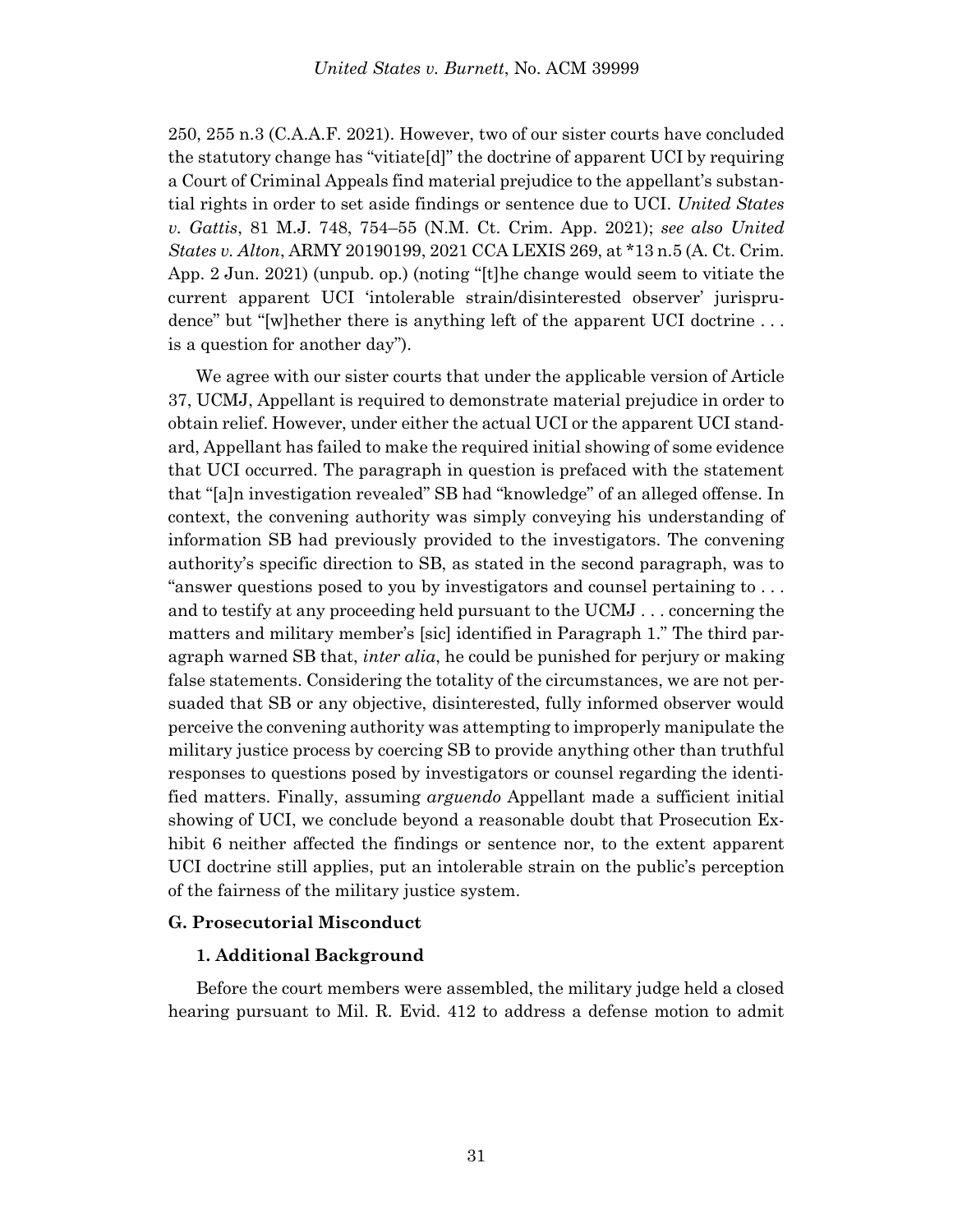evidence of other sexual behavior involving the victim, JC.<sup>12</sup> At the hearing, JC testified regarding an incident in April 2016 when she had been one of several people sleeping in the living room of an apartment. JC testified she had awakened on the sofa to find a male member of the group with his hand inside her pants and underwear, touching but not penetrating her vagina. JC asked him what he was doing, "shoved him away," and moved to the floor of the room, after which nothing further transpired. The military judge ultimately denied the Mil. R. Evid. 412 motion, and this evidence was not introduced at trial.<sup>13</sup>

The following colloquy took place during trial counsel's direct examination of JC:

Q. [Trial Counsel] Okay. Now, you mentioned that you essentially woke up because you felt [Appellant's] fingers inside of you. Can you describe for us that sensation of waking up?

A. [JC] Yeah. I was really taken aback and shocked. I couldn't speak. I couldn't say anything. And I was just kind of like why is this happening and I needed to get out of there.

Q. Prior to that had you ever sort of been maybe startled out of your sleep before?

A. Not to that nature, no.

Q. But you understand that feeling?

A. Yes, sir.

Q. And was that a similar sort of feeling that you had when the accused did this to you?

A. Yes.

l

Q. Being startled awake?

A. Yes, sir.

Trial counsel's closing argument on findings included the following:

[JC] remembers getting ripped out of her sleep. She's had that sensation before, that sensation of getting pulled out of her sleep

<sup>&</sup>lt;sup>12</sup> The trial record, transcript, appellate exhibits, and briefs related to the Defense's Mil. R. Evid. 412 motion were sealed pursuant to R.C.M. 1113. These portions of the record and briefs remain sealed, and any discussion of sealed material in this opinion is limited to that which is necessary for our analysis. *See generally* R.C.M. 1113.

 $13$  Appellant does not allege on appeal that the military judge erred by denying the Mil. R. Evid. 412 motion.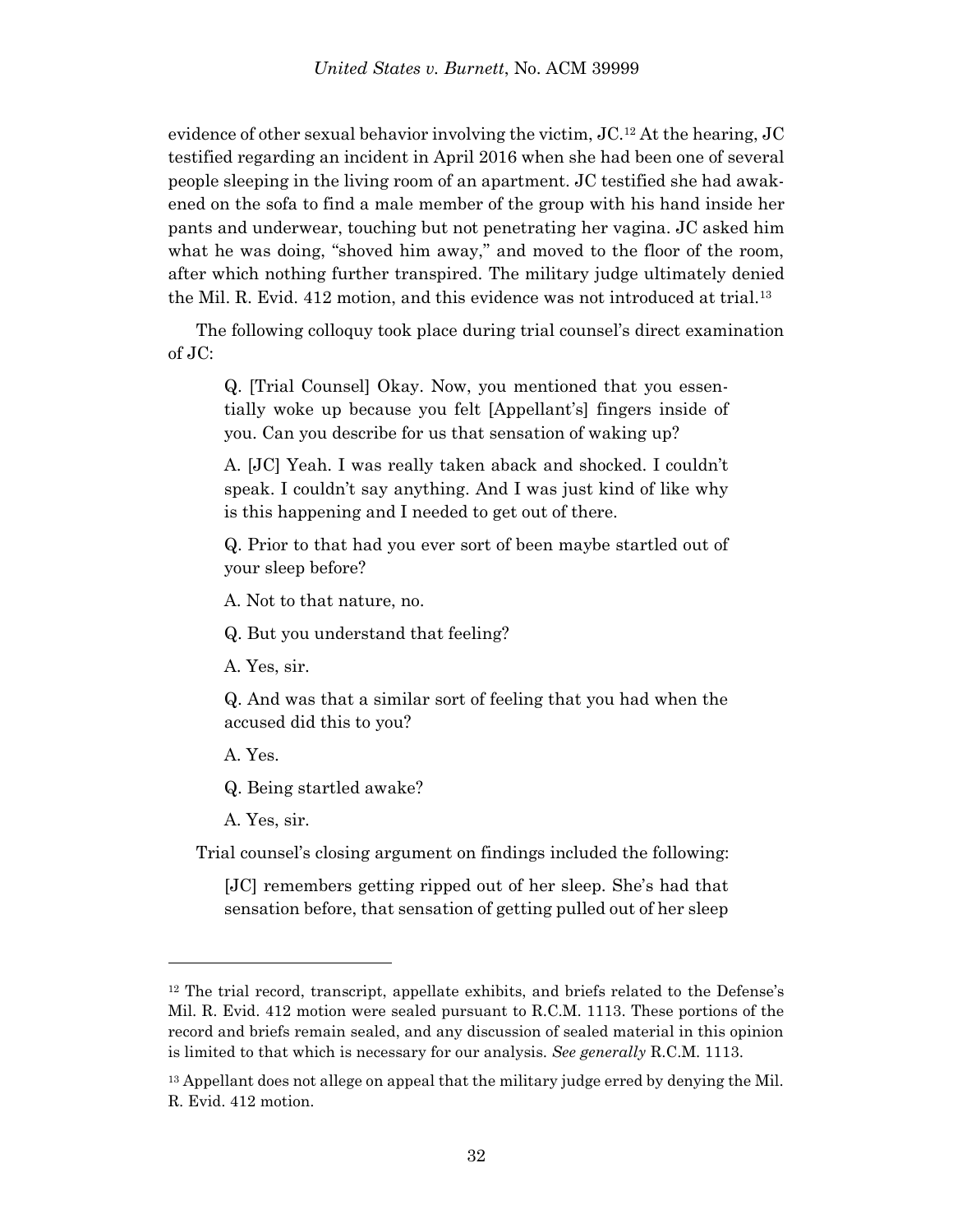by something external, but as she said, never to that degree. *Because she has never been sexually assaulted before while she is asleep*. Waking up to that feeling is burned in her memory. In that moment her mind focuses on what is most important to her, which is her own physical safety and autonomy, which is why that is so ingrained in her memory, by that fact, the fact that there were his fingers in her vagina is burned into her mind. She told you it was so traumatic that she couldn't actually move. She actually froze. Fight, flight, or freeze; and she froze maybe for up to 30 seconds while this is happening to her. It's to the point to where she can't even speak. And she lies there. At some point she gathers herself enough that she pushes him away and gets up off the air mattress, and she immediately goes into the bathroom and texts her friend "help." She texts her friend help because she has just been sexually assaulted.

### (Emphasis added.)

Trial defense counsel did not object to this portion of the Government's argument, and the military judge did not *sua sponte* interrupt it or provide specific instructions regarding it.

### **2. Law**

"We review prosecutorial misconduct and improper argument de novo and where . . . no objection is made, we review for plain error." *United States v. Voorhees*, 79 M.J. 5, 9 (C.A.A.F. 2019) (citing *United States v. Andrews*, 77 M.J. 393, 398 (C.A.A.F. 2018)). "Plain error occurs when (1) there is error, (2) the error is plain or obvious, and (3) the error results in material prejudice to a substantial right of the accused." *United States v. Fletcher*, 62 M.J. 175, 179 (C.A.A.F. 2005) (citation omitted). The burden of proof under a plain error review is on the appellant. *See United States v. Sewell*, 76 M.J. 14, 18 (C.A.A.F. 2017) (citation omitted).

"Improper argument is one facet of prosecutorial misconduct." *Id*. (citation omitted). "Prosecutorial misconduct occurs when trial counsel 'overstep[s] the bounds of that propriety and fairness which should characterize the conduct of such an officer in the prosecution of a criminal offense.'" *United States v. Hornback*, 73 M.J. 155, 159 (C.A.A.F. 2014) (alteration in original) (quoting *Fletcher*, 62 M.J. at 178). Such conduct "can be generally defined as action or inaction by a prosecutor in violation of some legal norm or standard, [for example], a constitutional provision, a statute, a [*Manual for Courts-Martial*] rule, or an applicable professional ethics canon." *Id*. at 160 (quoting *United States v. Meek*, 44 M.J. 1, 5 (C.A.A.F. 1996)). Trial counsel is entitled "to argue the evidence of record, as well as all reasonable inferences fairly derived from such evidence."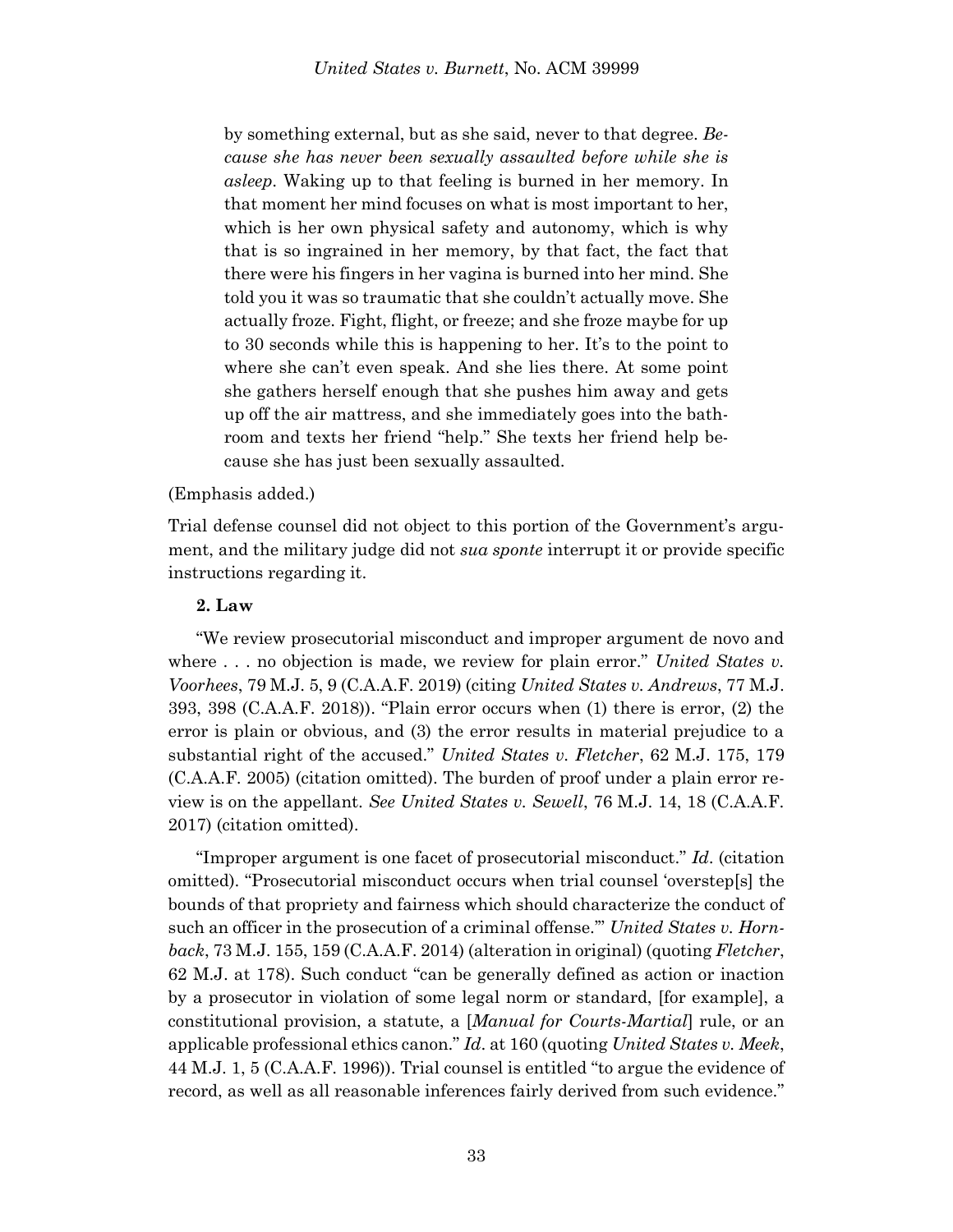*United States v. Baer*, 53 M.J. 235, 237 (C.A.A.F. 2000) (citation omitted). However, "trial counsel is . . . prohibited from injecting into argument irrelevant matters, such as . . . facts not in evidence." *United States v. Schroder*, 65 M.J. 49, 58 (C.A.A.F. 2007) (citing *Fletcher*, 62 M.J. at 180) (additional citation omitted).

Relief for improper argument will be granted only if the trial counsel's misconduct "actually impacted on a substantial right of an accused (*i.e.*, resulted in prejudice)." *Fletcher*, 62 M.J. at 178 (quoting *Meek*, 44 M.J. at 5). "A prosecutorial comment must be examined in light of its context within the entire court-martial." *United States v. Carter*, 61 M.J. 30, 33 (C.A.A.F. 2005) (citation omitted). "[P]rosecutorial misconduct by a trial counsel will require reversal when the trial counsel's comments, taken as a whole, were so damaging that we cannot be confident that the members convicted the appellant on the basis of the evidence alone." *Fletcher*, 62 M.J. at 184. In assessing prejudice from improper argument, we balance three factors: (1) the severity of the misconduct; (2) the measures, if any, adopted to cure the misconduct; and (3) the weight of the evidence supporting the conviction. *Id*.

### **3. Analysis**

Appellant contends trial counsel's assertion that JC "ha[d] never been sexually assaulted before while she is asleep" was, in light of JC's Mil. R. Evid. 412 motion testimony, a false statement of a material fact. The Government responds that JC's testimony—specifically, that she had not previously been startled awake in the same "nature" as Appellant's sexual assault—supports trial counsel's argument as "an accurate summary of the sensation JC described." The Government further argues trial counsel's argument was not "false" because the commission of a "sexual assault" under Article 120, UCMJ, requires the commission of a "sexual act," and a sexual act involving contact with the fingers would require penetration. *See* 10 U.S.C. § 920(a), (b), and  $(g)(1)$ . Put another way, JC's motion testimony described an instance of abusive sexual contact rather than sexual assault. Accordingly, the Government contends, Appellant's argument fails.

We conclude that, at a minimum, trial counsel argued facts not in evidence and therefore his argument was plainly improper. Fine distinctions between sexual assault and abusive sexual contact aside, JC did not testify that she had never been sexually assaulted while she was asleep. She merely testified that she had not been "startled" awake in the same "nature" as she was when she awoke in SSgt BS's living room after the October 2017 Halloween party. The fact that the Government had successfully opposed a defense motion to introduce evidence of the unrelated but factually quite similar incident in April 2016 should have made trial counsel's erroneous argument all the more noticeable to counsel and the military judge.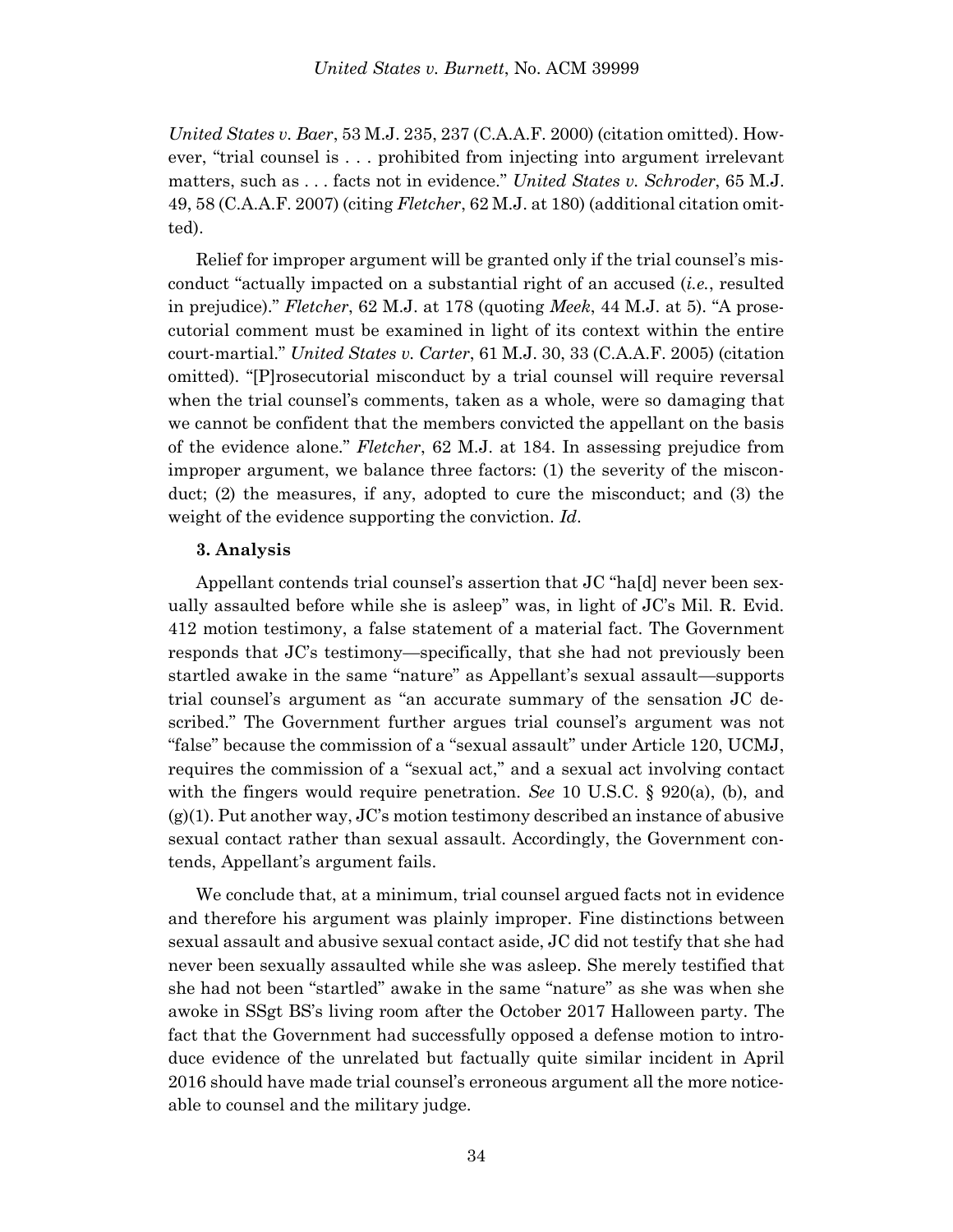Although in this case we do not need to find trial counsel's argument false per se in order to find it plainly erroneous, we pause to emphasize that Mil. R. Evid. 412 is not a sword for the prosecution. We believe most court members would likely consider the April 2016 incident, as JC described it, to be an allegation of a "sexual assault" as that term is commonly used and understood. We note Congress entitled Article 120, UCMJ, which criminalizes abusive sexual contact, "Rape and sexual assault generally." For the Government to successfully oppose such evidence, and then make factual assertions in argument to the effect that no such evidence existed, was misleading at best.

Having found plain or obvious error, we next assess prejudice. Applying the three-factor balancing test set forth in *Fletcher* and considering the record as a whole, we are confident the error did not materially prejudice Appellant's substantial rights or the integrity of his trial. *See Fletcher*, 62 M.J. at 184. First, we find the error was not severe. The erroneous assertion was a single sentence in a lengthy closing argument. Trial counsel did not belabor the comment, which perhaps reflected a momentary lapse. In addition, and more importantly, the assertion was simply not very material in the context of Appellant's argument as a whole or in light of all the evidence. Whether JC had or had not previously been sexually assaulted in her sleep was not, in itself, probative of whether Appellant committed the charged offense. Trial counsel's comment apparently served to emphasize that this was a shocking, memorable event for JC, and that her description of it was reliable. However, we doubt the members would have considered the sexual assault substantially less shocking or memorable to JC simply because she had experienced a prior incident of abusive sexual contact or sexual assault. Moreover, trial counsel made the same point more effectively by referring to JC's actual testimony as to how she reacted after she awoke: she felt Appellant's fingers in her vagina; she froze for approximately 30 seconds; she then pushed Appellant away and fled to the bathroom, where she texted JL for help. Thus, the error was not of a nature to substantially distort the court members' assessment of the evidence.

As to the remaining *Fletcher* factors, as described above, we find the evidence supporting Appellant's conviction was strong, based on JC's credible testimony, reinforced by her reactions and observed behavior after the assault; her prior consistent statements; the absence of a persuasive motive to fabricate the allegation; and Appellant's admission that he was afraid he might have inappropriately touched JC. The Defense's case was correspondingly weak. In the absence of an objection, the military judge did not provide any specific corrective instruction; however, the fact that trial defense counsel did not object to this statement is some indication of its immateriality. *See United States v. Gilley*, 56 M.J. 113, 123 (C.A.A.F. 2001) (citation omitted). In light of the foregoing considerations, trial counsel's erroneous comment was not so damaging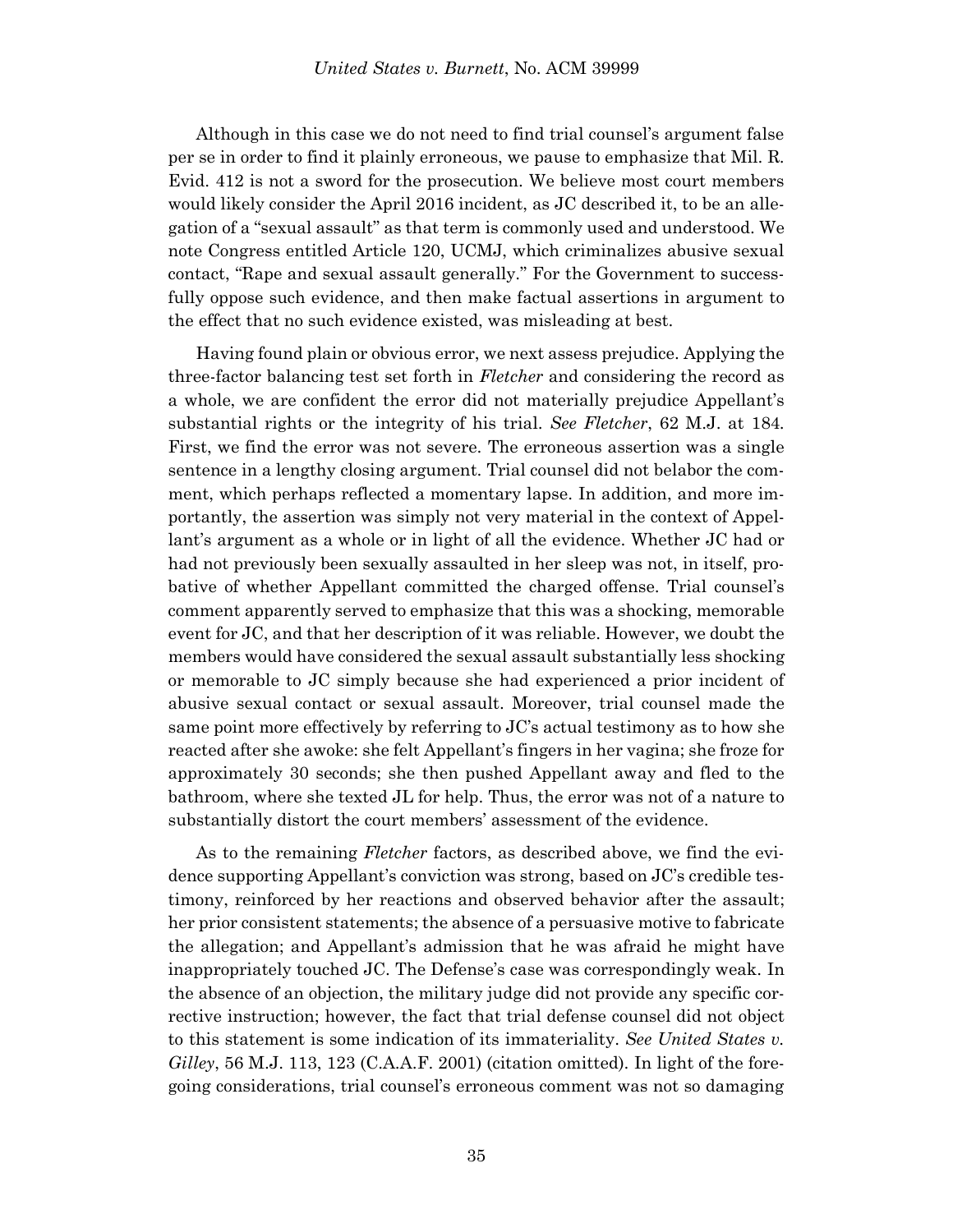as to call into question whether the members convicted Appellant on the basis of the evidence alone. *See Fletcher*, 62 M.J. at 184.

# **H. Ineffective Assistance of Counsel**

### **1. Additional Background**

Appellant asserts trial defense counsel were ineffective in four respects related to issues discussed above: (1) failure to research or request a proper instruction on the affirmative defense of involuntary intoxication; (2) failure to appreciate the prejudicial effect of human lie detector evidence and failure to request a limiting instruction; (3) failure to appreciate the prejudicial effect of evidence of Appellant's prior administrative discharge board waiver and failure to request a limiting instruction; and (4) failure to object to trial counsel's improper closing argument.<sup>14</sup> The background for each of these assertions is described in the respective subsections above.

This court ordered and received sworn declarations from Appellant's trial defense counsel, Captain (Capt) CF and Capt AP, responsive to Appellant's claims of ineffective assistance, which we have considered in relation to these issues. *See United States v. Jessie*, 79 M.J. 437, 442–44 (C.A.A.F. 2020). We address each of Appellant's assertions in turn in our analysis below.

# **2. Law**

l

The Sixth Amendment guarantees an accused the right to effective assistance of counsel. *Gilley*, 56 M.J. at 124. In assessing the effectiveness of counsel, we apply the standard in *Strickland v. Washington*, 466 U.S. 668, 687 (1984), and begin with the presumption of competence announced in *United States v. Cronic*, 466 U.S. 648, 658 (1984). *See Gilley*, 56 M.J. at 124 (citation omitted). We will not second-guess reasonable strategic or tactical decisions by trial defense counsel. *United States v. Mazza*, 67 M.J. 470, 475 (C.A.A.F. 2009) (citation omitted). We review allegations of ineffective assistance de novo. *United States v. Gooch*, 69 M.J. 353, 362 (C.A.A.F. 2011) (citing *Mazza*, 67 M.J. at 474).

We utilize the following three-part test to determine whether the presumption of competence has been overcome: (1) are the appellant's allegations true, and if so, "is there a reasonable explanation for counsel's actions;" (2) if the allegations are true, did trial defense counsel's level of advocacy "fall measurably below the performance . . . [ordinarily expected] of fallible lawyers;" and (3) if trial defense counsel were ineffective, is there "a reasonable probability

<sup>14</sup> With respect to assertion (4), see note 12, *supra*.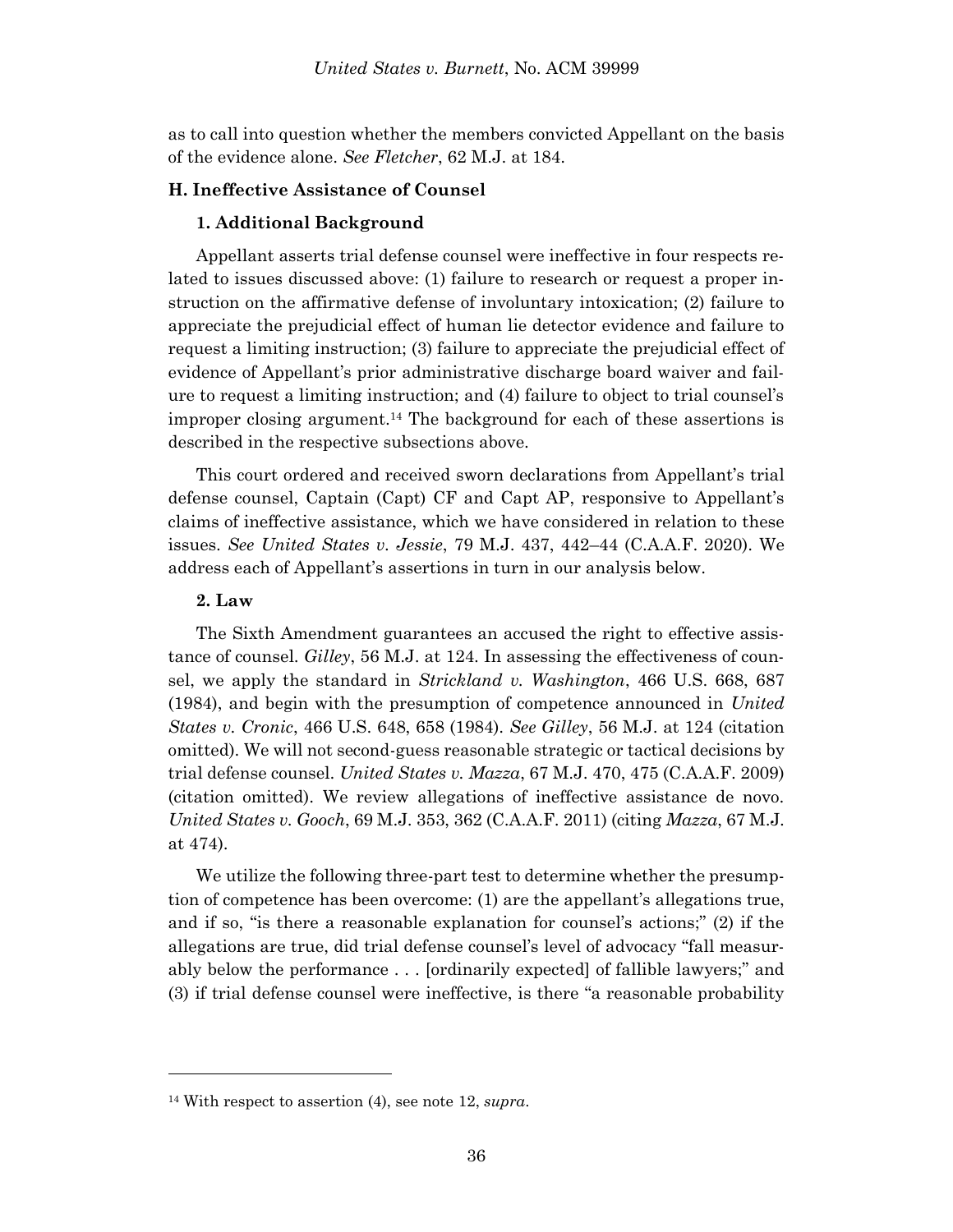that, absent the errors," there would have been a different result? *Id*. (alteration and omission in original) (quoting *United States v. Polk*, 32 M.J. 150, 153 (C.M.A. 1991)).

The burden is on the appellant to demonstrate both deficient performance and prejudice. *United States v. Datavs*, 71 M.J. 420, 424 (C.A.A.F. 2012) (citation omitted). "[C]ourts 'must indulge a strong presumption that counsel's conduct falls within the wide range of reasonable professional assistance.'" *Id*. (quoting *Strickland*, 466 U.S. at 689). With respect to prejudice, a "reasonable probability" of a different result is "a probability sufficient to undermine confidence in the outcome" of the trial. *Id*. (quoting *Strickland*, 466 U.S. at 694).

### **3. Analysis**

l

### *a. Involuntary Intoxication*

Appellant contends the record reflects that trial defense counsel, like the military judge and trial counsel, "had no idea the affirmative defense of involuntary intoxication even existed." Therefore, he argues, trial defense counsel had not analyzed the issue nor made a knowing and intelligent decision whether to seek an instruction on the defense. Appellant further argues their decision to "simply go along with the guesswork" by the military judge and trial counsel fell measurably below the expected standard of performance. Appellant asserts the evidence of involuntary intoxication was "far from insignificant," and claims he was prejudiced by the military judge's failure to give a proper instruction because of "a reasonable probability the members would have acquitted" him on that basis.

Trial defense counsel respond that they made a conscious decision not to pursue a strategy based on involuntary intoxication because Appellant had disclosed to them that he might have voluntarily ingested illegal drugs that night, but could not remember—and they wanted to "steer clear" of possibly bringing such evidence to light.<sup>15</sup> Trial defense counsel further stated they recognized voluntary intoxication was relevant, and they were satisfied with the instruction given by the military judge.

We find Appellant has failed to meet his burden to demonstrate he is entitled to relief on this basis. We acknowledge Appellant's point that trial defense

<sup>15</sup> Appellant asserts the inclusion of this information in trial defense counsel's declarations exceeds the scope of his claim of ineffective assistance. We disagree. Both trial defense counsel cite this information as a reason why they did not pursue a defense based on involuntary intoxication, to include why they did not seek such an instruction, and it was therefore responsive to the assignment of error. Whether it was a good reason is a distinct question.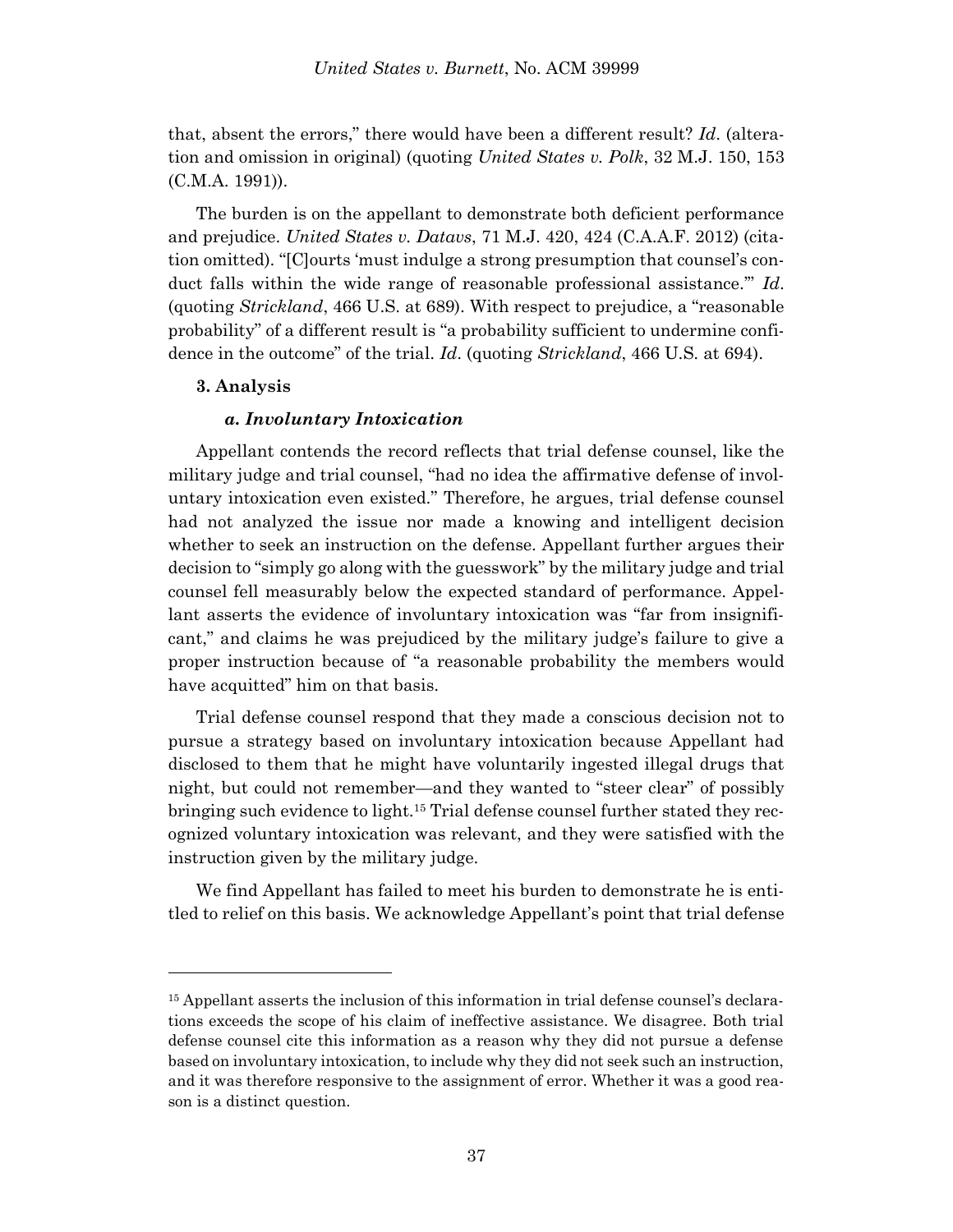counsel's stated concern regarding possible evidence that Appellant voluntarily abused drugs at the party would seem to be minimized once both parties had rested their case for findings. However, assuming *arguendo* that the failure to request an instruction on the affirmative defense of involuntary intoxication fell measurably below the standard of performance, Appellant has failed to demonstrate a reasonable probability of a more favorable result had the instruction been given. As described above, the evidence that Appellant was involuntarily intoxicated by a drug such that he unable to appreciate either the nature and quality or the wrongfulness of his actions when he penetrated JC's vagina with his fingers was exceptionally weak, amounting to little more than self-serving speculation on Appellant's part. Accordingly, the omission of the instruction does not undermine our confidence in the outcome of the trial.

### *b. Human Lie Detector Evidence*

Appellant contends trial defense counsel were ineffective when they "acquiesce[d]" to the Government's admission of Appellant's recorded AFOSI interview without requesting a limiting instruction. Appellant acknowledges trial defense counsel's evident strategy of putting the entire interview before the court members in order to portray the investigators as biased. However, he asserts the fact that trial defense counsel did not request a limiting instruction indicates they failed to recognize the prejudicial impact, and therefore the strategy was not the product of a "reasoned decision." He concludes the admission of such evidence of the investigators' belief in the allegations and disbelief of Appellant, without a contemporaneous limiting instruction from the military judge, resulted in a fundamentally unfair trial.

In response, trial defense counsel affirmed their strategic decision to introduce the entire interview in an effort to show that the investigators were biased, that the investigators tried to influence Appellant's answers during the interview, and that Appellant stood by his account even under pressure. Capt AP notes he argued these points at some length in the Defense's closing argument. Trial defense counsel aver the defense team made a reasoned decision to pursue this strategy, after conferring with their expert consultants and weighing the risks and benefits. Trial defense counsel assert the risk of prejudice was not great because, in context, it was clear the investigators were using an interrogation technique "commonly known by society," rather than functioning as surrogate truth finders for the court members. Finally, Capt AP asserts trial defense counsel "did not request a specific limiting instruction because we believed the judge's credibility instruction was sufficient."

We conclude Appellant has failed to demonstrate either deficient performance or prejudice as to human lie detector evidence. Applying the strong presumption of competence, we find trial defense counsel's decision to allow the admission of Appellant's entire interview was a reasonable strategic decision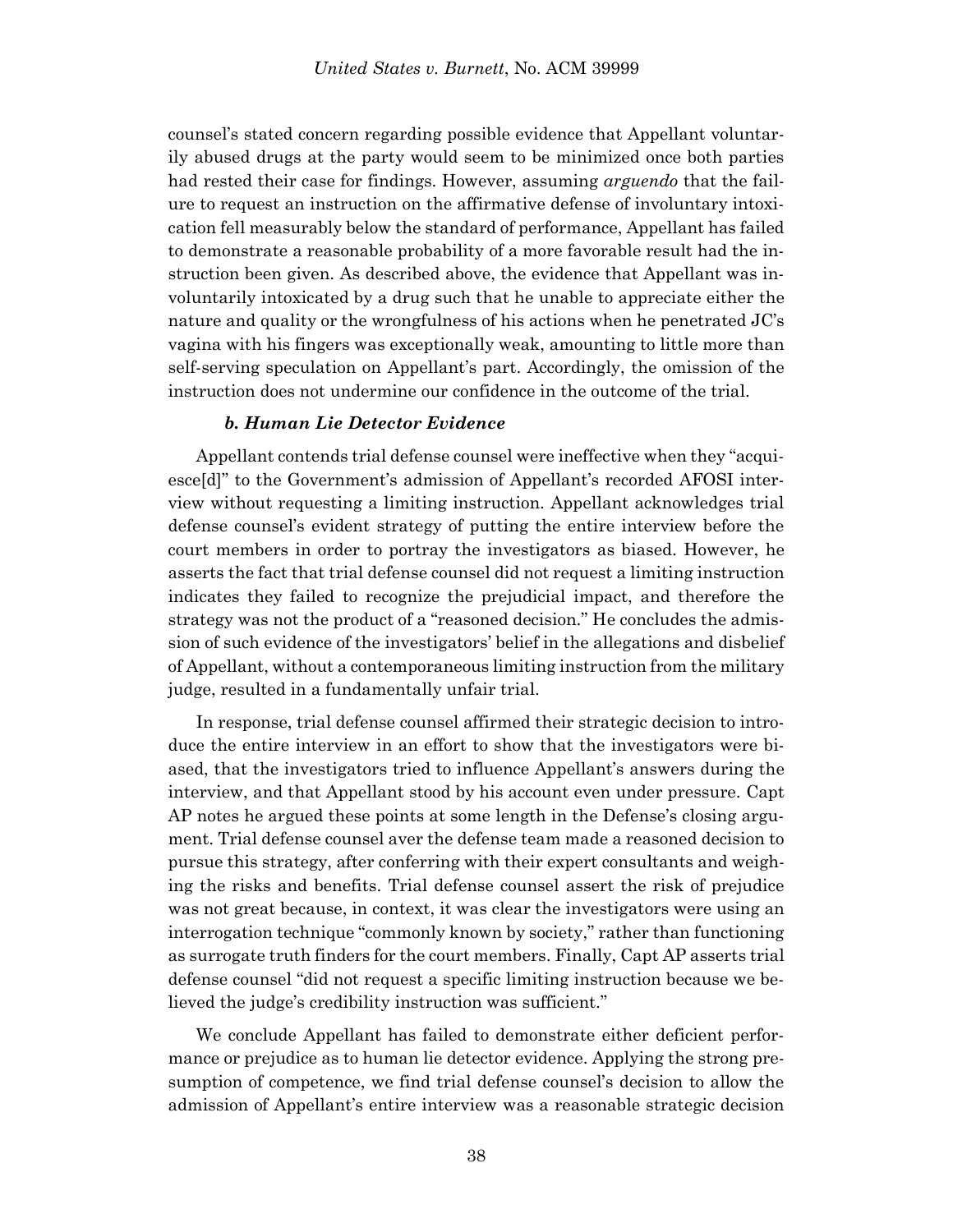in order to portray the investigators as biased, to cope with damaging or implausible statements Appellant made during the interview, and to highlight the consistency of Appellant's responses in order to make him appear more credible. We are not persuaded by Appellant's argument that the fact that the Government, rather than the Defense, first proposed including Investigator SC in the credibility instruction demonstrates trial defense counsel did not make a reasoned decision. Ultimately, an appropriate limiting instruction was given to the court members, and trial defense counsel did not fail to obtain one. As discussed above in relation to the alleged instructional error, in light of Investigators SC's testimony that she had not formed an opinion as to whether Appellant was guilty, coupled with the military judge's instruction, we are confident the court members did not use the investigators' statements during the AFOSI interview as a surrogate for their own fact-finding role. We perceive no prospect that an earlier limiting instruction with respect to Prosecution Exhibit 1 would have altered the trial's outcome.

### *c. Administrative Discharge Board Waiver*

Appellant asserts trial defense counsel were ineffective by allowing the court members to receive evidence of his administrative discharge board waiver without a limiting instruction. He acknowledges trial defense counsel made a strategic decision to elicit evidence that Appellant was originally facing a discharge board and JC became angry after he waived it and decided to participate in the criminal investigation, in order to portray JC as unreasonable and vindictive. However, he contends the failure to at least request a limiting instruction was not a reasonable strategic decision, which unfairly prejudiced him because it left open the possibility the court members would view the waiver as an admission.

In response, Capt AP confirmed the strategy was to use JC's reaction to Appellant's board waiver to portray her as bitter and spiteful, which they felt would help Appellant's case. According to Capt AP, trial defense counsel believed the benefits outweighed the risks because Appellant's waiver could be understood as him "just not wanting to take the risk of a court-martial" rather than a "quasi-admission" of guilt. With regard to seeking a limiting instruction, Capt AP explained "in full candor" they "did not think to do so, since [JC's] testimony fit [the Defense's] narrative and [they] believed could be better instead contextualized in argument." For her part, Capt CF stated,

[L]ooking back, this was improper evidence to elicit. However, in the heat of trial, we did not believe there was a need for a limiting instruction since a discharge board waiver is not an admission of guilt and it was only briefly mentioned in trial to show the complaining witness's character of being vindictive and attention-seeking.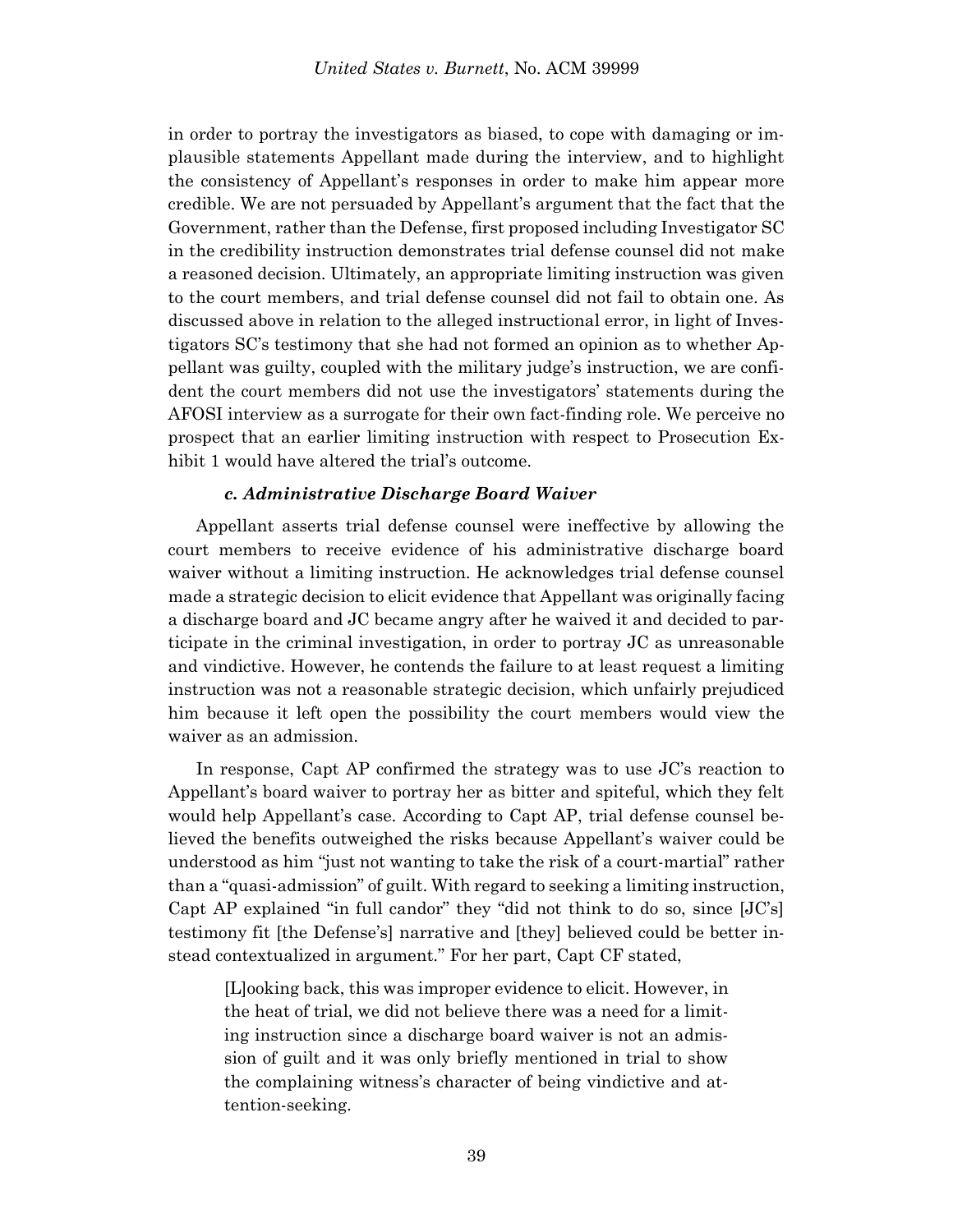In light of Capt AP's concession that trial defense counsel "did not think" to request a limiting instruction, and Capt CF's concession that it was "improper" to elicit evidence of the discharge board waiver, we accept for purposes of analysis that trial defense counsel's performance fell measurably below the applicable standard.

Accordingly, we turn to prejudice. It is a close question. We acknowledge a limiting instruction would have been appropriate. However, we conclude Appellant has not met his burden to demonstrate a probability of a different result sufficient to undermine our confidence in the outcome of the trial. As we have noted several times, the Government's case was strong. JC provided credible testimony that she awoke to find Appellant aggressively penetrating her vagina with his fingers without her consent. This testimony was supported by her reactions to the incident, which she testified to and which were substantially confirmed by other witnesses and evidence. The Government introduced several prior statements by JC which were generally consistent with her trial testimony. In his interview, Appellant confirmed he was lying next to JC on the air mattress; although he claimed he could not remember what happened, he "feared" he might have inappropriately touched her. Moreover, a waiver of a discharge board is not, in itself, an admission of guilt. The court members in this case did not have evidence of the reasons Appellant waived the discharge board. Viewed in light of the evidence as a whole, the court members would have known, however, that when Appellant waived the discharge board he was quite aware of the AFOSI's sexual assault investigation. Waiving a discharge board could have accelerated Appellant's administrative separation from the Air Force, removing the threat of the investigation and a potential court-martial regardless of Appellant's belief in his innocence or guilt. We remain confident the court members convicted Appellant based on the evidence of the sexual assault rather than Appellant's prior decision not to contest a discharge board.

# *d. Trial Counsel's Improper Argument*

Appellant asserts trial defense counsel were ineffective by failing to object to trial counsel's allegedly false assertion during closing argument that JC "ha[d] never been sexually assaulted before while she is asleep." For their part, trial defense counsel agreed trial counsel's comment was improper, but considered it insignificant to the case as a whole. In our analysis above, we concluded trial counsel's comment did not materially prejudice Appellant's substantial rights. For similar reasons, without deciding the question of deficient performance, we find Appellant has not demonstrated that an objection by trial defense counsel would have generated a reasonable probability of a different result. Therefore, no relief is warranted.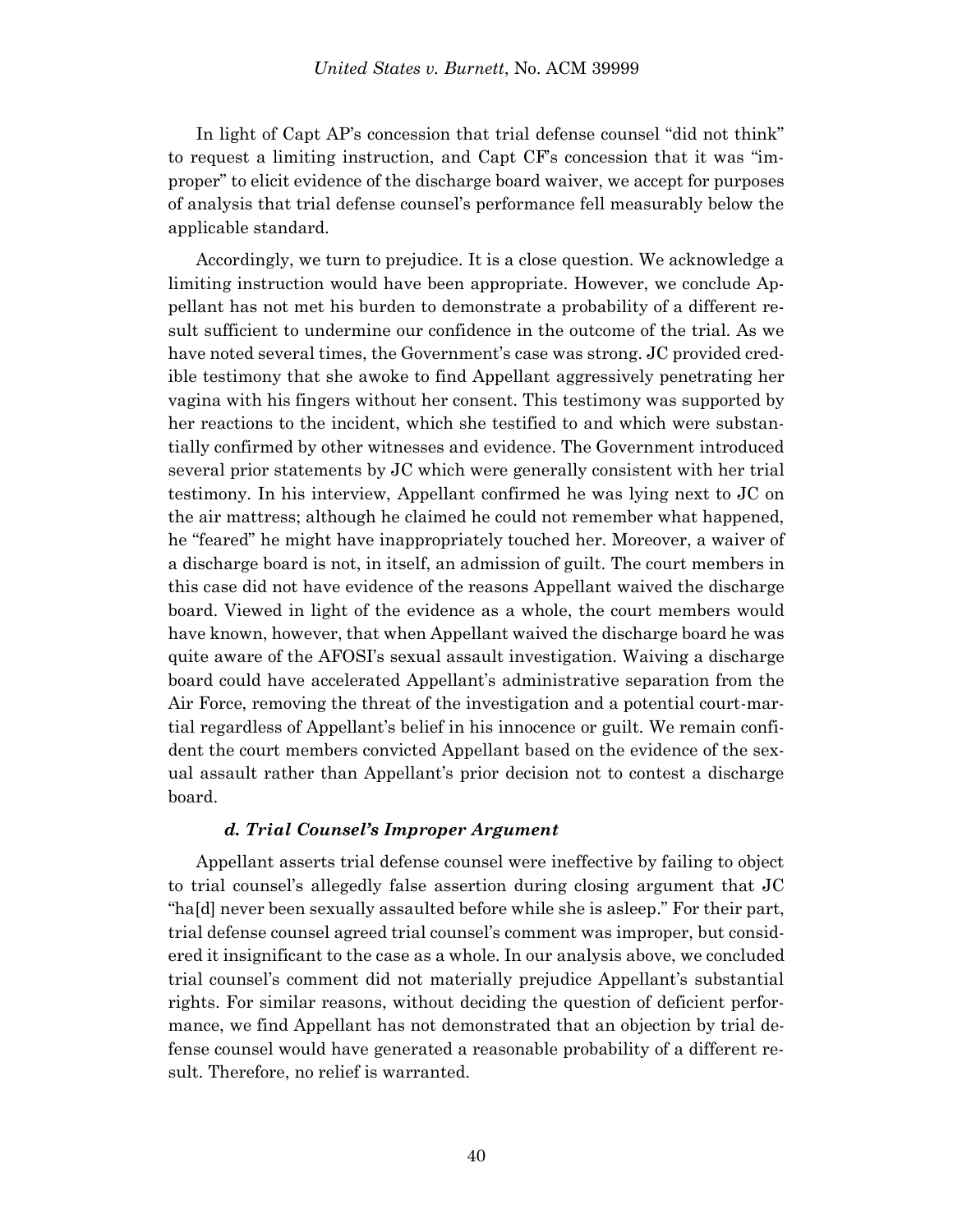### **I. Sentence Credit for Prior Nonjudicial Punishment**

#### **1. Additional Background**

On 29 March 2019, Appellant received nonjudicial punishment from his squadron commander, pursuant to Article 15, UCMJ, for two offenses: (1) wrongful use of 3,4-Methylenedioxymethamphetamine (Ecstasy) between on or about 1 October 2017 and on or about 31 October 2017, in violation of Article 112a, UCMJ, 10 U.S.C. § 812a; and (2) sexual assault of JC on or about 27 October 2017 by penetrating her vulva with his fingers while she was asleep, unconscious, or otherwise unaware, in violation of Article 120, UCMJ. The second of these offenses was substantially the same offense for which he was subsequently tried by a general court-martial, and that is the subject of the instant appeal, albeit charged under a different theory of culpability. Appellant's squadron commander found Appellant committed both offenses and imposed a reduction from the grade of E-4 to E-1, restriction to the limits of Maxwell AFB and Gunter Annex for 60 days, and a reprimand.

At Appellant's court-martial, trial counsel offered the record of the nonjudicial punishment action (Article 15) as part of Prosecution Exhibit 7 for consideration by the court members in presentencing proceedings. Trial defense counsel did not object, and the military judge admitted the exhibit.

After additional discussions between the military judge and counsel regarding exhibits and sentencing instructions, the following exchange occurred:

DC: And, Your Honor, I would note -- I'm not sure the appropriate time to note this, but as part of his Article 15, he was punished for the same offense for which he was prosecuted here in this trial, and he received 60 days restriction from that Article 15. I'm not sure if that's -- well, I just want to make you aware of that.

MJ: Okay. You want to make me aware of that in what regard? How do you see that as relevant?

DC: May I have a moment?

. . . .

DC: Your Honor, we intend to offer that as a matter of mitigation in terms of an appropriate sentence.

MJ: Okay. Let's put a pin in it and turn back to that shortly.

After the court members announced their findings, the parties presented their evidence for sentencing, and counsel made their sentencing arguments, the military judge discussed with the parties sentencing instructions on matters in aggravation, extenuation, and mitigation. Among other matters, trial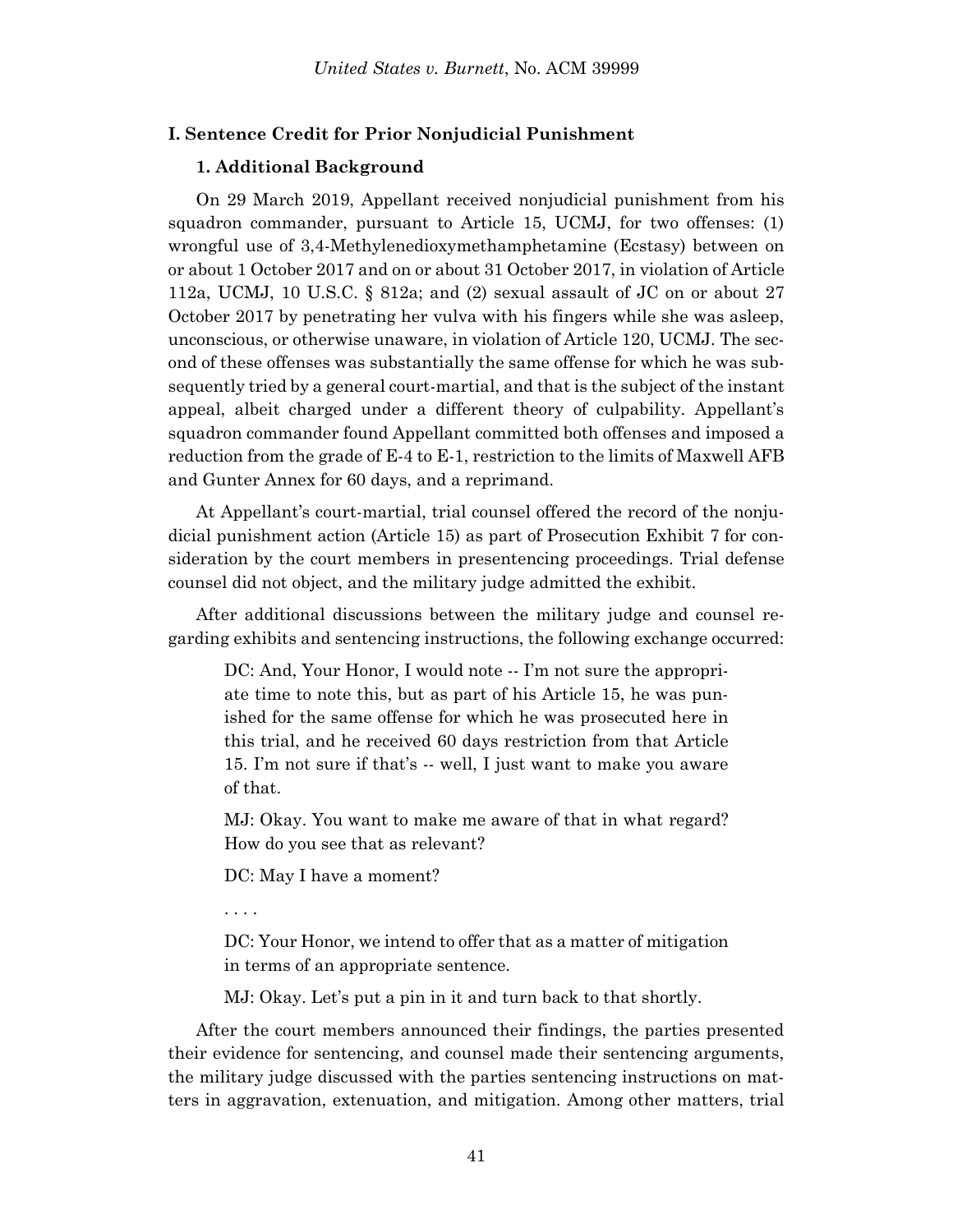defense counsel requested the military judge instruct the members that pursuant to his Article 15, beginning on 29 March 2019 Appellant had been restricted to the limits of Maxwell AFB and Gunter Annex for 60 days. Trial counsel objected that the requested instruction "would mislead the members and make them think that [Appellant] should get credit for the full 60 days when at least some of that would've been" for the drug abuse in violation of Article 112a, UCMJ. After some discussion with trial defense counsel, the military judge ultimately drafted an instruction with respect to the prior Article 15 punishment, stating the court members "should consider," *inter alia*, "the prior Article 15 [and] that [Appellant] was previously restricted to certain limitations for approximately 60 days as a result of a 29 March 2019 Article 15, which partially stemmed from conduct that has been the subject of this court[ martial] . . . ." When the military judge asked counsel whether they objected to the sentencing instructions or requested any additions, trial defense counsel responded, "No, Your Honor." After the military judge read the sentencing instructions to the court members, he again asked counsel whether they objected to the instructions given or requested additional instructions. Trial defense counsel again replied, "No, Your Honor."

### **2. Law**

"Under regulations of the Secretary concerned, trial counsel may obtain and introduce from the personnel records of the accused evidence of the accused's . . . character of prior service. Such evidence includes . . . any disciplinary actions including punishments under Article 15[, UCMJ]." R.C.M. 1001(b)(2).

Article 15(f), UCMJ, 10 U.S.C. § 815(f), provides:

The imposition and enforcement of disciplinary punishment under this article for any act or omission is not a bar to trial by court-martial for a serious crime or offense growing out of the same act or omission, and not properly punishable under this article; but the fact that a disciplinary punishment has been enforced may be shown by the accused upon trial, and when so shown shall be considered in determining the measure of punishment to be adjudged in the event of a finding of guilty.

"Article 15(f)[, UCMJ,] leaves it to the discretion of the *accused* whether the prior punishment will be revealed to the court-martial for consideration on sentencing." *United States v. Pierce*, 27 M.J. 367, 369 (C.M.A. 1989).

The accused, as gatekeeper, may choose whether to introduce the record of a prior NJP [nonjudicial punishment] for the same act or omission covered by a court-martial finding and may also choose the forum for making such a presentation. The accused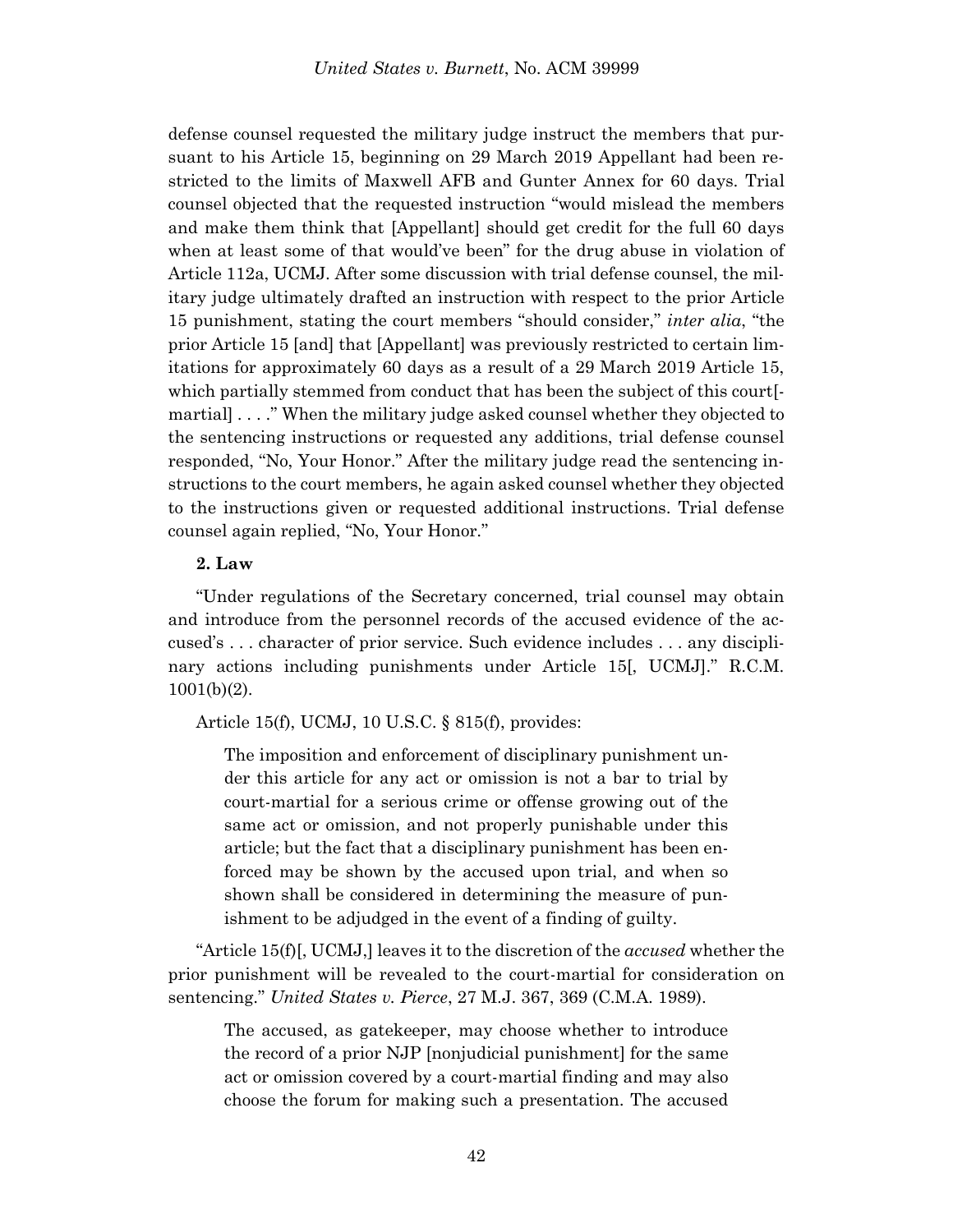may: (1) introduce the record of the prior NJP for consideration by the court-martial during sentencing; (2) introduce the record of the prior NJP during an Article 39(a), UCMJ, 10 USC § 839(a), session for purposes of adjudicating credit to be applied against the adjudged sentence; (3) defer introduction of the record of the prior NJP during trial and present it to the convening authority prior to action on the sentence; or (4) choose not to bring the record of the prior NJP to the attention of any sentencing authority.

### *United States v. Gammons*, 51 M.J. 169, 183 (C.A.A.F. 1999).

The proper application of credit for pretrial punishment is a question of law we review de novo. *Cf. United States v. Spaustat*, 57 M.J. 256, 260 (C.A.A.F. 2002) ("The proper applications of credit for illegal pretrial punishment and lawful pretrial confinement are questions of law, reviewed de novo."); *see also United States v. Santizo*, ARMY 20100146, 2011 CCA LEXIS 152, at \*6 (A. Ct. Crim. App. 31 Aug. 2011) (unpub. op.) (reviewing proper allocation of *Pierce* credit de novo). Failure to timely assert a right is forfeiture; we review forfeited issues for plain error. *Ahern*, 76 M.J. at 197.

#### **3. Analysis**

Appellant contends the military judge erroneously permitted the Government to introduce the Article 15 punishment as part of Prosecution Exhibit 7, when under *Pierce* and *Gammons* Appellant was the gatekeeper for such evidence. Appellant further argues he was denied the "additional right to have the military judge determine the actual credit he should receive," rather than an "intentionally vague" instruction to the court members to consider the prior Article 15 punishment as a mitigating factor.

As an initial matter, the Government contends Appellant waived this assignment of error in light of *United States v. Haynes*, 79 M.J. 17 (C.A.A.F. 2019). In *Haynes*, the appellant received nonjudicial punishment under Article 15, UCMJ, for *inter alia* wrongfully using marijuana on divers occasions during a period that overlapped by 11 days a pending preferred charge of wrongful use of marijuana on divers occasions. *Id*. at 19. As a result, the appellant contended on appeal that he was entitled to *Pierce* credit from the Article 15 punishment against his court-martial sentence. *Id*. The CAAF disagreed. *Id*. at 20. The court noted that when the military judge asked counsel whether the appellant was "to be credited with 107 days of pretrial confinement credit," trial defense counsel responded, "Yes, Your Honor." *Id*. at 19. Acknowledging but brushing aside the possibility that the military judge could have been understood to be referring specifically to credit for pretrial confinement pursuant to *United States v. Allen*, 17 M.J. 126, 127 (C.M.A. 1984), the majority opinion explained that "*Pierce* credit has long been considered a form of confinement credit," and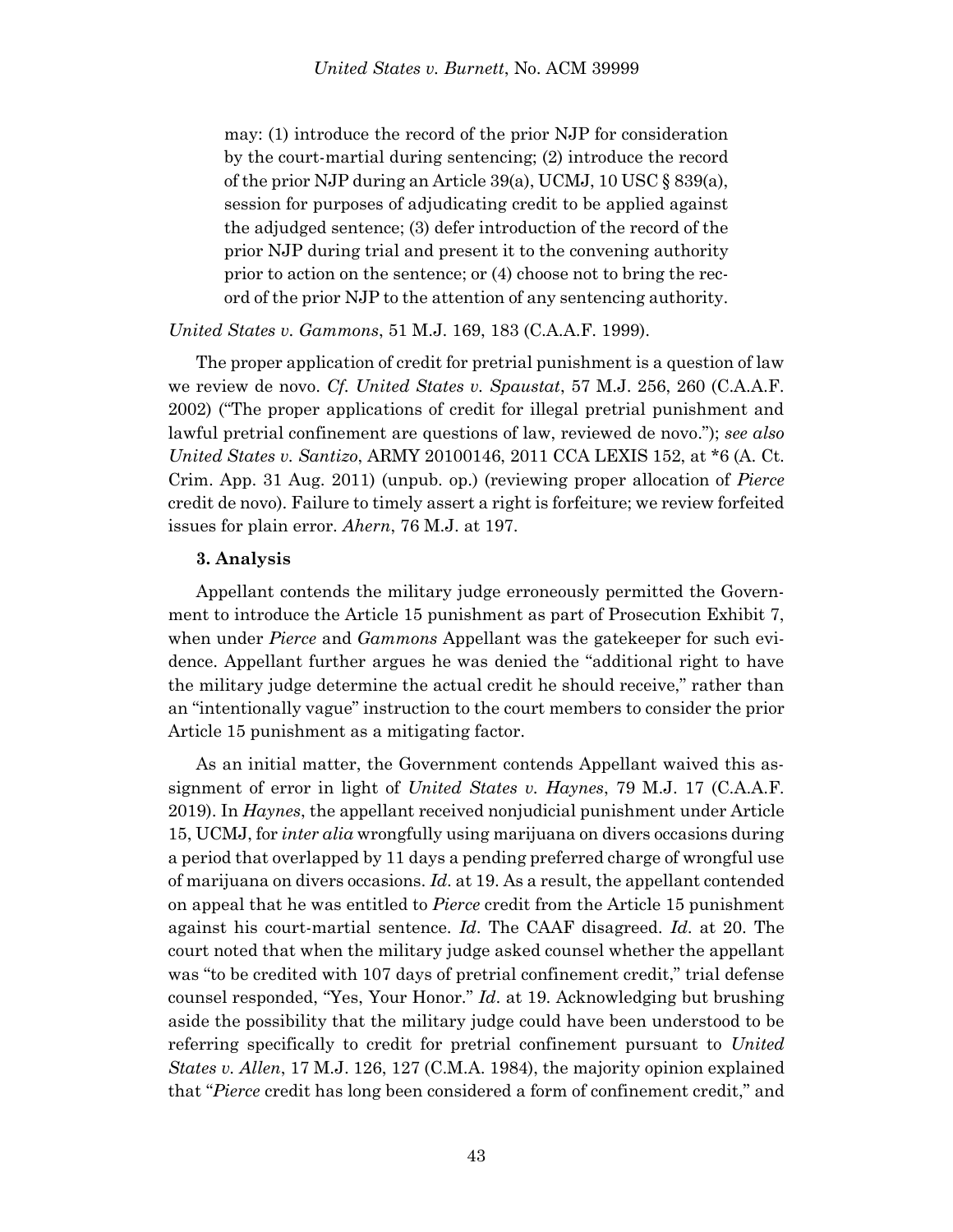interpreted the military judge's question broadly to refer to "confinement credit in the broad sense," including *Pierce* credit. *Haynes*, 79 M.J. at 19–20. Thus, the majority held, trial defense counsel's agreement that the appellant was entitled to 107 days of pretrial confinement credit affirmatively waived any claim for sentence credit under *Pierce*. *Id*. at 20.

The Government contends that in Appellant's case, as in *Haynes*, trial defense counsel "expressly stated that Appellant was not entitled to any pretrial confinement credit." We disagree. The military judge did ask counsel whether Appellant was "to be credited with 0 days of pretrial confinement." However, unlike *Haynes*, the military judge did not refer to "pretrial confinement *credit*," which was essential to the finding of waiver in *Haynes*. Equally significant, although *trial counsel* responded, "Yes, Your Honor," the record does not reflect that *trial defense counsel* responded to the military judge's question at all. Accordingly, *Haynes* does not dictate a conclusion that Appellant waived this issue.

Although *Haynes* does not control, the question remains as to what standard of review we should apply. We understand Appellant's assignment of error to involve two interrelated aspects: first, trial counsel's usurpation of Appellant's gatekeeper role with respect to the use of the prior Article 15; and second, the military judge's failure to determine an actual credit against the adjudged sentence, rather than merely provide an instruction for the members' deliberations on the sentence. The Defense affirmatively did not object to Prosecution Exhibit 7, nor comment on the military judge's failure to specifically inquire about Appellant's options with respect to the prior Article 15 in accordance with *Gammons* before admitting it into evidence. Failure to assert a right generally constitutes forfeiture, which we test for plain error. We recognize there is a potential argument that trial defense counsel's decision not to object to Prosecution Exhibit 7, coupled with the announcement that the Defense intended to use Appellant's prior punishment as a matter in mitigation, reflected an intent to waive any alternative approach under *Gammons*—including waiver of having the military judge determine a specific quantum of credit. However, in the absence of any specific discussion or reference to Appellant's various rights under *Gammons*, and recognizing our authority to pierce waiver in order to ensure an appellant has not been materially prejudiced by a legal error, we review for plain error. *See Hardy*, 77 M.J. at 443.

Therefore, the burden is on Appellant to show an error that was plain, clear, or obvious, and that materially prejudiced his substantial rights. *See Maynard*, 66 M.J. at 244 (citations omitted). The Defense did not object to Prosecution Exhibit 7. The record does not indicate the military judge was previously aware that the Article 15 action included therein was, in part, for the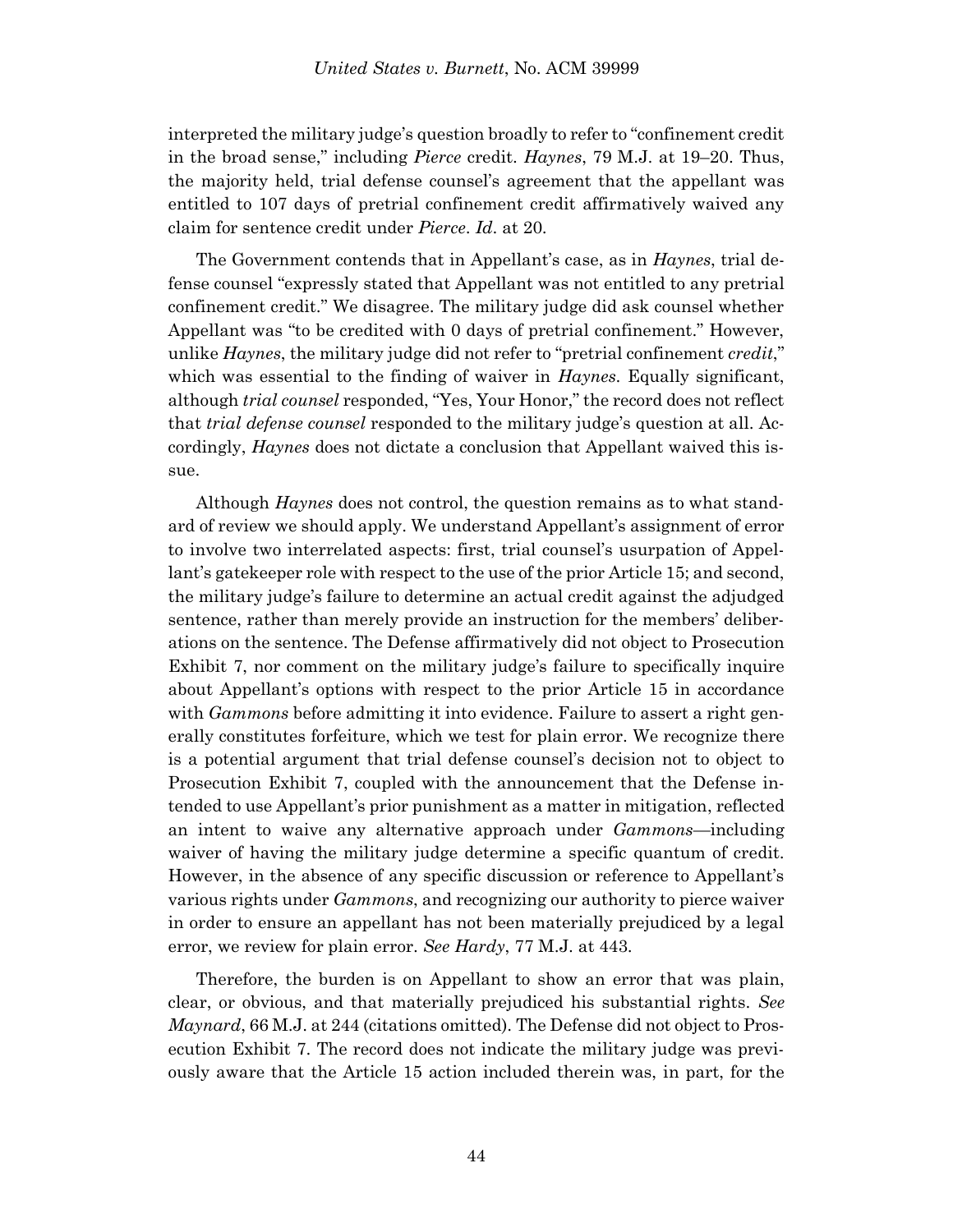same offense charged at the court-martial—until trial defense counsel subsequently brought the issue to his attention. Trial defense counsel then indicated the Defense intended to "offer" the prior punishment as a matter in mitigation. Such an approach was the first of the four options available to an accused when an Article 15 punishes the same act covered in a court-martial finding, as the CAAF explained in *Gammons*. The better practice may have been for the military judge, upon learning Appellant had previously received Article 15 punishment, in part, for the same offense for which he was to be sentenced, to specifically inquire regarding the Defense's preference among the alternatives under *Gammons*; however, we cannot say he plainly, clearly, or obviously erred by allowing the court-martial to proceed in accordance with Defense's apparent intent.

Assuming *arguendo* the military judge did clearly err, we are not persuaded such an error materially prejudiced Appellant's substantial rights. Using the prior Article 15 punishment as a matter in mitigation was a valid alternative under *Gammons*. *See also* R.C.M. 1001(d)(1)(B). Under the circumstances of this case, there were sound tactical reasons why such an approach may have worked to Appellant's advantage. For example, trial defense counsel could have considered the fact that Appellant was originally to receive only nonjudicial punishment and an administrative discharge might tend to downplay the severity of the offense in the minds of the court members.

Accordingly, we find Appellant is not entitled to relief.

# **J. Cumulative Error**

The doctrine of cumulative error provides that "a number of errors, no one perhaps sufficient to merit reversal, [may] in combination necessitate" relief. *United States v. Banks*, 36 M.J. 150, 170–71 (C.M.A. 1992) (quoting *United States v. Walters*, 16 C.M.R. 191, 209 (C.M.A. 1954)). However, "[a]ssertions of error without merit are not sufficient to invoke this doctrine." *United States v. Gray*, 51 M.J. 1, 61 (C.A.A.F. 1999). As described above, we have found the majority of Appellant's assertions of error to be without merit. We have either found or assumed for purposes of analysis that errors occurred with respect to three matters: (1) trial counsel's closing argument; (2) trial defense counsel's failure to request an instruction on involuntary intoxication; and (3) trial defense counsel's elicitation of evidence of Appellant's discharge board waiver without a limiting instruction. We note that these alleged errors are not closely related, and only the third presents a relatively close question with respect to prejudice. We have considered the cumulative effect of each of these alleged errors and we conclude that, in combination, they do not warrant reversal of Appellant's conviction.